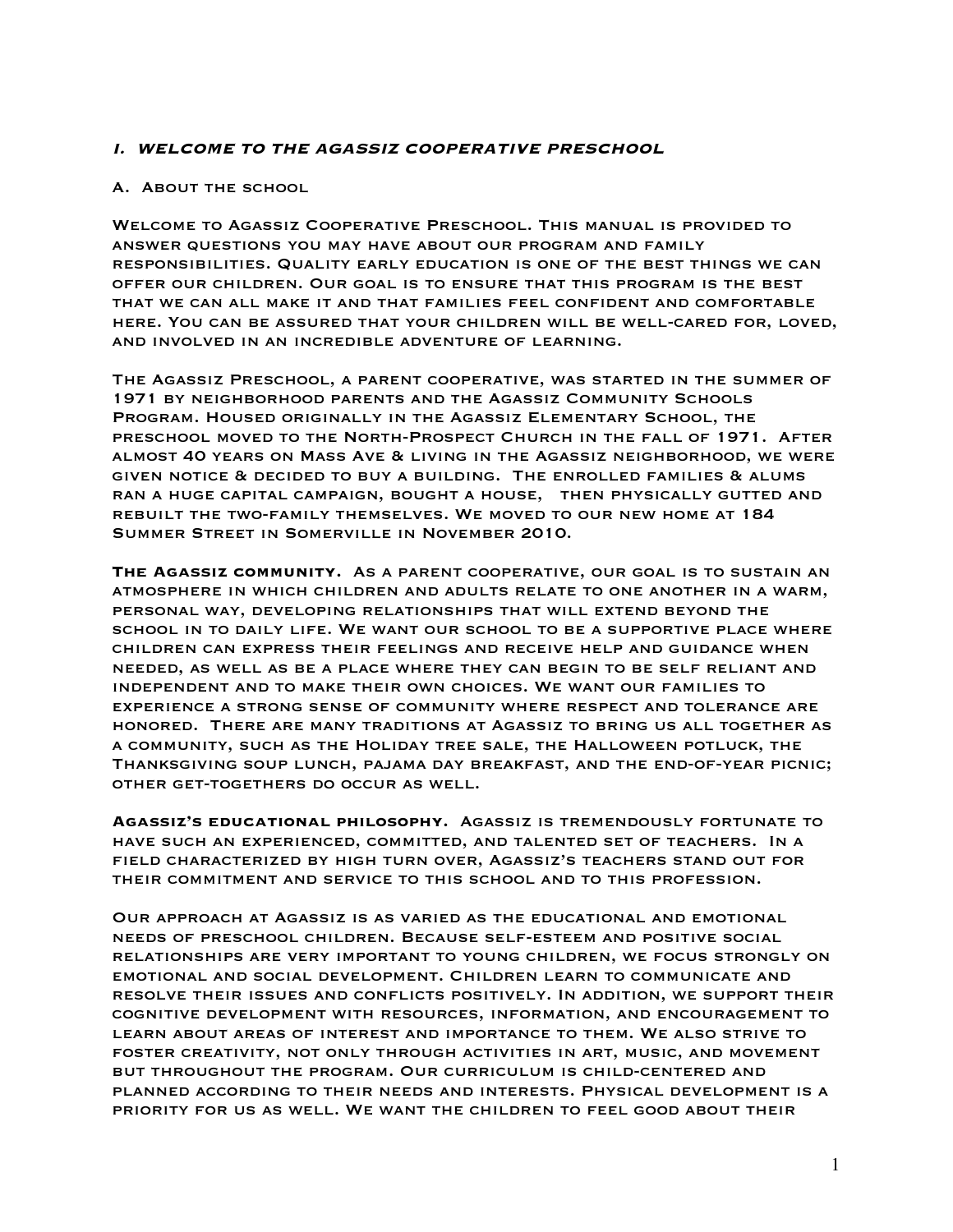bodies and confident about what they can do. To that end, the school provides considerable time outdoors.

Finally, the school strives for a diverse population and for a multicultural and non-biased approach to its program. The school does not discriminate on the basis of race, religion, socio-economic, marital status, disability, national origin, political affiliation or sexual orientation. Valuing and celebrating diversity is a challenge. It requires attention to who we are as caregivers and teachers, who our children, families, and communities are, and what our program is like. It offers opportunities to learn about ourselves and to help children value themselves and others.

**The parent co-op.** Since its founding over forty years ago, the cooperative nature of the school has gone through many changes. In the beginning, parents were responsible for the daily running of the school, from cleaning to answering phones and dealing with paper work. Although we now have a director to run the school and pay for the heavy cleaning, parents are still an essential part of making Agassiz run smoothly. Being a co-op means parents are deeply involved with their children's education; it means we are a close community with the ability to provide friendship, logistical help, and support to one another; it also means that we are all dependant on each other to make our school the best it can be.

Here are two golden rules of being a co-op member: **If you don't fulfill your obligations, someone else—with children—has to do it for you.**

**If you find yourself complaining about something, figure out how you can help change it.**

#### B. GETTING ORIENTED

Starting at a new preschool can be a daunting experience for children and parents, especially if it's your first time. There are several ways you can acclimatize yourself quickly with Agassiz:

Since familiar faces can ease the transition. New families are encouraged to have **summer play dates** with current families, especially children entering at the oldest and middle levels. If you don't know existing families, the director will help you with introductions.

An **Orientation Meeting** will be held in the beginning of September to answer questions, and provide an introduction to parent-helping and all SCHOOL ACTIVITIES.

**Ask questions.** The staff and returning parents are very willing to talk.

**Get involved.** One way to get used to the school and meet its staff and families is through your parent job. New parents are encouraged to join the board or attend the monthly board meetings.

#### C. AGASSIZ BASICS

#### **CALENDAR**

The Program runs: • Year-round from 8:30 a.m. to 2:30 p.m. Monday through Friday.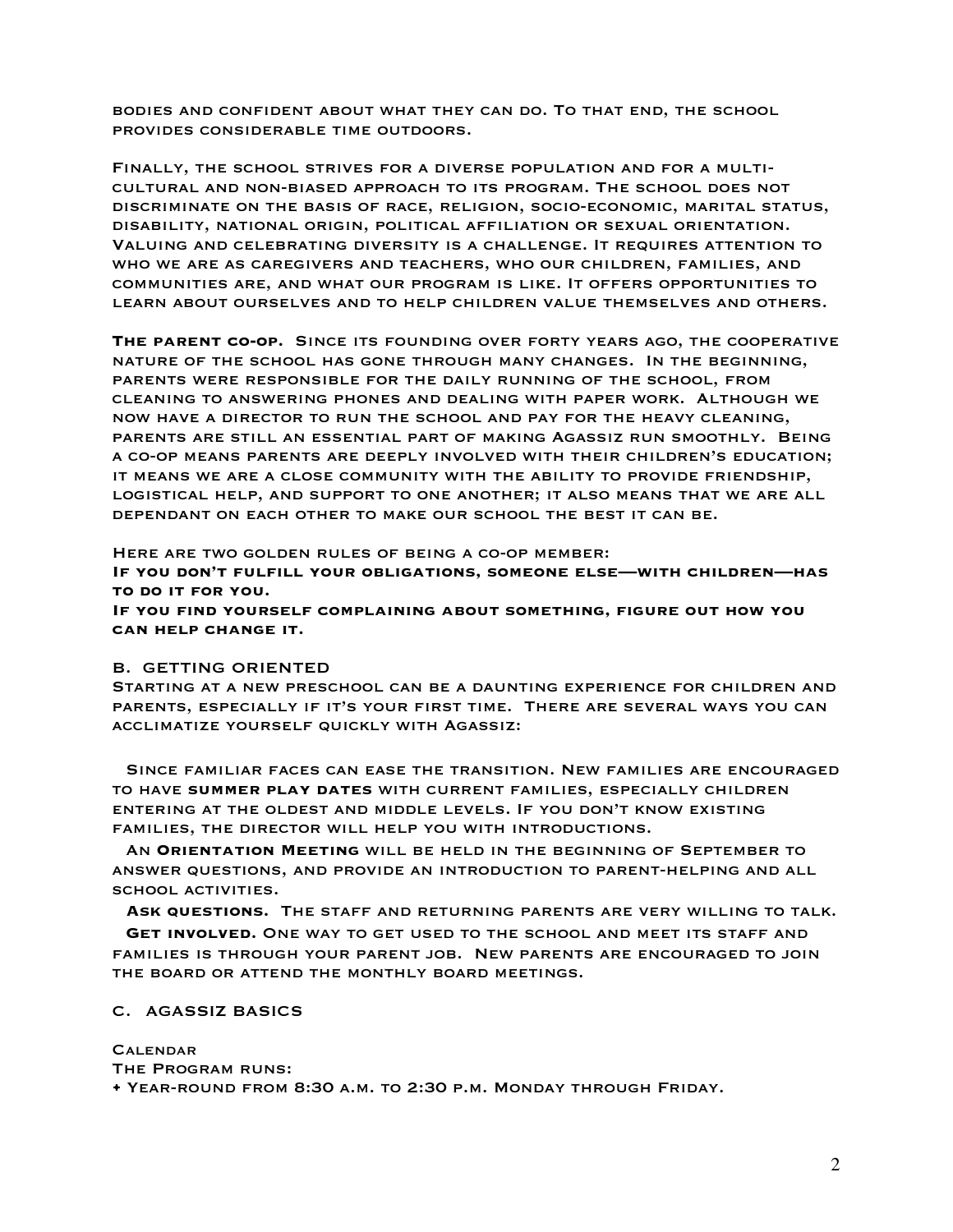• Extended Day until 4:30 is available four times a week (Monday to Thursday) for an additional cost, except during the summer months. • No school during Somerville school vacations, a few days in June and during the last three weeks before Labor Day.

•Somerville Public School snow days (listen to the radio or TV). In the case of consecutive snow days, the administration may decide to reopen the school and parents will be notified

The official annual calendar is distributed with all your forms, as well as posted on the web page. It includes all the early release days, holidays, and vacations.

#### SCHOOL FACILITIES:

**CLASSROOM AREAS:** Agassiz's play space is roughly divided into three classrooms, with each area designed by the individual teachers. All the spaces are designed to allow children to work on projects individually and in groups. Take a look around the space designated for your child's group and see the different centers for learning.

**CUBBIES**: Each child is assigned a cubby. The cubbies are the place to hang up coats, stash lunch, and store boots. Teachers also may put art projects in your child's cubby at the end of the day for you to take home. **Please be sure to take home your child's projects and art work.** Each cubby has a special box for extra diapers, underpants, socks, mittens, and changes of clothes (note: please label everything with your child's name). Make sure to take left over lunch out of the cubby each day. Check spare clothes and take home blankets to wash at least once a week.

**MAILBOXES**: Each family is assigned a mailbox. Your mailbox is the one under your name. Youngest group children are on the top row, middle group is the middle row, oldest group are on the bottom row. The mailbox, by the way, was built by an Agassiz dad and his son. The mailbox is the main mode of communication between the school and families, so it is important to check your mailbox every day, and do read it's contents.

**BATHROOMS**: The children's bathrooms are located on each floor. No children should go into the bathroom unsupervised. There is also an adults-only bathroom on the first & third floors.

**PLAY YARD:** The play yard has a variety of equipment suitable for preschoolers. Maintaining the yard is the responsibility of the yard committee.

**DIRECTOR'S OFFICE:** The office on the third floor. You are welcome to pop in AT ANY TIME.

**KITCHEN**: If you need to heat something up for a potluck, the stove and oven can be made available. Please note that children are never allowed in the kitchen.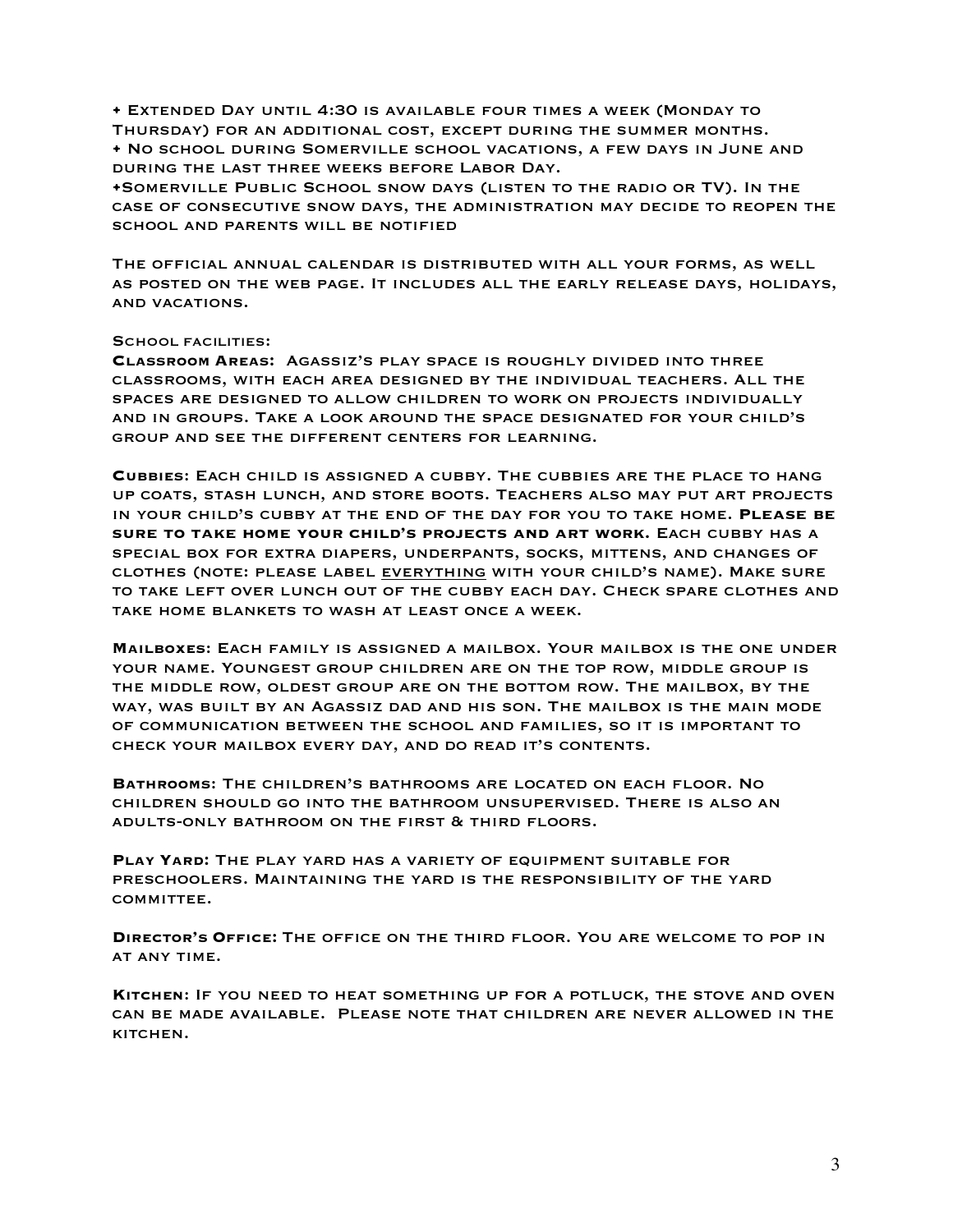#### **PARKING**:

Agassiz families use on-street parking spaces for pick up and drop off. PLEASE DO NOT PARK IN THE CHURCH PARKING LOT ON SPRING STREET OR THE driveway. And never block a neighbor's driveway. The driveway is reserved for Agassiz staff and parent helpers who are not Somerville residents.



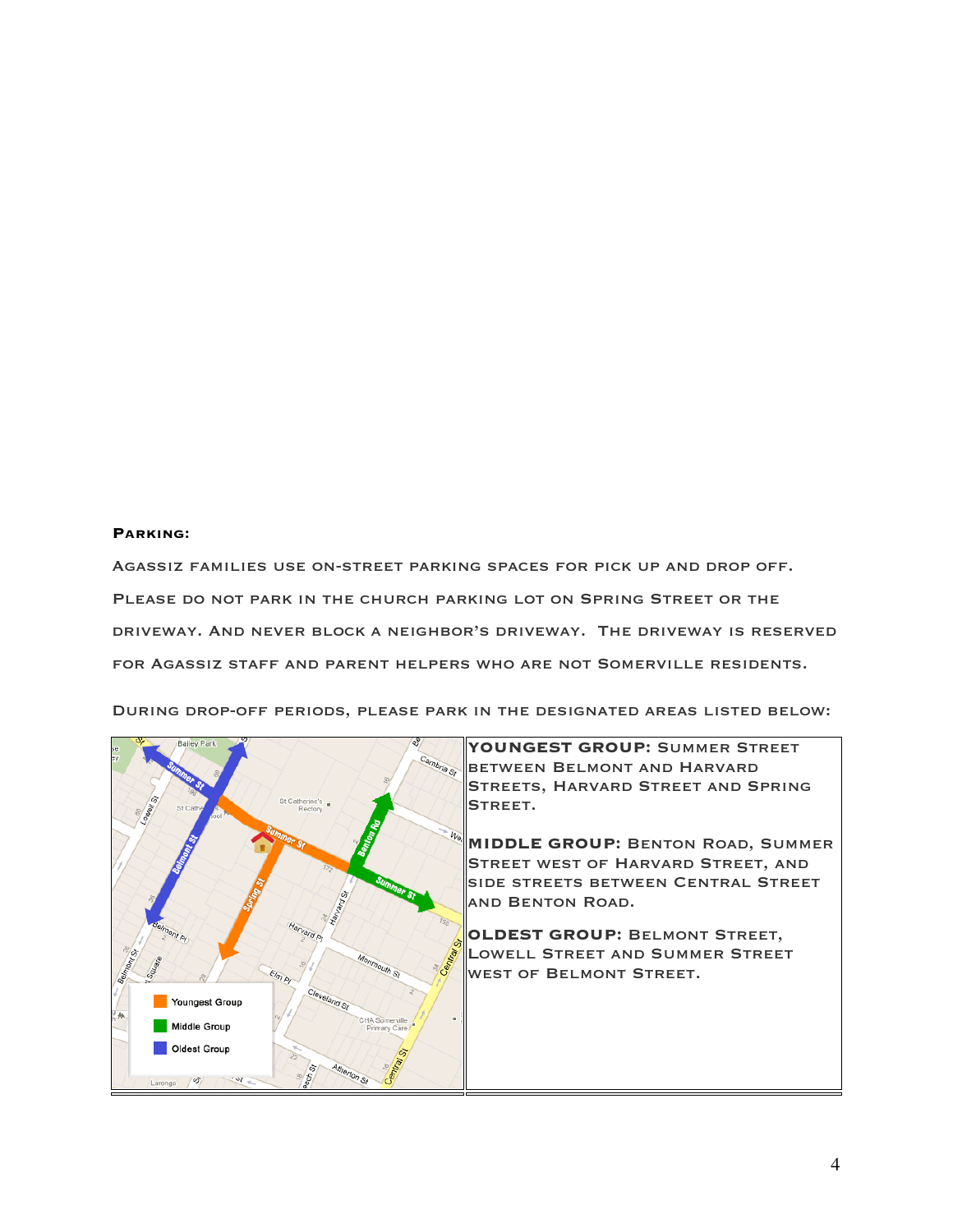School administration will evaluate this plan every year and make adjustments as needed to maximize its effectiveness. In the event that these three groups are not roughly equivalent in number, the school may reassign members to different groups in order to ensure equivalency.

**PUBLIC TRANSPORTATION:** THE 83, 85, 87, 88 & 90 BUSES ALL STOP NEAR THE SCHOOL.

**BICYCLES:** WE ENCOURAGE CYCLISTS & HAVE PLACES TO LOCK UP YOUR BIKES IF YOU NEED IT.

THERE IS ALSO SPACE TO LEAVE YOUR STROLLERS AGAINST THE SIDE OF THE BUILDING.

THE WEBSITE: www.agassizpreschool.org

Our fabulous website was designed by a parent and is maintained by parents each year. We use it to communicate, post parent help and other schedules, calendars, children's art work, or any relevant information. Parents each have a password to access sensitive information and update their own information. Please be sure to check and correct your information sporadically.

### D. SECURITY

The safety of the children is our most basic responsibility. Without safety the rest of what we offer is irrelevant. We apply all the good sense rules about safe play that you would at home – no climbing on tables and chairs, listening to the adults, etc. But there are a few measures unique to the school:

Doors:

- The Red Door/Front door will be kept locked except during drop-off (8:30-9:00AM) and pick-up (2:00-2:30PM) times. At drop-off and pick-up, please consider yourself a supervisor of any child who is near the door. We must share responsibility for all the kids' safety. No child should go out unescorted.
- If you answer the Red Door at any other time, you may only admit known Agassiz parents or authorized stand-ins. If you don't know the person you are speaking to, please ask for ID. The Yard gates will be kept closed at all times.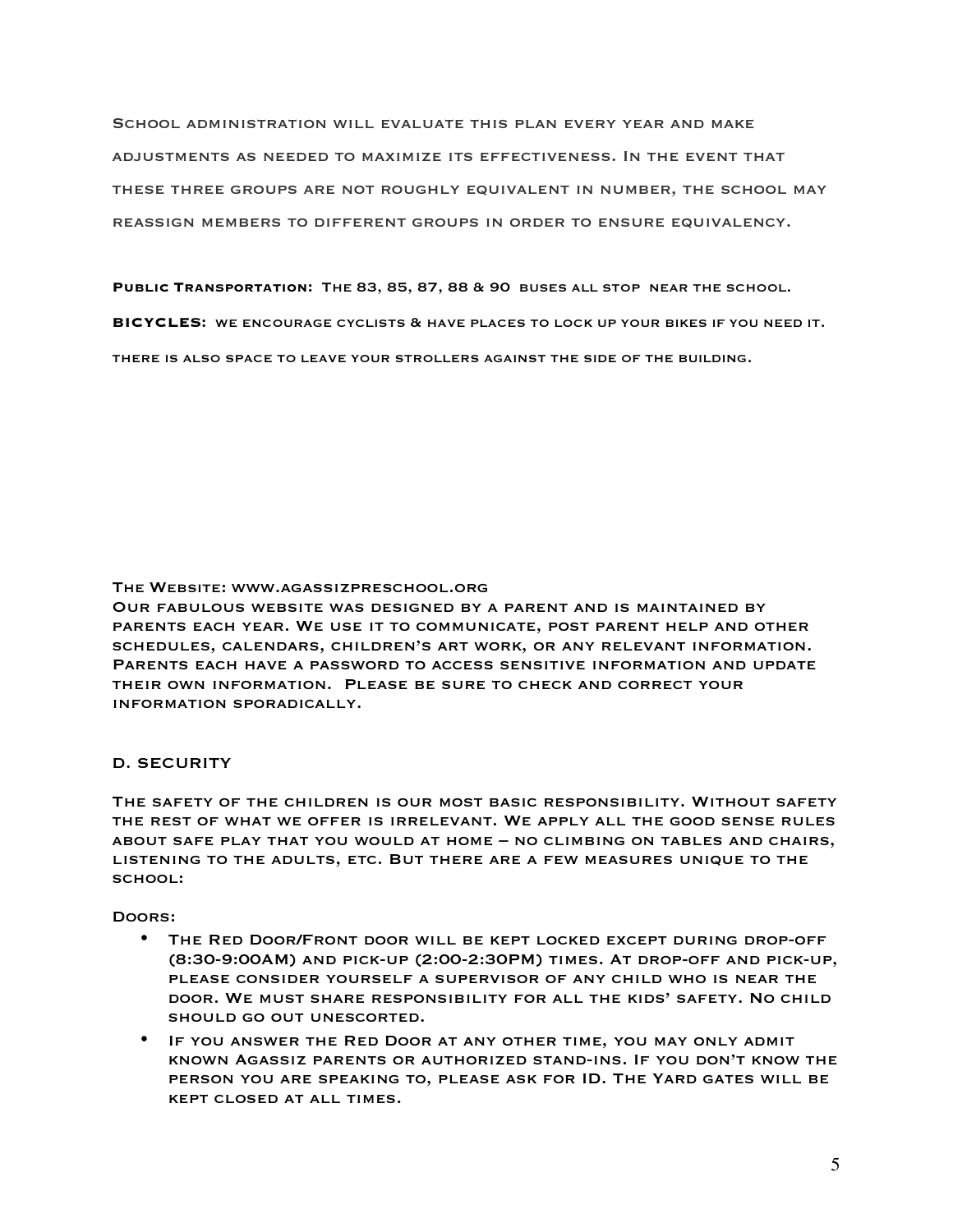Confidentiality:

- PLEASE DO NOT SHARE THE SCHOOL DIRECTORY- NAMES AND CONTACT information for family and staff-with anyone outside the school.
- If you photograph children at the school, you must ask permission before reprinting them for publication anywhere except the school newsletter.

### Criminal Records Information:

To quote DEEC: "In order to ensure that employees or other persons regularly providing child care or support services with potential for unsupervised contact with children in any program or facility licensed and/or funded by DEEC are appropriate for serving in their positions, a Criminal Offender Record Information (CORI) check shall be performed on all candidates for positions in such programs or facilities, as provided in these regulations. It is the policy of EOHHS and DEEC that convictions of certain crimes pose an unacceptable risk to the children served by DEEC and its licensed and/or funded programs".

- All staff and interns have been certified to have clean records as regards crimes against children. We reserve the right to obtain a criminal record check on parents or anyone volunteering…
- WE WILL KEEP CURRENT DATA ON LEVEL 3 SEX OFFENDERS, THAT IS PEOPLE convicted of preying on children, on file at the school in the office. Ask the director if you'd like to review the file.

### Emergencies:

- We conduct fire drills with the children 8-10 times per year.
- In the event of an emergency requiring us to leave the building, the children will be escorted to the St Catherine's School, (right next door) and we will notify parents via a sign on the door, a message on the school answering machine, emails and phone calls.

### **DISASTER CONTINGENCY PLANS**

According to DEEC (our licensing body) regulations, in the case of a natural disaster, loss of heat, water or power, all children will be evacuated out of the building. They will be safely escorted to the Church across the street. Parents will then be called to pick up their children. The school will remain closed until the problem has been rectified.

Note: THE NUMBER FOR THE FIRE DEPARTMENT, AND OTHER EMERGENCY NUMBERS, ARE POSTED IN THE COMMON ROOM.

**In case of fire.** All parent helpers should familiarize themselves with the location of the exits (clearly marked on the floor plan next to the entrance and in each classroom). You should also know the location of the fire extinguishers before you need to know it: \*by the entrance (red) door \*In the middle of each classroom \*by the front (blue) door \*SAME LOCATIONS ON THE  $2^{ND}$  &  $3^{RD}$  FLOORS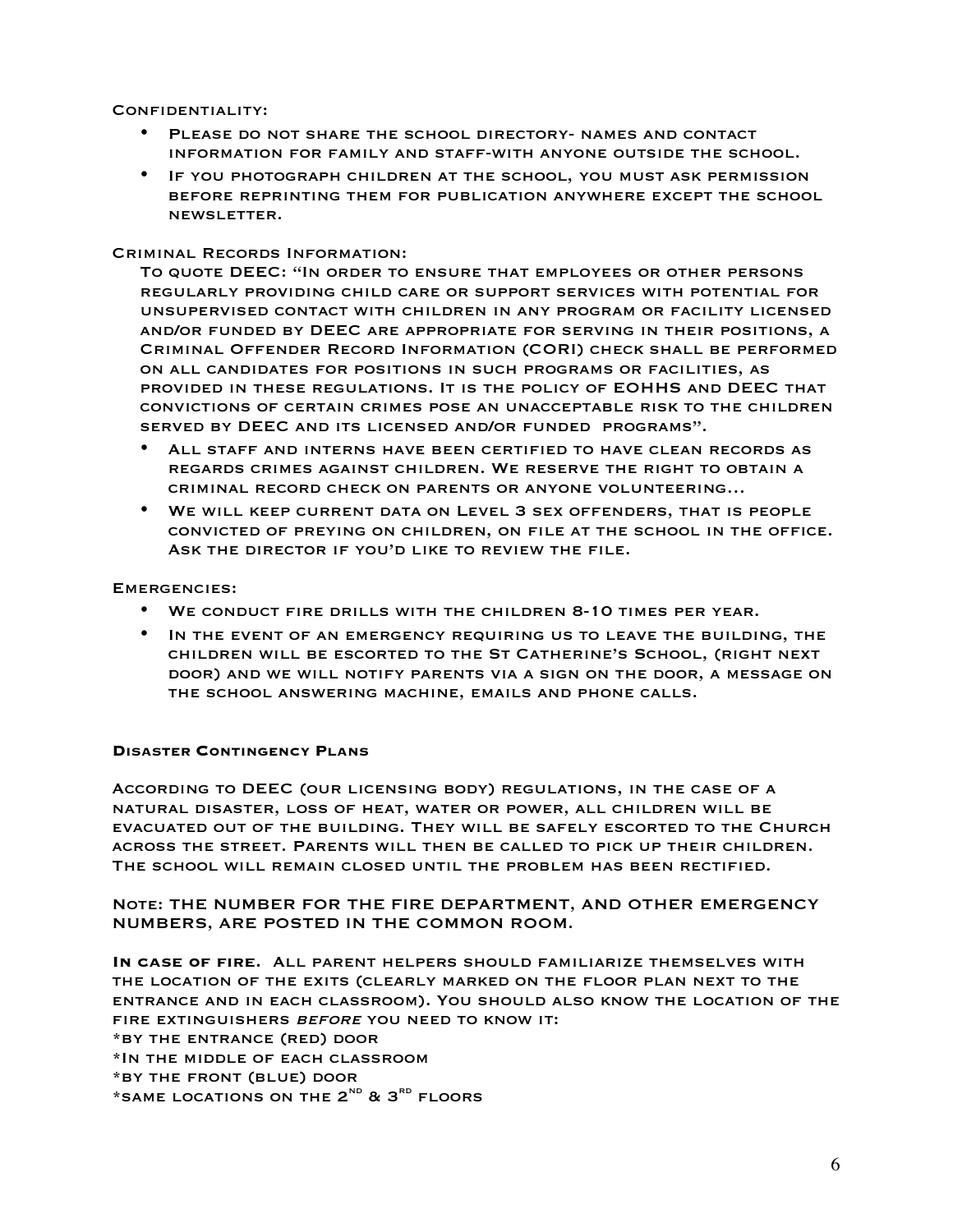In case of fire: \*Ring red alarm box on wall to alert everyone in the building \*Call Fire Department \*Evacuate the building \*Gather in the Yard - all children, teachers and parents. Parents ensure children are walking out calmly & quickly, while 1 teacher and the director check the building for stragglers. Attendance is checked.

# **II. YOUR CHILD AT AGASSIZ**

### **A. STAFF and GROUPINGS**

Agassiz children range in age from 2 to 5 years old. The children are placed, by age, in one of three groups. The lead teachers for these groups are: April Stewart (Oldest Group), Richard Barton (Middle Group), and Ann Holloway (Youngest Group). The youngest group also has a full-time assistant teacher, Jacalyn Smith, Paul Robinson in the Middle Group, and Jason Behrens in the Oldest Group. The staff is assisted by 2 parent helpers each day, student interns from local colleges' early childhood programs, volunteers and work-study students, and outside specialists WHO TEACH SUCH THINGS AS MUSIC OR DANCE.

**Threshold Interns.** Each year, Agassiz offers a work-study internship to a student at the Threshold Program at Lesley University. The Threshold Program is a comprehensive, non-degree campus-based program at Lesley College for highly motivated young adults with diverse learning disabilities and other special needs. The intern works in the middle group primarily and is supervised by the teacher they work with. The Threshold interns have taken many courses in early childhood care and education. Our Threshold interns have been deeply valued members of our school. PLEASE INTRODUCE YOURSELF TO THEM.

**OTHER INTERNS AND ASSISTANTS:** Agassiz also works with Wheelock College and Lesley College, both of which offer highly respected early-education training programs, by sponsoring internships. Cambridge Rindge and Latin students also sometimes take brief internships with us as part of a career discovery program. During the summer program, several teenagers from the Mayor's summer youth program join us for seven weeks.

**SPECIALISTS:** A specialist is an early childhood educator who has particular experience or skill in a given field—dance, music, art, science, etc. The school usually retains a music and a movement specialist who comes in once a week to work with the children for about 30 minutes per group. Other specialists may also visit from time to time. In the past, we have had specialists in dance, puppetry, beekeeping, and clay arts. Sometimes parents take a turn as a specialist, sometimes parents recommend someone they know. If you have ideas for specialists, please let the director know.

**SUBSTITUTES:** We do at times use a substitute. They come to read stories at nap time, assist with a class or field trip, and they supervise playground time when the staff needs to have a meeting or conduct parent-teacher conferences.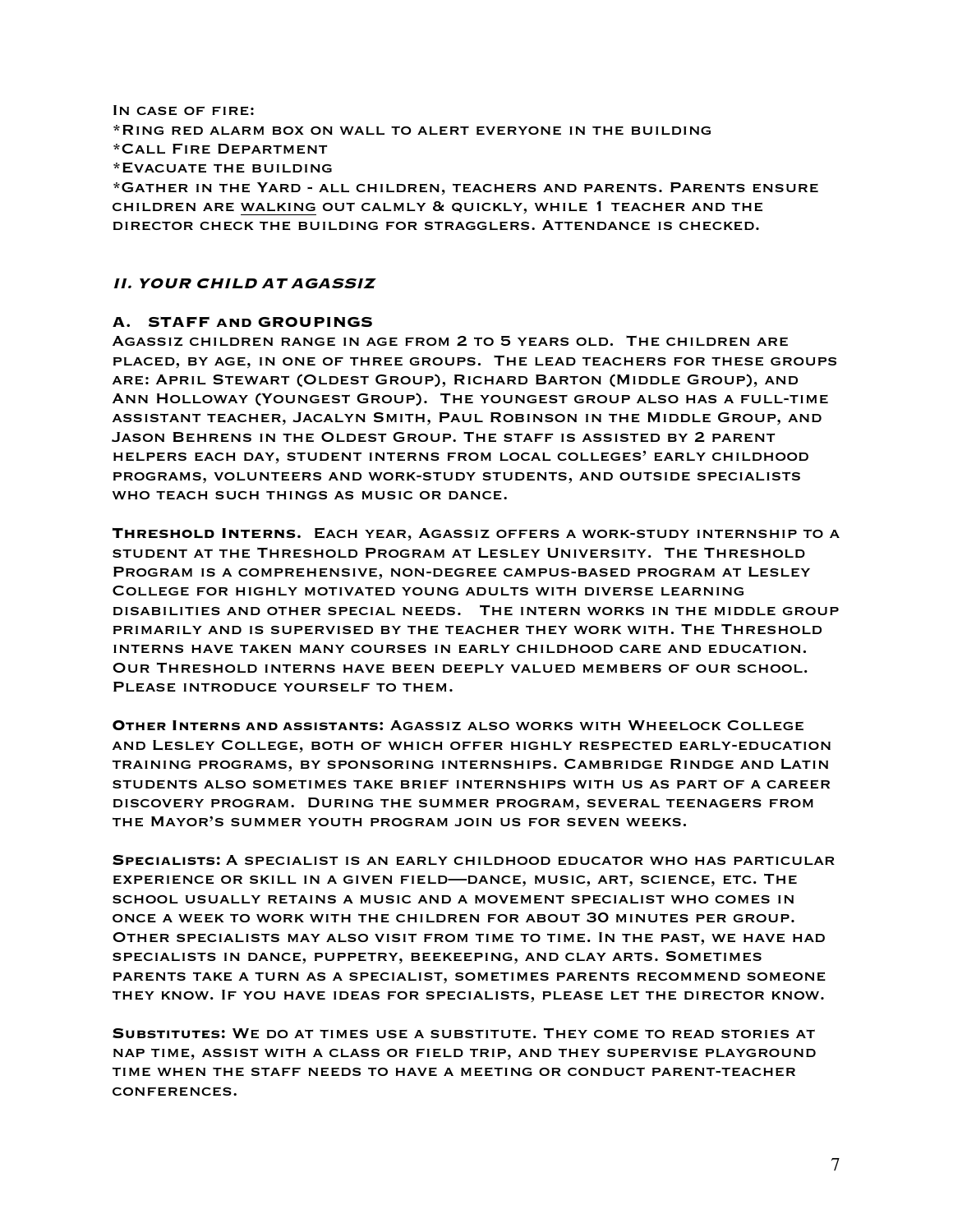The school's subs are sometimes drawn from Agassiz's own families and families' friends. They have included certified preschool teacher parents, aunts, cousins, and friends who have extensive experience as teachers of preschool children. If you are certified preschool teacher or know someone who is and might like to be a sub, please let the director know.

### **B. YOUR CHILD'S DAY AT AGASSIZ**

**LEAVING HOME:** Have your child finish breakfast before coming into the school. Unless your child needs a particular toy or other transitional object from home for show-and-tell or to help him or her fall asleep, you should leave personal toys at home. Please label all toys brought to school. These are hard to keep track of at school and can be mislaid. Also, we have found that children often have trouble sharing toys that they bring from home and, at school, it is expected that all toys be shared.

**Bring your child ready to play.** Please do not send your kids to school in clogs or backless shoes. They hinder their play and are unsafe. Send your child in clothing they can play in—that allows them to run, climb, jump, and wiggle. And make messy art projects. **NOTE THAT PAINT MAY NOT COME OUT OF CLOTHING.** Kids at Agassiz go out in all kinds of weather, so make sure you child has rain coats and warm winter gear when appropriate. In the summer, please send your child to school covered in sunscreen.

Note: Sunscreens do not last for more than a year, even though many still do not have expiration dates on their labels. To be sure your child is protected, please do not use any sunscreen you know is more than 6-8 months old. Sunscreen for children should have an SPF of at least 15.Should you child need sunscreen to be applied again during the course of the day, please supply a labeled bottle of sunscreen to the director and complete a medical authorization form.

At Agassiz, all children are encouraged to "do it themselves." If you have the option, consider velcro instead of laces or buckles until children can manage these alternatives. Similarly, zippers and pullovers may be easier for some kids than buttons are. Ensure that there are always spare clothes in their cubbies.

# **THE DAILY SCHEDULE**

Part of every morning is spent in planned, small-group activities, and part in mixed-aged programs. In the afternoon, the children are divided into separate groups for rest and nap (see School Day for more information).

#### THE AGASSIZ DAY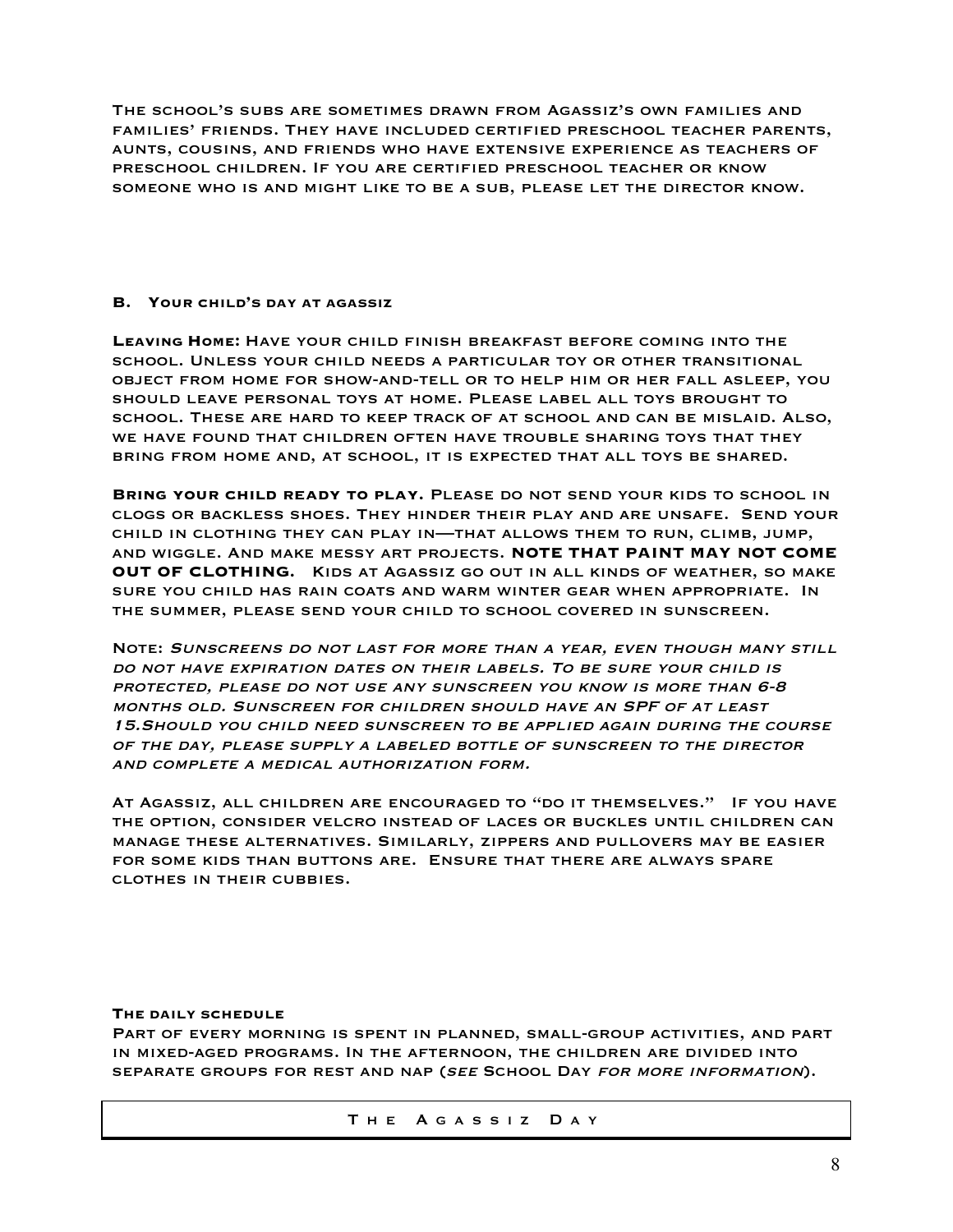| $8:30-9:30$ | <b>FREE PLAY INSIDE</b>                      |
|-------------|----------------------------------------------|
| 9:30        | <b>CLEAN UP/WASH HANDS</b>                   |
| 9:40        | ALL SCHOOL MEETING                           |
| 10:00       | SNACK,                                       |
| 10:10       | <b>TOILETING</b>                             |
| 10:15       | <b>OUTSIDE FREE PLAY</b>                     |
| 11:10       | <b>GROUP TIME</b>                            |
| 12:00       | NOON PICK-UP/FREEPLAY (IN OR OUT)            |
| 12:25       | WASH HANDS, CLEAN UP                         |
| 12:30       | LUNCH                                        |
| 12:55       | <b>BATHROOM</b>                              |
| 1:00        | <b>REST TIME/NAP TIME</b>                    |
| 1:45        | <b>REST TIME OVER, KIDS FREEPLAY OUTSIDE</b> |
| 2:20        | PICK-UP TIME                                 |
| $2:30-4:30$ | <b>EXTENDED DAY FOR SOME</b>                 |
|             |                                              |

**CHECK IN:** The school doors open at 8:30. VERY IMPORTANT: For your child's safety--in case we have a fire drill or any genuine emergency--you must check in with your child's teacher directly and with the staff person recording attendance. The teachers recommend a short good bye--about ten minutes and that parents leave the school no later than 9 a.m. For smoother good-byes, establish a place and/or routine way of making this transition. If you need assistance, please speak to your child's teacher. For safety reasons, please ensure that only adults open/close the large doors into the classrooms. They is heavy and children should be carefully supervised.

PLEASE BE CONSIDERATE... ALTHOUGH IT IS EXTREMELY TEMPTING, PLEASE DO NOT ever leave younger siblings unattended during pick-up or check-out or visiting the school. The materials and toys at school are not necessarily safe for toddlers and infants. When younger siblings come to school and are left unattended, the staff feels as if they have to be on high alert when they are trying to prepare everyone to leave and to leave themselves. This can be extremely stressful in the controlled chaos of the end of the day. This is not only unfair to staff, but potentially dangerous for the younger child. If there has been one enduring complaint in the history of the school, it is this. Please be considerate and keep younger kids close to you.

**FREE PLAY:** Free Play Time is a period when children are able to play in supervised areas of the school. Children from the different age groups have a chance to play together. Some structured activities or choices are presented daily during free play while other areas of the school are open for the children to build their own activity with others or on their own.

Morning free play time is the daily re-entry time for children and is a great time for them to establish relationships and settle in comfortably for the rest of the day. It is critical for kids to have time to develop friendships and social skills... We urge you to arrive promptly and make good byes short so your children get the full benefit of free play. Free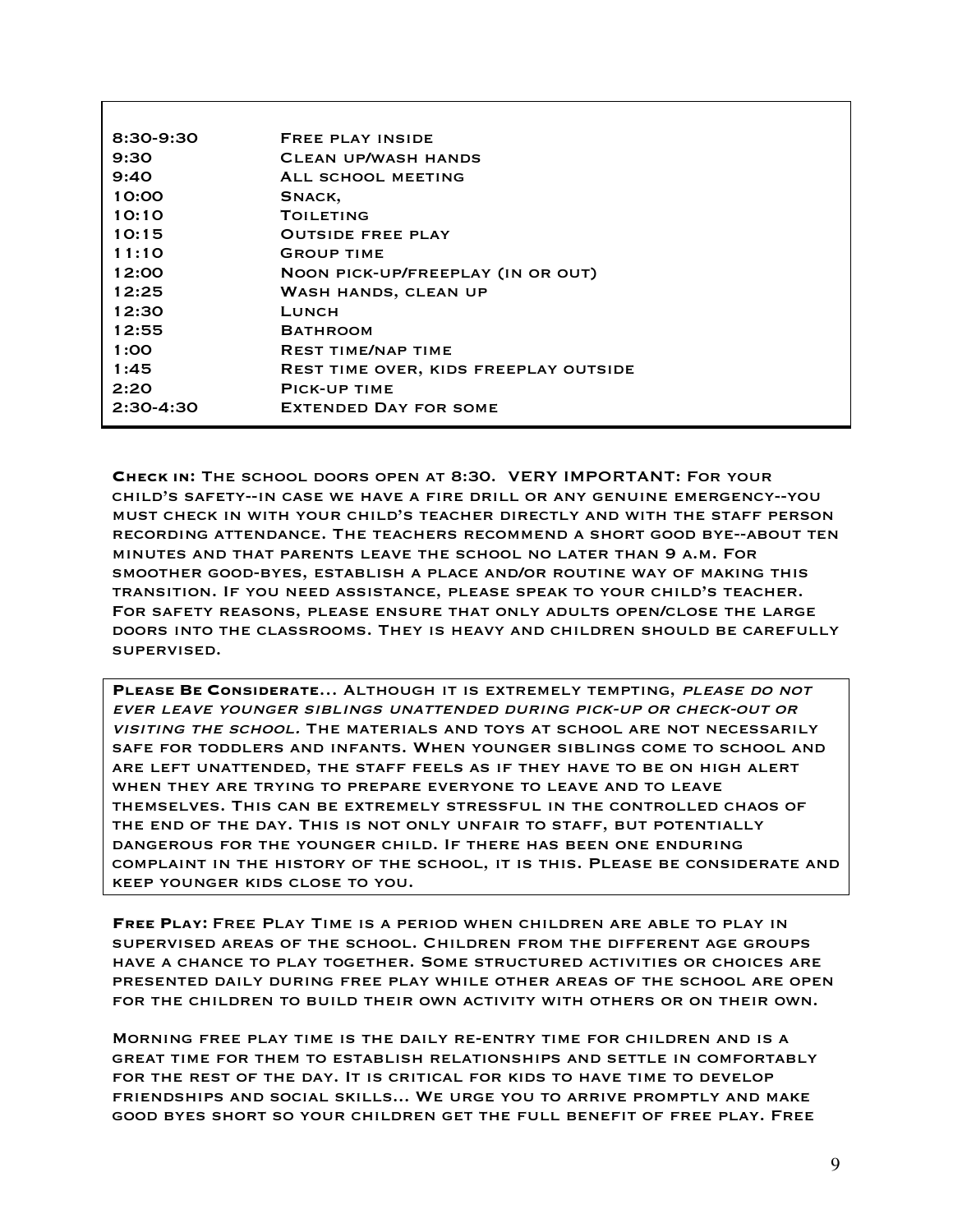play time ends with a clean up of the morning activities. Children have responsibilities for cleaning up the school; teachers and parents help them accomplish their tasks.

**MEETING:** At the All School Meeting, all the children gather with one teacher and both parent helpers for stories, songs, and announcements. During meeting, the entire school body is together; it reinforces the coolest sense of community in the children's world—the same 45 people meeting together, positively, for about 200 days!

**GROUP TIME:** The children's strongest identity is with their group. This is clearly a source of pride and strength for them. The other kids become well-known friends. The group presents a stable comfortable environment for presenting curriculum, working on group social skills (speaking, listening and sitting still), practicing large and small motor skills, and having fun.

**NOON CHECK-OUT :** When you pick up your child, you must check out with the staff person who has the attendance sheets. You should arrive by noon and be out of the building by 12:05 so that the YG lunch routine can continue smoothly. **Late pick-up results in a fine**. (See 2:30 pick-up…)

**LUNCH**: Lunch is a good time to practice manners and have quiet conversations. Don't worry if your child can't open all their food containers yet. There's always lots of help with milk boxes, storage containers, and packages at lunch and your child will become an expert in no time. We don't permit sharing of food because of the risk of allergies please help your children understand this.

# LUNCH TIPS:

### NO NUTS AT ALL, PLEASE!

• Each child's lunch brought from home should be clearly labeled with the child's name.

• Children do not share their food.

• The staff prefers not to warm, microwave, or refrigerate any lunches at school.

• If you have a non-insulated lunch box, but want to keep things cool (such as a sandwich with mayo) try freezing your juice box. The juice will usually thaw before lunch and also keep the sandwich cool. You can also include a freeze pack.

• Pack any necessary utensils—these are not available at the school. • Avoid mayonnaise on sandwiches as it can be a dangerous breeding ground for bacteria.

• Milk can be kept cool in a small thermos or "travel mug." Milk is a great LUNCH FOOD.

• Nutritious items which you might include in your child's lunch box: Sandwich, Yogurt, Salad, Rice or noodles, Soup, Cheese, Fruit, Vegetable sticks, Crackers, Rice Cakes, Juice, Water, Milk.

• If your child drinks soy milk, you can buy it in small boxes. Soy milk offers more protein, vitamins, and calcium than juice.

• Please limit salty items i.e. potato chips, pretzels, corn chips.

• Please do not send candy or soda.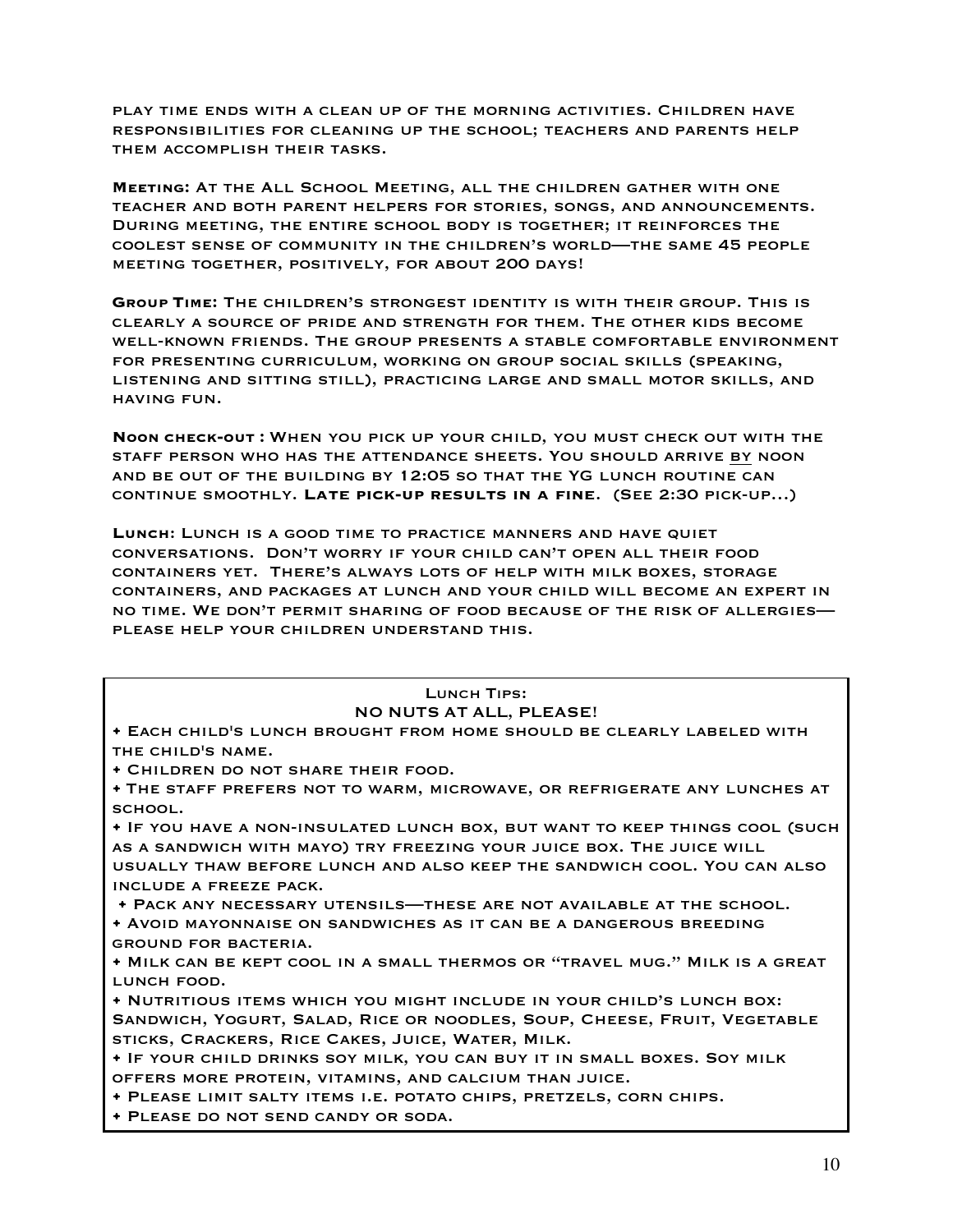•It is advisable to provide just 2 items (e.g. a sandwich and fruit) plus liquid.

**REST AND NAP:** After lunch is over, all the children go to rest. Children in the youngest group listen to soft music and are actively encouraged to sleep. DEEC requires that each child have a sheet (please label them) for their mat. In addition, a favorite blanket, pillow, or stuffed toy from home may make it easier for them to sleep. Children in the Middle and OLDEST GROUPS (OR YG CHILDREN WHO HAVE GIVEN UP THEIR NAPS) GO TO THE 2<sup>ND</sup> floor for a quiet rest time, where they listen to a teacher read stories and then listen to tapes. At 2:00 children who are awake have Free Play outside or inside until 2:30.

**2:20 P.M. CHECK-OUT:** Parents are welcome to start arriving at 2:15 to pick up their children. When you pick up your child, check with the teacher who has the attendance sheets and who will sign your child out. The school closes promptly at 2:30.

NOTE: Anyone who arrives after 2:30 is late. After a warning, you will be fined for each late pick-up. A \$15 fine within the first 15 minutes will be issued, with an additional \$1 per minute after that .If you know you are going to be late PLEASE CALL TO MAKE OTHER ARRANGEMENTS—maybe another parent you know can pick up your child for you. These "spontaneous" play dates, even if they are just for a short stroll around the mall next door, are a lot more fun for your child than being the last one left waiting for pick-up.

**4:30 EXTENDED DAY:** On Monday to Thursday, Agassiz offers an extended program that runs until 4:30pm. During these two hours, children have a snack, outdoor play, free play and a project. This more relaxed time at school gives children a chance to develop relationships with the staff who run this part of the program. If you are interested in the extended day option, please talk to the director.

NOTE: Any parent who is consistently late or incurs repeated p.m. parent help fines is strongly urged to sign up for the extended day program.

**RELEASE OF CHILDREN :** To ensure safety and security of the children in our care, Agassiz strictly follows these rules:

• We maintain a log for signing children in and out of the facility. The log notes the date, child's name, and name of the person picking up the child. • We also maintain a file of the names, addresses, and telephone numbers of persons authorized to pick up each child in your care.

• We only release a child to a person for whom we have written consent by the custodial parent.

• In an emergency and at your request, we can make arrangements over the telephone to release your child to another Agassiz parent with your approval.

• Under no circumstances will we release a child to someone who appears to be intoxicated or under the influence of drugs or alcohol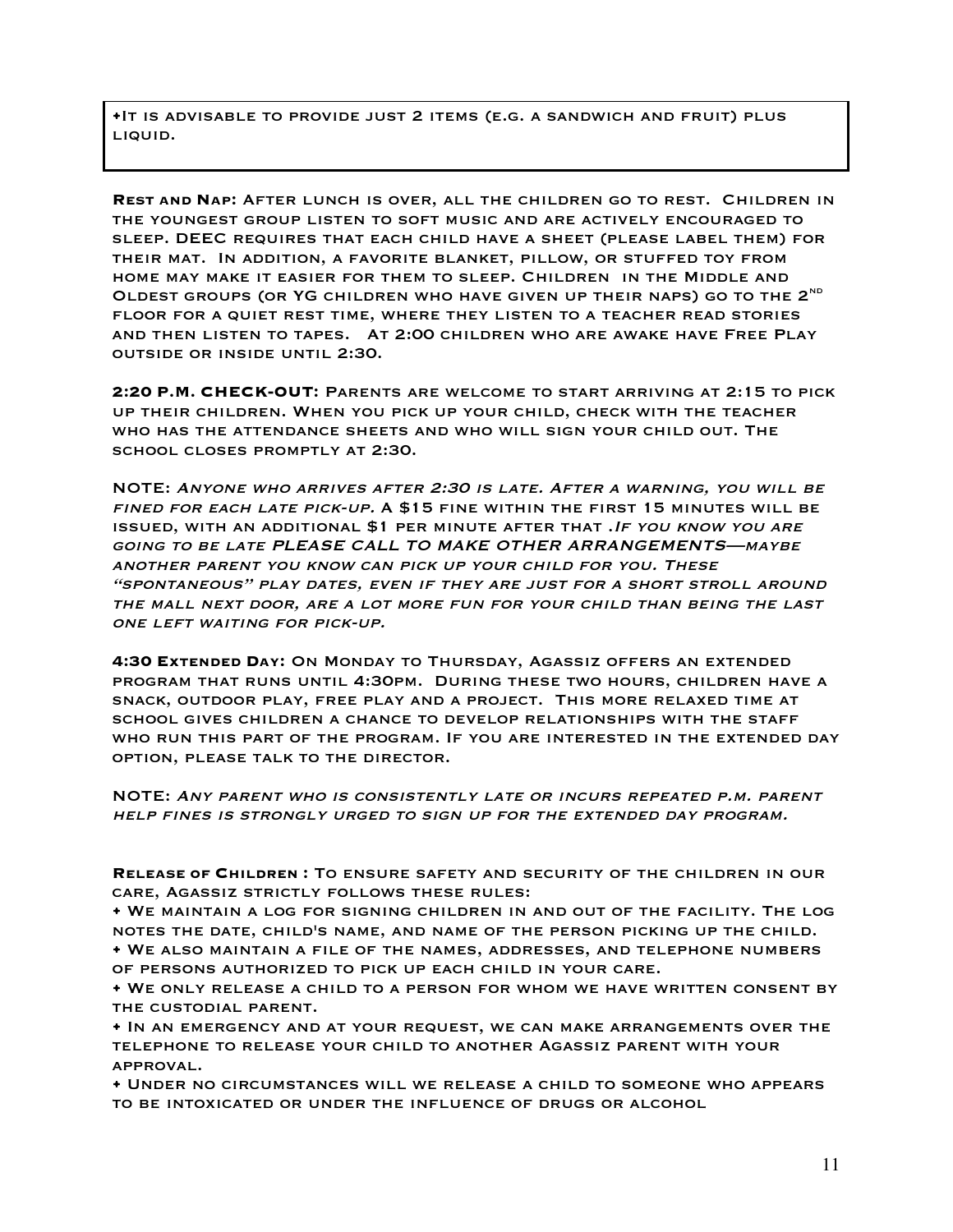**AFTERSCHOOL PLAY DATES:** One of the best things about a co-op is that parents and children get to know each other. Little friends can therefore feel extra confident when it comes to play dates. We encourage families to make room for afterschool play dates in their schedules, either at home or at one of the nearby parks. It will help your child develop important skills and increase their feelings of belonging when they are at school. Play dates help strengthen early friendships. This is especially important for kids who might feel a little shy in larger groups.

If you have questions about friends, ask your child teacher. The teachers at Agassiz place a special emphasis on social development and can offer many insights into how to encourage and support your child's friendships and growing social skills

### **C. FIELD TRIPS**

Occasionally, the group coordinators will organize a field trip. In advance of a field trip involving transportation, teachers will notify parents of the destination, method of transportation, and any special food, clothing, or anything else needed for the trip. Transportation may either be public, such as bus or subway, or private cars. When the children are taken in cars, it is the policy of the school that each child in a private car be secured in an individual car seat or, if appropriate, seat belt in the back seat. At the beginning of the year parents sign a general field trip release on the Important Information form, but an additional permission form will need to be completed before each field trip.

### **D. FILLING YOUR CHILD'S CUBBY**

### **CLOTHES AND EQUIPMENT**

• Label your child's clothing. Please use a permanent laundry marker—we have them at school if you need to borrow one. Your child's lunch box should also be labeled.

• Please store a change of clothes for your child at the school. You should also check these clothes often to make sure they still fit and are appropriate for the season. A spare pair of sneakers, socks, underwear, mittens, hats, swim suit—these are all essentials.

•All children need a mat for nap/rest time. PM kids often sleep at nap time. Some like to bring blankets in addition to the required sheet. All nap items must be labeled and washed. Parents should take blankets, pillows, and mattress covers home at least every two weeks for washing.

• Parents supply diapers and wipes and are responsible for monitoring their child's supply. Please check it regularly. **Please don't send in 'pull**  UPS'. IT'S TOO HARD TO HAVE TO COMPLETELY UNDRESS SO MANY CHILDREN EACH time they need to be changed. If your child is using diapers in the summer months, please supply swim diapers so that they can use the pools.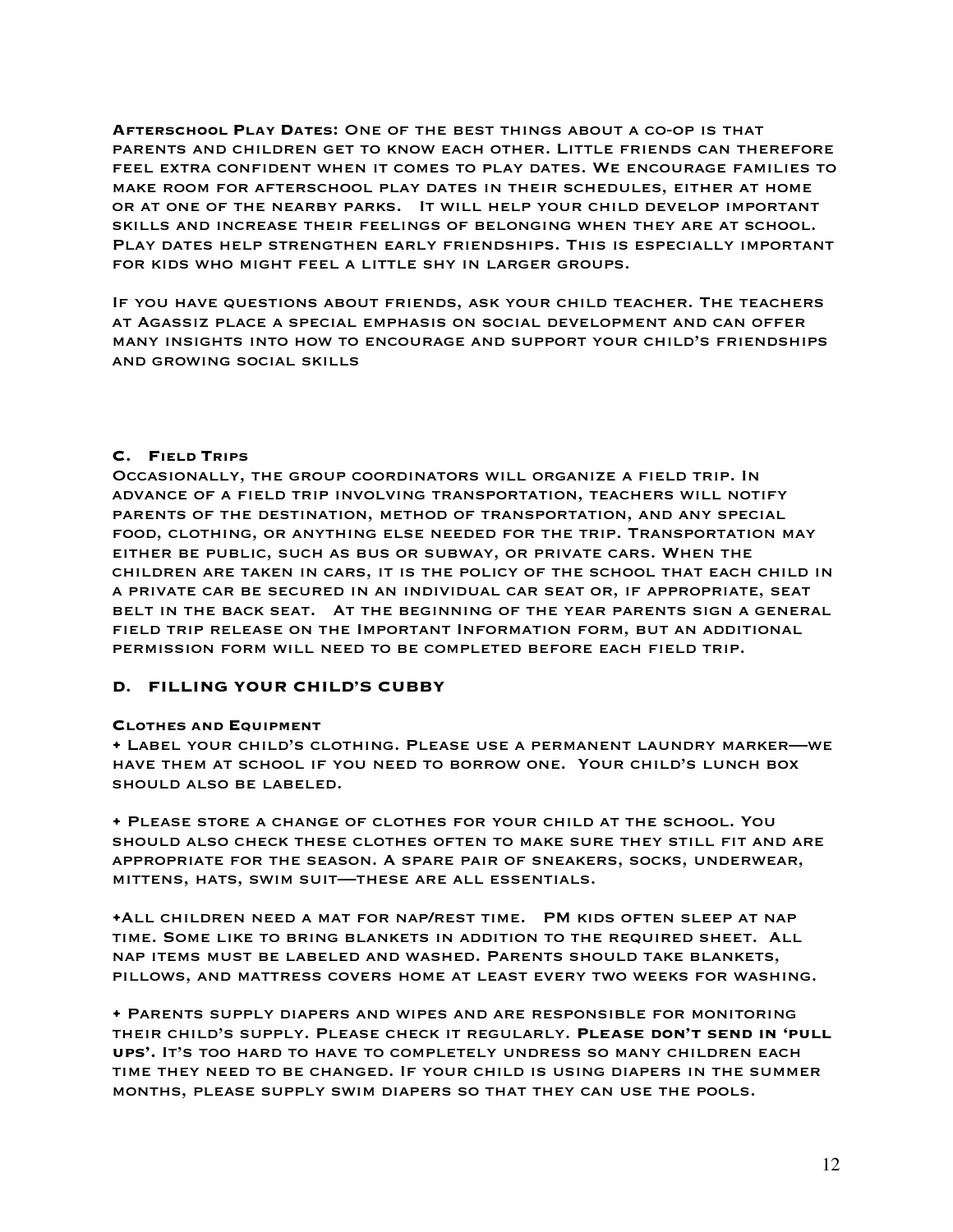# **E. TOILETING AND TOILET-TRAINING**

There are some basic guidelines for toileting practices at Agassiz:

- No child will ever be punished; verbally abused or humiliated for soiling, wetting or not using the toilet.
- **ONLY STAFF MEMBERS ARE ALLOWED TO CHANGE DIAPERS OR ASSIST CHILDREN WITH BATHROOMING.** If a child needs a diaper change Parent Helpers must ask a teacher or staff member to change the diaper.
- Staff will help children use the toilet when needed. Children are encouraged to wipe themselves once they have toilet trained.
- **Children will not be left unattended in the bathroom.**
- After the child is done using the toilet, she / he will wash their hands with soap and running water. Staff members will do the same if they have assisted the child. Individual paper towels will be used to dry hands.
- Soiled or wet clothing will be bagged, labeled with the child's name and stored in a secure place out of the children's reach.
- Parents are responsible for providing a complete change of clothing for their child that is to be kept at school. If the School's clothing is used, families are responsible for laundering the clothing before it is returned.

### **Toilet Training**

- Teachers work closely with parents in helping their children toilet train.
- Tell the teachers when you start toilet training your child and s/he will encourage it at school. We believe in supporting the family and simultaneously suggest use of the toilets, but never forcing a child. They will respond to the encouragement when they are ready.

### **F. YOUR CHILD'S BIRTHDAY AT AGASSIZ**

**BIRTHDAY SNACK:** It is an Agassiz tradition that on each child's birthday, his or her family brings the snack. To celebrate these special occasions, foods such as a cake, cupcakes, or other "party" food should be brought in addition to the regular snack.

WE DO PREFER NON-SUGARY FOODS, BUT WITH BIRTHDAYS IT IS SOMETIMES HARD. IF you buy cupcakes please buy the small ones with not too much icing. Banana bread, muffins, or a simple cake without frosting are always extremely popular with the kids. Warm-weather birthdays may also feature fruit-juice popsicles. No NUTS please!

A second Agassiz tradition is for the birthday boy or girl to give a copy of a favorite book to the school. Many books around school contain inscriptions from children who have passed through our school over the YEARS.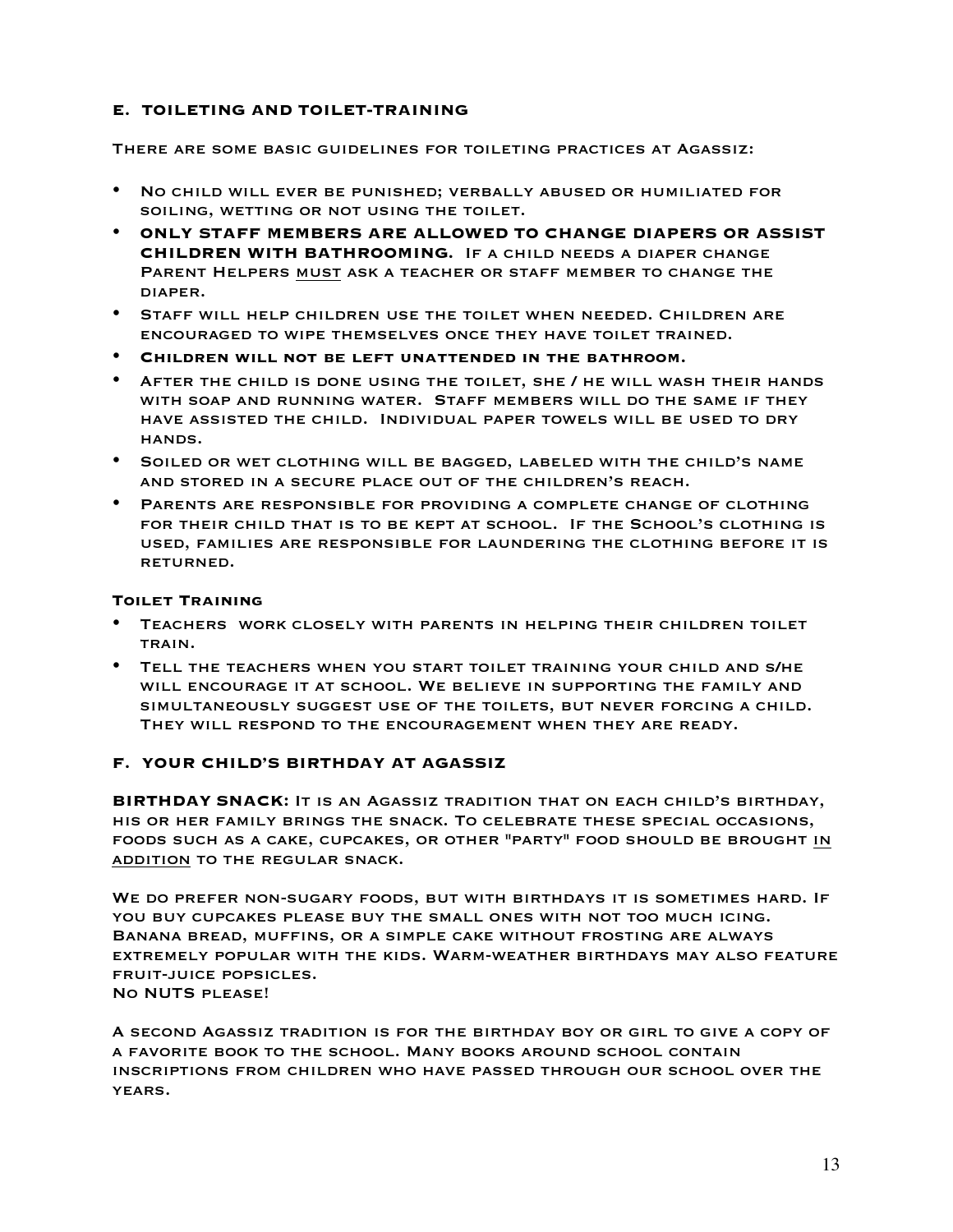### **G. ASSESSMENT**

Agassiz's teachers are always happy to talk to parents, although it is not always possible at drop-off and pick-up times. If you have a concern, don't hesitate to ask to set up an appointment in addition to daily check-ins.

**FAMILY CONFERENCES:** Each family is requested to have a formal family conference at least once a year. These are set up early in the year so teachers can get information from the parents too. At any time during the year, a family may request a conference with their teacher.

**WRITTEN EVALUATIONS:** As required by the DEEC, your child's teacher will provide a written progress report for your review at least once year. If you have a learning-delayed child, we will provide written reports every three months.

**LEARNING DELAYS AND EVALUATIONS:** Your child's teacher will let you know if your child would benefit from an evaluation by a learning specialist. If you think your child needs to be evaluated, please talk to your child's teacher or the director.

**VISITS**: All families are welcome to visit the school. Please see the director to schedule your visit. We do ask that visiting parents and family members observe quietly and non-disruptively, however. We'd also like to know what you think after your visit. Share your thoughts and observations with us.

### **H. HEALTH**

### **HEALTH PHILOSOPHY**

1. We teach kids to wash their hands before eating and after toileting, messy play, and outside play and any time they feel their hands are dirty. 2. We request that families apply sunscreen in the morning during the summer.

3. We try to let parents know when something serious is going around. If you're child has something contagious, please let us know so that we can inform other parents of what to watch for.

4. We try to protect kids and staff from serious infections by asking infectious kids who have not been diagnosed to stay home until they are okayed by their doctors to return.

5. Children, like adults, are entitled to privacy with respect to their medical records and information.

6. Don't bring your child to school if they are likely to infect others. 7. We follow strict health guidelines set by our licensing body, DEEC.

### **1. Medical Emergencies**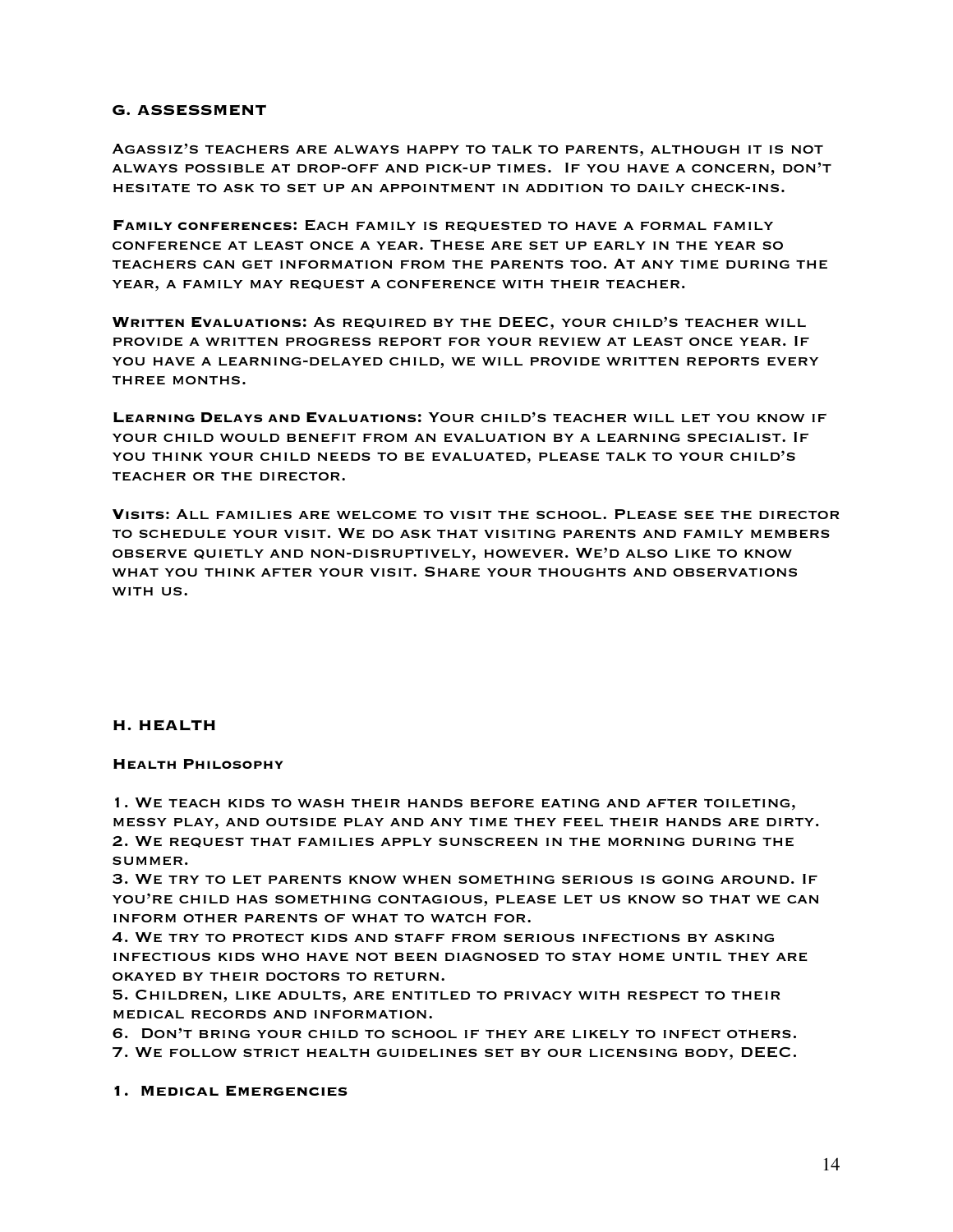Everyone on staff has up-to-date training in first aid and cardiopulmonary resuscitation (CPR). Occasionally, the school offers a CPR and first aid training program for parents.

We will inform you if your child has an injury at school—a bumped head, skinned knee, splinter, etc. If you are parent helping and help a child with a small injury, please tell the staff and/or the child's parent. When it is notable, injury reports are written by staff and copies are given to parents on the day of the incident.

In the event of an emergency, children will be transported by ambulance to Somerville Hospital. The parents will be notified immediately. Health forms on file will include parent information, emergency contacts, special medical conditions where applicable, and a medical release to seek treatment if the parents cannot be reached. A Staff member will accompany the child and stay until the parents arrive.

**IF A CHILD GETS SICK AT SCHOOL:** When a child becomes ill at school, i.e., temperature of 100 degrees or more, headache or stomach, etc. parents will be notified and asked to pick the child up as soon as possible. We will make them comfortable on a cot, maybe with juice or water, and provide supervision until a parent can pick up. If we call you, please come as soon as possible, because your child will want to be home.

**SYMPTOMS REQUIRING REMOVAL OF A CHILD FROM SCHOOL:** \* Fever--and sore throat, rash, vomiting, diarrhea, earache, irritability, or confusion. Fever is defined as having a temperature of 100°F or higher.

- \* Diarrhea
- \* Vomiting.
- \* Body rash with fever.
- \* Sore throat with fever and swollen glands.

\* Severe coughing--child gets red or blue in the face or makes high-pitched whooping sound after coughing.

\* Eye discharge--thick mucus or pus draining from the eye, or pink eye.

\* Yellowish skin or eyes.

\* Child is irritable, continuously crying, or requires more attention that we can provide without hurting the health and safety of other children in THE SCHOOL.

#### **WHEN SHOULD YOUR CHILD STAY HOME FROM SCHOOL?**

Don't bring your child to school if he or she is in pain or has:

- a fever in the previous 24 hours.
- flu symptoms
- the beginnings of a cold or a severe cold
- vomiting or diarrhea
- severe ear pain
- an untreated eye infection
- contagious chicken pox, mumps, measles, or rubella
- untreated head lice
- untreated strep throat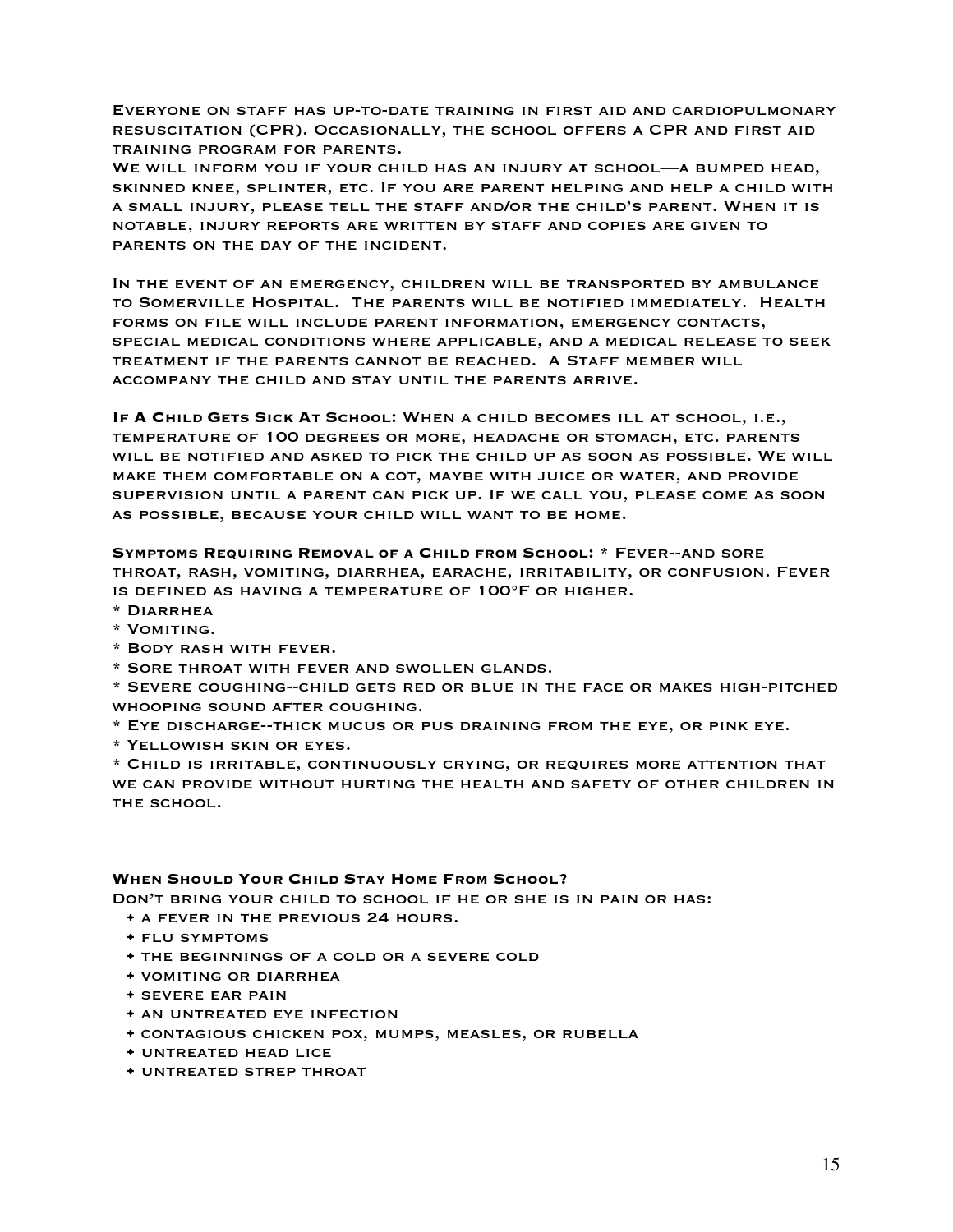If your child has a fever, he/she should not come to school, and you should consult your pediatrician about whether he/she needs to be seen. (In part, this will depend on the degree of the fever, duration, and associated symptoms). Your child should not return to school until a diagnosis has been made (for instance a cold, ear infection, etc.), and appropriate treatment has been initiated. In the case of illnesses requiring antibiotics, children may return to school after 24 hours on the antibiotic. The school policy is to keep your child out of school until he/she has no fever for 24 hours, unless your pediatrician specifically STATES OTHERWISE.

Upper respiratory tract infections ("colds") will often occur without fever. These illnesses are caused by many varieties of viruses. The affected child is most contagious in the first few days of such an illness. We recommend that you keep your child home during the first day or two of a cold. Spread of such infections occur through nasal drainage, coughing, and sneezing. If nasal drainage is profuse, or purulent (that is, thick and green), it is recommended that you keep your child at home until the drainage has diminished and is easily controllable with Kleenex. In such cases, please consult your pediatrician or further evaluation may be indicated if the symptoms last more than 3 or 4 days.

Please make a phone call to your pediatrician before sending your child to school if he or she has any of these symptoms:

- rash
- sore throat

• vague aches and pains, headache (flu symptoms), particularly in the presence of fever

- vomiting and/or diarrhea
- stomach pain
- itchy, runny eyes

Generally, if these symptoms are new, they are the beginning of something, usually a viral illness, but sometimes (uncommonly) a more serious bacterial infection. Such symptoms may resolve on their own. However, since in the beginning it is difficult even for physicians to tell, and it may be the period of the highest communicability, it is best to keep your child out of school until such symptoms either disappear or declare themselves.

The same "bug" in different individuals can produce very different types of illnesses. (For instance, one child may have an ear infection, another may have pneumonia, another may only have a cold). For this reason, if one or more persons in a household are sick, pay careful attention to the others, for they may also become ill, but come down with totally different symptoms. It is not necessary to keep a well child home, simply because a family member is sick; however, it is important to watch such a child closely.

The most important thing to remember is that the school community does not want children who are sick or contagious in school. If you are in doubt about whether your child is too sick to be in school, consult your pediatrician.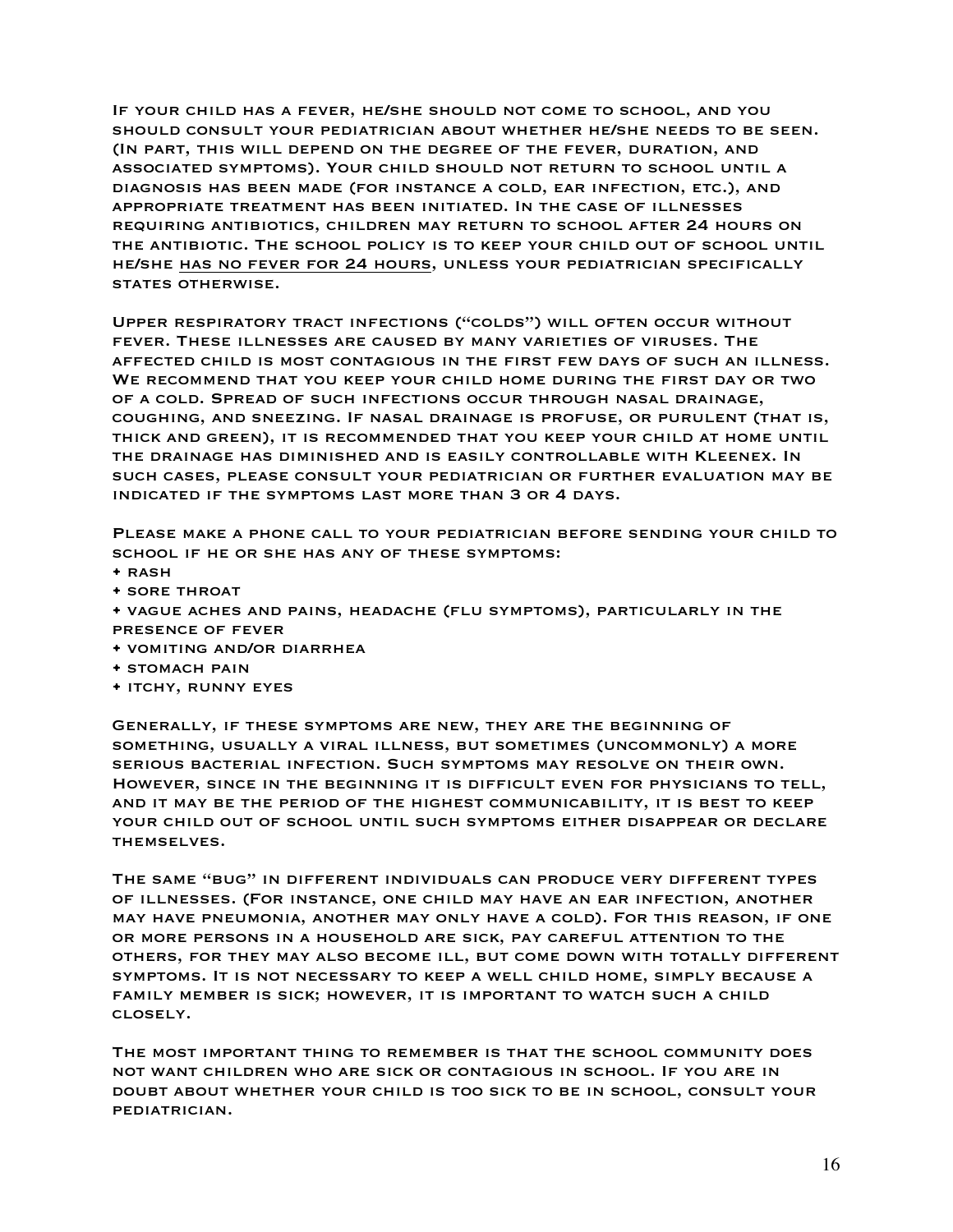**LICE:** Lice are highly contagious. If the staff finds lice or nits (eggs) on your child, they will ask you to take your child home for treatment. If you discover that your child has lice or nits, do not send him or her to school until you have treated the child's head with special shampoo and picked out all the nits.

# **2. If your child needs medication at school**

If your child must take medication at school, you need to sign an "Authorization for Medication" form as required by law; these forms are available in the blue medication binder next to the First Aid box. Give the completed form and medicine directly to the director. You may want to review how you like to give your child medicine, or any special instructions with the director. Notify the director when the child is no longer taking medication so that the form can be placed in the child's file.

# **3. Allergies**:

Please alert staff in writing about your child's allergies (milk products, bee stings, penicillin, etc.). Unless you have an objection, we post a list of children affected by allergies on the refrigerator in the kitchen for quick reference by staff and parent helpers so that the parent helper can be informed and watch out for your child.

# **I. YOUR CHILD'S RECORDS.**

**REQUIRED FORMS:** Families must fill out several required forms at the beginning of September. If you have any questions about these forms, please contact the director or your buddy family.

• The Department of Early Education & Care requires that each child have an **annual physical exam** and that verification of that exam be on file at the school. In order to attend school, children must have up-to-date **IMMUNIZATIONS AND LEAD TEST, OR AN APPROPRIATE LETTER ON FILE.** 

• The school also needs to have on file an **important information form** giving information about health coverage, pediatrician, emergency phone numbers and an **ID form**, updated annually.

• Parents of incoming children must also return a **developmental history form**.

Children's records are privileged and confidential. Only the Director will have access to the files in their entirety. Financial information will be maintained in a separate space from the regular enrollment information. Teachers will have access to the children's files for the purpose of reviewing developmental information as recorded in progress reports, and developmental history forms.

Children's records will only be distributed to persons authorized by the family. All authorizations must be in writing. The family will receive notice in writing from the Director if their child's record is subpoenaed.

PARENTS WILL HAVE ACCESS TO THEIR CHILD'S FILE WITHIN TWO DAYS AFTER THEY have made a request for the file. The Program will maintain a written log of each time a file is released.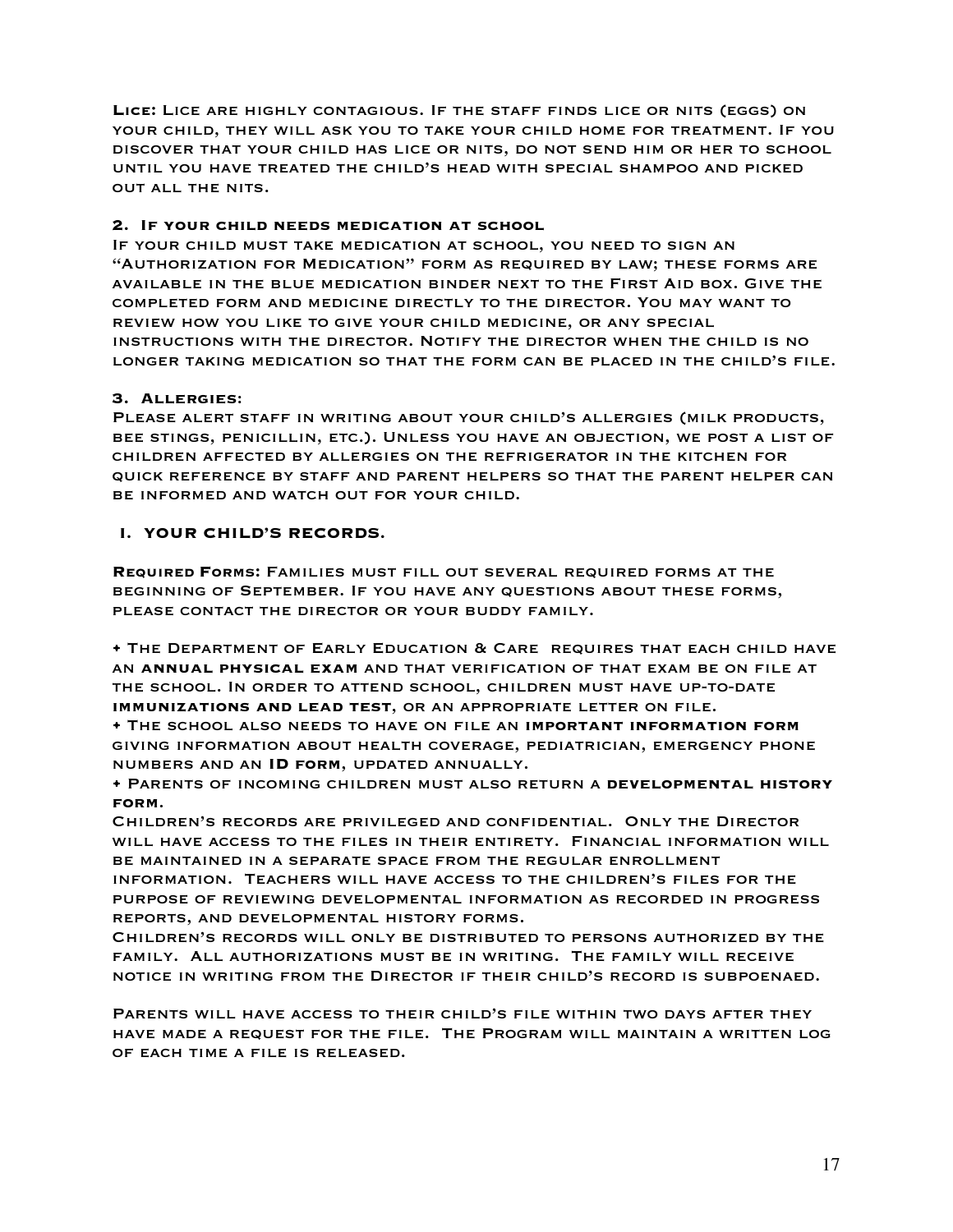WHEREAS WE ARE A CO-OP AND A VERY CLOSE COMMUNITY IT IS EASY TO SHARE information regarding our friends and other co-op members. Please keep in mind the following guidelines.

- $\triangleright$  EVERY FAMILY IN ENTITLED TO PRIVACY
- $\triangleright$  PLEASE DO NOT DISCUSS PERSONAL INFORMATION IN THE CLASSROOM areas or in the presence of the children.

Please do not discuss other people's personal information in the classroom areas or in the presence of the children.

# **III. PARENT RESPONSIBILITIES**

As a co-op, the school relies on a high degree of family commitment and involvement. Family involvement is a critical part of the philosophy of the school and it helps keep our tuition low. One of the best benefits of involvement is that children have the opportunity to develop relationships with a number of adults other than their own parents. PARENTS AND OTHER FAMILY MEMBERS ALSO GET TO KNOW EACH OTHER AND FROM new friendships.

Every family participates in all of the following areas:

- (1) parent help in classroom (an average of 4-6 hours per month);
- (2) a parent job or committee (an average of 3-4 hours per month);
- (3) general meetings (2 per year);
- (4) small group meetings (5 per year);
- (5) supplying snacks (4-6 per year);
- (6) two-to-four fundraising events per year;
- (7) one work day per year (a 4-hour shift)

From time to time, families have a difficult time meeting their co-op obligations. If you don't like your job and wish to switch, if you have difficulty understanding your parent help obligations, if you are suddenly called away for an extended time and cannot host a yard sale or open house, please ask the director for assistance. If you do not fulfill your obligations, the director will issue written notices. If you still do not meet obligations, the director will initiate a series of fines. **Remember, if you do not fulfill your obligations, you are dumping them on someone else.**

### **A. PARENT HELPING**

### **1. Parent help overview**

One of the unique features of a parent co-op is the fact that parents are an essential supplement to the paid staff. Parent Helpers are considered part of our adult-child ratio & are very necessary for the smooth running of the school. We need 2 each a.m.(8:30-1:00) and 1 each p.m.(12:00-2:30). **It is essential that you be on time.**

Parent helpers work both with children and behind the scenes: bringing out toys in the yard, preparing snack, wiping down tables, and making sure the bathroom is safe and clean.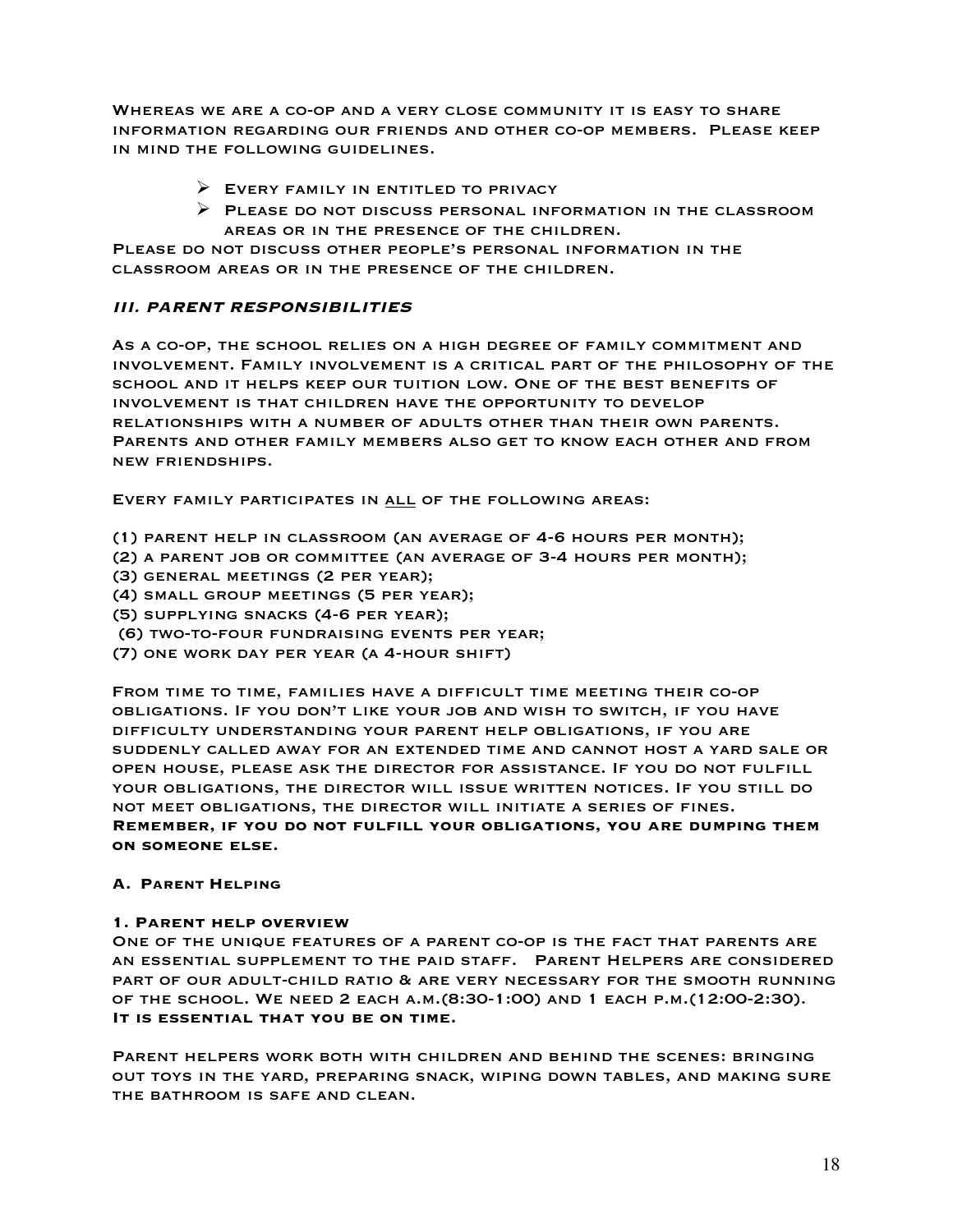Please be considerate of your co-helper & divide the jobs accordingly. There is often plenty to do, so please check regularly with staff to see if anything additional needs to be done. **If this all seems overwhelming, don't worry - you will get the hang of it. If at any time you are feeling at a loss, speak up!**

**PARENT HELP SIGN UP. PARENTS SIGN UP FOR PARENT HELP IN SEPTEMBER AND** January; families who attend the summer session will sign up again in June. Usually the slots are filled on a first-come, first-choose basis. We use a mathematical formula to determine the number of parent help days per family; the number depends from year to year based on how many families have multiple children in the program (parents with two children in the school are responsible for 1.5 shares of parent help).

Some parents choose to do their parent helping in full-day stints. If you have a child who only comes mornings, then you are only obligated to parent help in the mornings, but this extends to 1:00 and you and your child will eat lunch here on those days. If your child stays the full day you are obligated to parent help both mornings and afternoons.

**PARENT HELP SUBSTITUTES.** If you cannot make your parent help shift, you can try to switch with another family, substitute another competent family member or babysitter, or pay a substitute to perform their parent help from the approved sub list posted near the red door. It is customary to pay subs \$10.50 hour. It is customary, too, to pay your sub on the same DAY THAT HE OR SHE FILLS IN FOR YOU.

Note: Even if your other responsibilities generally preclude you from parent helping regularly, we strongly encourage you to parent help at least some of the time. Children are very proud to introduce their parents to their friends and look forward to the days when parents come to school and stay!

**SIBLINGS AND PARENT HELP:** Please do not bring younger siblings to school when you are parent helping. It is against DEEC regulations to have younger children in the school. Consider making arrangements to trade baby-sitting with someone who also has a younger child. If you need a list of families with younger children, ask the director. Although these arrangements may seem awkward and time-consuming, not only will you be more effective, but you will enjoy yourself more and your child will have a better time too.

PARENT HELP FINES: BECAUSE OF THE IMPORTANCE OF THIS JOB, WE WILL unfortunately have to fine you if you are either late or don't show. It was decided by the Steering Committee in 1993 that after 1 warning of being later than 8:40, or first time arriving after 9:00 an automatic \$25 fine would be charged. If you do not show at all the fine will be \$25 plus the cost of a substitute to cover your shift. If you must be late or you need to leave early, arrange with another parent to cover these times.

Some points to keep in mind: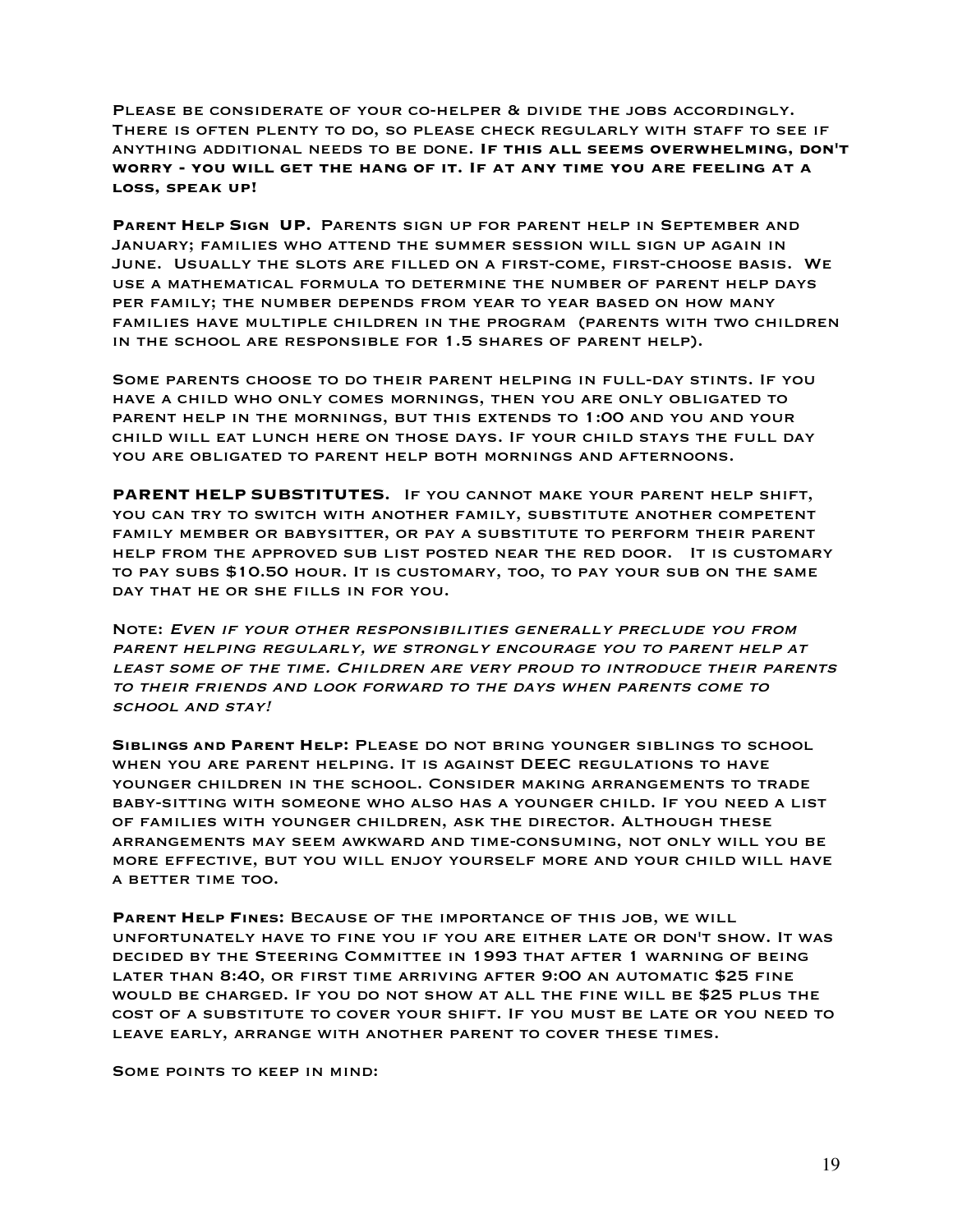- A. Because of coverage issues, you may not be able to always spend all of group time or outside time with your child's group. Children are not allowed in the kitchen at all (Church & Licensing regulation) so swap with the other parent if you need to be in the kitchen & it becomes too traumatic for your child
- B. Please bring your lunch, as going out to pick up lunch disrupts the schedule and leaves us low on coverage. Children of parent helpers who usually leave at noon should eat at 12:25 with the older kids. Coffee is available to parent helpers, but for safety purposes we request that it is drunk in the kitchen only.
- C. Note: If a stranger rings the bell, do not let them in! Ask them to please wait and ask the director or teachers for assistance.

D. Do not worry! We have the parent help directions posted all over the school.

PARENT HELPING SHOULD BE A NICE MIX OF INTERACTING WITH THE KIDS AND HELPING THE SCHOOL RUN WELL. SO REMEMBER HOW VITAL YOUR ROLE IS AND HAVE FUN!

### **2. The Parent Helper's Day**

Do not worry about memorizing these directions – they are posted throughout the building.

### **A.M. PARENT HELP**

- 8:30-8:45 Introduce yourself to other parent helper. Walk around perimeter of yard to check gates are securely closed & yard is trash free.
- 8:45-9:30 One parent checks bathroom is clean & that there are adequate C-Fold towels cut in half & paper sheets for diaper table. Make bleach solution (1/8 tsp. Bleach to 1 quart water) in spray bottle on kitchen sink. Bleach supply kept in cupboard under center block.

 When snack arrives (by 9:00) other parent prepares it. PLEASE, NO CHILDREN IN KITCHEN EVER.

Then help out in classroom: **supervise kids**, encourage constructive play, assist where necessary.

Always be aware of safety issues. If unsure of anything, ask Teachers.

9:40 Parents help children clean up, wash snack tables with yellow sponges & bleach solution – quick wipe with paper towels. Use sparingly! Make sure no children are near you - it's unsafe! Parents attend **all-school meeting** in YG, while teachers set up snack.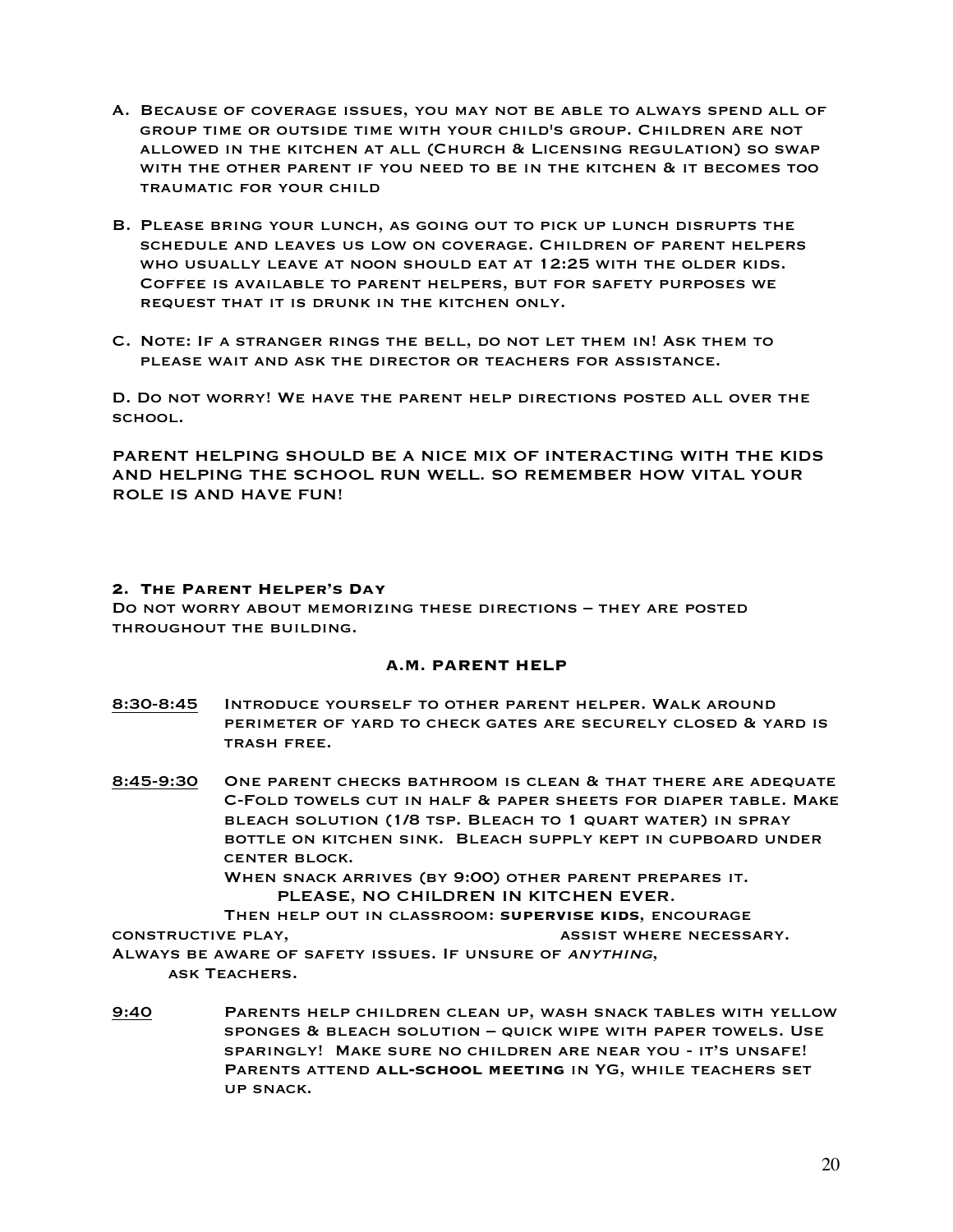10:00 Assist Teacher with supervising the bathroom line & handwashing.

ONLY TEACHERS CHANGE DIAPERS OR ASSIST WITH TOILETING.

All groups sit down for **snack**. Sit with kids at tables & assist WHERE NECESSARY. ENCOURAGE CHILDREN TO CLEAN UP WHEN DONE, placing plastic ware in orange bin (empty cups into bin not trash barrel).

10:15 Both Parents dress children for outdoor play (**before doing any cleaning**).

One Parent goes outside immediately with teacher to **supervise** first children.

> Other Parent-Helper cleans snack tables (using yellow sponges), brings leftovers to kitchen & places dishes in dishwasher. Fill 2 containers with soap, set to 'normal wash' & start. Please check bathroom.

Then help supervise outside. Make sure children are monitored closely.

11:15 Children stagger in for group time. Help them undress & get into groups. Join **Group Time**, then assist with cleanup. Use dark sponges first then bleach down using paper towels, getting ready for lunch. Give rugs a quick hand vac if necessary, for nap time.

12:00 Pick up time for some, while others get ready for lunch. Parent & Teacher help kids wash hands & sit down with lunches. Oversee lunch tables, sitting with kids & helping where needed: open containers & encourage eating. Help kids clean up – save leftovers in lunchboxes. Teachers change diapers, help with bathrooming, set up nap areas & settle kids ON MATS.

# **P.M. Parent Help**

**Ongoing**: Wash dishes and kitchen counters, sweep, ensure changing table is bleached

 down & covered with clean paper, diaper pail is emptied when necessary.

12:00 If there is a third Parent Helper, help where the children need you most or complete dishes.

12:30 One Parent washes tables with yellow sponges, stack chairs & GIVE FLOORS A QUICK SWEEP/MOP (THEY'RE IN KITCHEN NEXT TO FRIDGE). THE A.M. PARENT LEAVES AT 1:00 P.M. CHER OTHER PARENT washes all dishes and paint stuff, & cleans kitchen counters. Bleach down surfaces well & put any leftover food away. **Check bathroom is clean & tidy** (mop floor if wet).

1:30 Help children dress for outside time.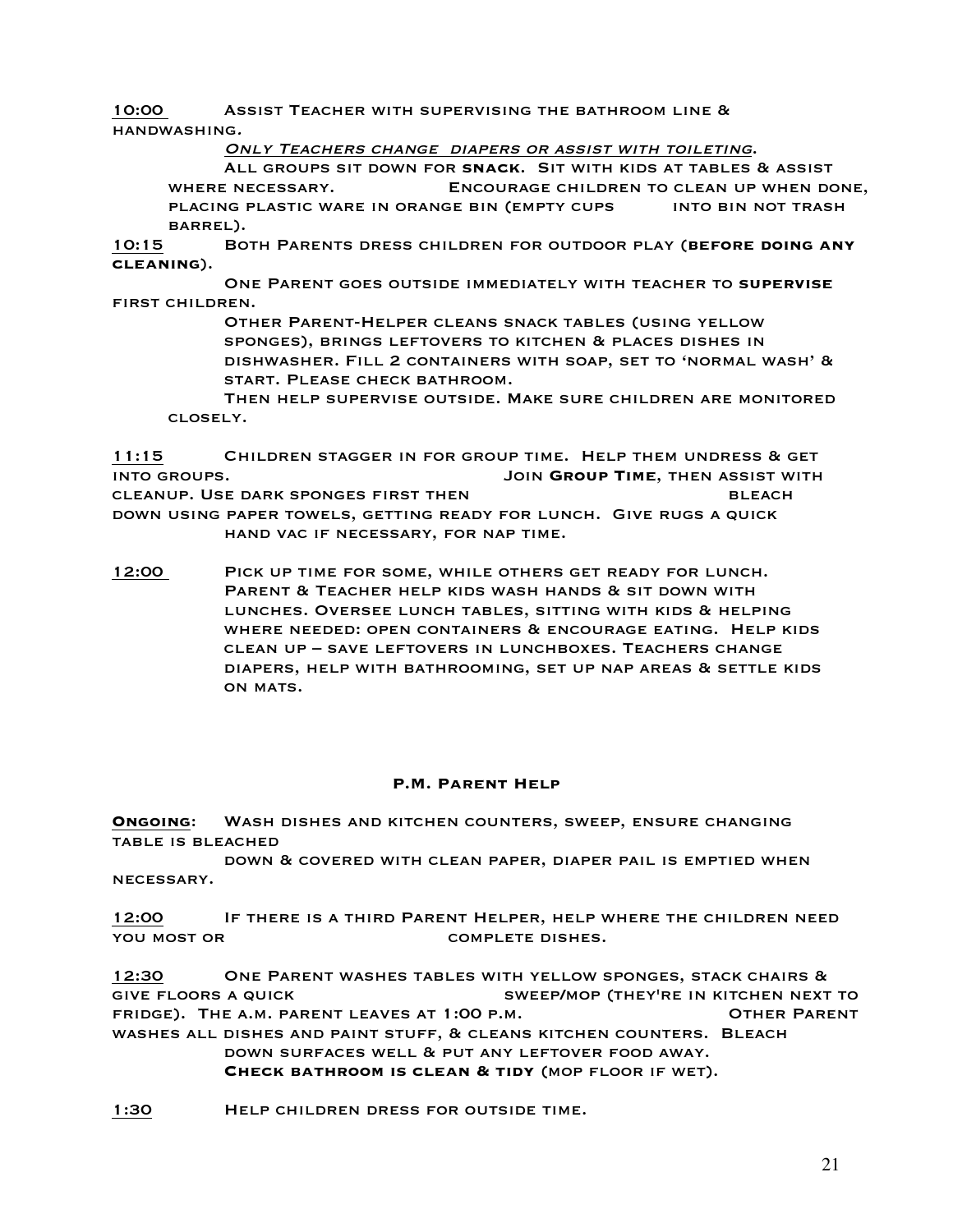Supervise tightly in yard.

# 2:25 Children come in to wait for pick-up. **Check kitchen is clean and dishes are all put away. Please take out all trash, including the diaper pail** (trash

barrels are in the driveway).

2:30 THANK YOU FOR ALL YOUR HARD WORK!!!

#### **Things to remember:**

\* What isn't completed today, is left for the Parent-Helper the next day, which is unfair.

\* A.M. Parent Help is from 8:30 to 1:00. Please be on time.

\* P.M. Parent Help is from 12:00 to 2:30

\* When supervising outside, it's important that adults spread out in the yard & are vigilant about watching

for the kids safety. Please don't stand in groups & chat. Keep a constant lookout around perimeter of yard & under climbers.

\* Kids should never be in the bathroom alone, so try & keep track of them. Only Teachers change diapers (except your own kid's of course) & assist WITH TOILETING.

\* Transitions are the most hectic for Parents & the kids, so just focus on WHERE THE KIDS NEED YOU MOST.

**\* Always ask if you are unsure of anything.**

### **3. Working With Children**

In your role as parent helper, you will be required to work with children directly. This means helping them, guiding them, encouraging and supporting them. The following section is meant to provide some guidelines on how to do these things successfully and how to keep children safe.

**The following are strictly prohibited: corporal punishment, emotional abuse, humiliation, abusive language, and withdrawal of food and other basic needs.**

#### **CHILDREN'S FEELINGS**

A common observation many parent helpers have is that their own child often seems more excited, energetic, or clingy, and easily upset when the parent is there. This is all normal and indicates the emotional attachment the child has to you. It has been the experience of the teachers and of most parents that this sort of reaction doesn't last very long into the morning if it isn't encouraged. We suggest that you don't try to keep track of your child during these times of parent helping--he/she will certainly be keeping track of you. If your child wants to stay with you all the time, try to bring other children to you also. If your child is asked to help with tasks like passing out cups at snack time, you can reassure his/her sense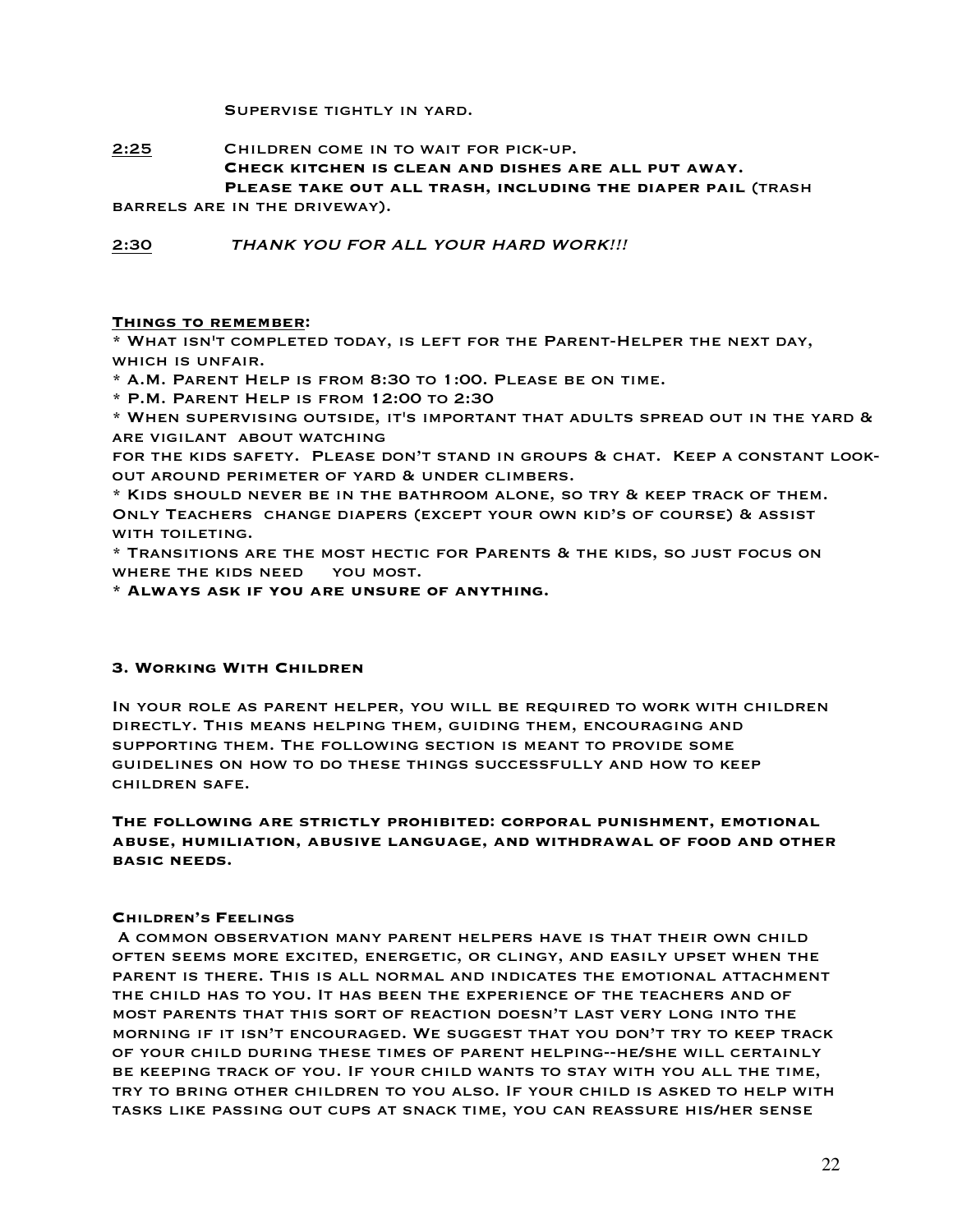of specialness and at the same time let him/her feel part of your work with the other children (but not when bleaching or working in the kitchen).

**I CAN DO IT!** Be patient and let the children try to dress, flush toilets, serve snack, pour juice, etc. by themselves. They will take longer than you would and make more of a mess but kids usually get a real sense of accomplishment and pleasure from doing the kind of work they see adults performing. . However, some children ask for more help than others and they probably need it, but even when you are helping, emphasize their role and accomplishment--don't do it for them. If you need help putting away toys, ask! The children are enthusiastic helpers and enjoy the spirit of cooperation.

**ART ACTIVITIES:** Smocks are available for art activities, but children don't always wear them! Please be aware that the paint doesn't always wash out. Things that children make are often very important to them. Depending on the child, the attempt is sometimes more important than the end result. Encourage children to talk about and display their work. If they wish to take work home, help them prepare it and place it in their cubbies. Avoid asking the child to describe his/her work or helping him/her create it. The question 'what is it?' might confuse children who might think their work must be recognizable to be acceptable. Other children may just be made self-conscious by such questions. Instead you might say: "Tell me about your painting"

**CLEAN UP:** Clean-up is very important. Materials are much more inviting when they are orderly. Putting things where they belong can represent closure of an activity. There is a sense of completeness about seeing the puzzle, paint, or toy put back in its proper place under its proper label. Please let children experience working next to you as companions/friends. Chat with them, sing songs while you work, encourage them by complaining that you can't find something you know they can easily find--anything to make clean-up or any other job more pleasant. Trying to find pleasure in tasks such as clean-up (which are not inherently enjoyable) can be a very valuable learning experience. Most children like to talk to adults; cleanup often provides an opportunity for a one-to-one relationship with a child who is anxious for some special attention. There is clean-up before snack, lunch, and at the end of the day.

There has often been a complaint that one parent helper does more cleaning than the other. Be sure to share the less interesting tasks equitably with your co-helper.

### **When Hands Should Be Washed**

#### **Children:**

- \* Immediately before and after eating.
- \* After using the toilet or having their diapers changed.
- \* Before using water tables.
- \* After playing in the yard.
- \* After handling pets, pet cages, or other pet objects.
- \* Whenever hands are visibly dirty.
- \* Before going home.

#### **Parent Helpers and Staff:**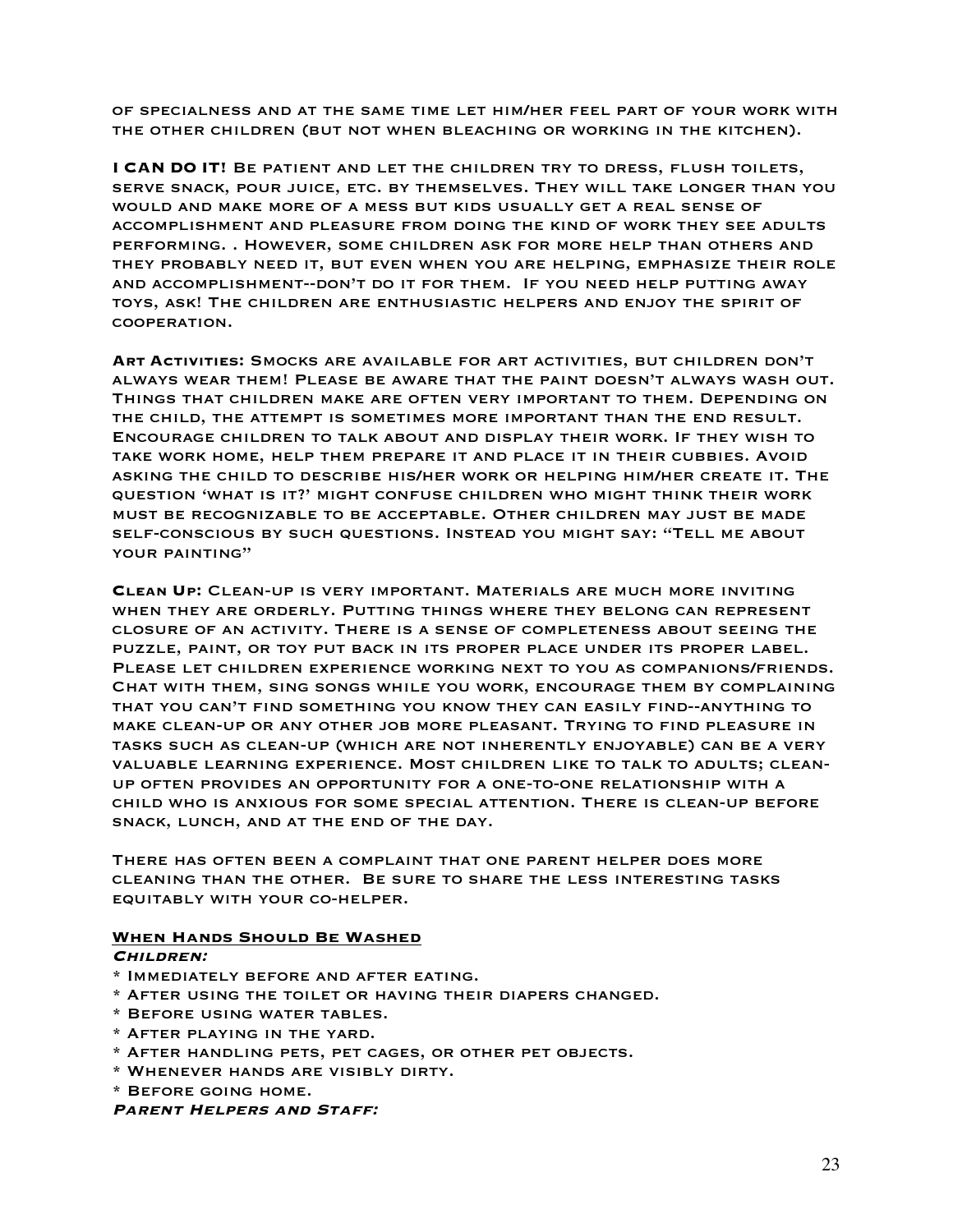\* Upon arrival

\* Immediately before handling food. Always wear gloves.

\* After using the toilet, assisting a child in using the toilet, or changing diapers.

\* After contacting a child's body fluids, including wet or soiled diapers, spit, vomit, runny noses, etc. Wear gloves as well.

\* After handling pets, pet cages, or other pet objects.

\* Whenever hands are visibly dirty or after cleaning up a child, the room, bathroom items, or toys.

\* After removing gloves used for any purpose.

\* Before giving or applying medication or ointment to a child or self.

\* Before going home.

\* Even when gloves are used, hands should be washed immediately after gloves are removed. Use of gloves alone will not prevent contamination of hands or spread of germs and should not be considered a substitute for hand washing.

Rubbing hands together under running water for twenty seconds is the most important part of washing away infectious germs. Pre-moistened towelettes or wipes and waterless hand cleaners should not be used as a substitute for washing hands with soap and running water. Towelettes should only be used to remove residue, such as food off a face. When running water is unavailable, such as during an outing, towelettes may be used as a temporary measure until hands can be washed under running WATER.

#### **How to Wash Hands**

\* Always use warm, running water and soap. Antibacterial soaps are not required. Pre-moistened cleansing towelettes or wipes do not effectively clean hands and do not take the place of hand washing.

\* Wet the hands and apply a small amount (dime to quarter size) of liquid soap to hands.

\* Rub hands together vigorously until a soapy lather appears and **CONTINUE** 

for at least 20 seconds. Be sure to scrub between fingers, under fingernails, and around the tops and palms of the hands.

\* Rinse hands under warm running water. Leave the water running while drying hands.

\* Dry hands with a clean, disposable (or single use) towel, being careful to avoid touching the faucet handles or towel holder with clean hands. \* Turn the faucet off using the towel as a barrier between your hands and the faucet handle.

\* Discard the used towel in a trash can lined with a fluid-resistant (plastic) bag. Trash cans with foot-pedal operated lids are preferable.

#### **DISCLIPLINE**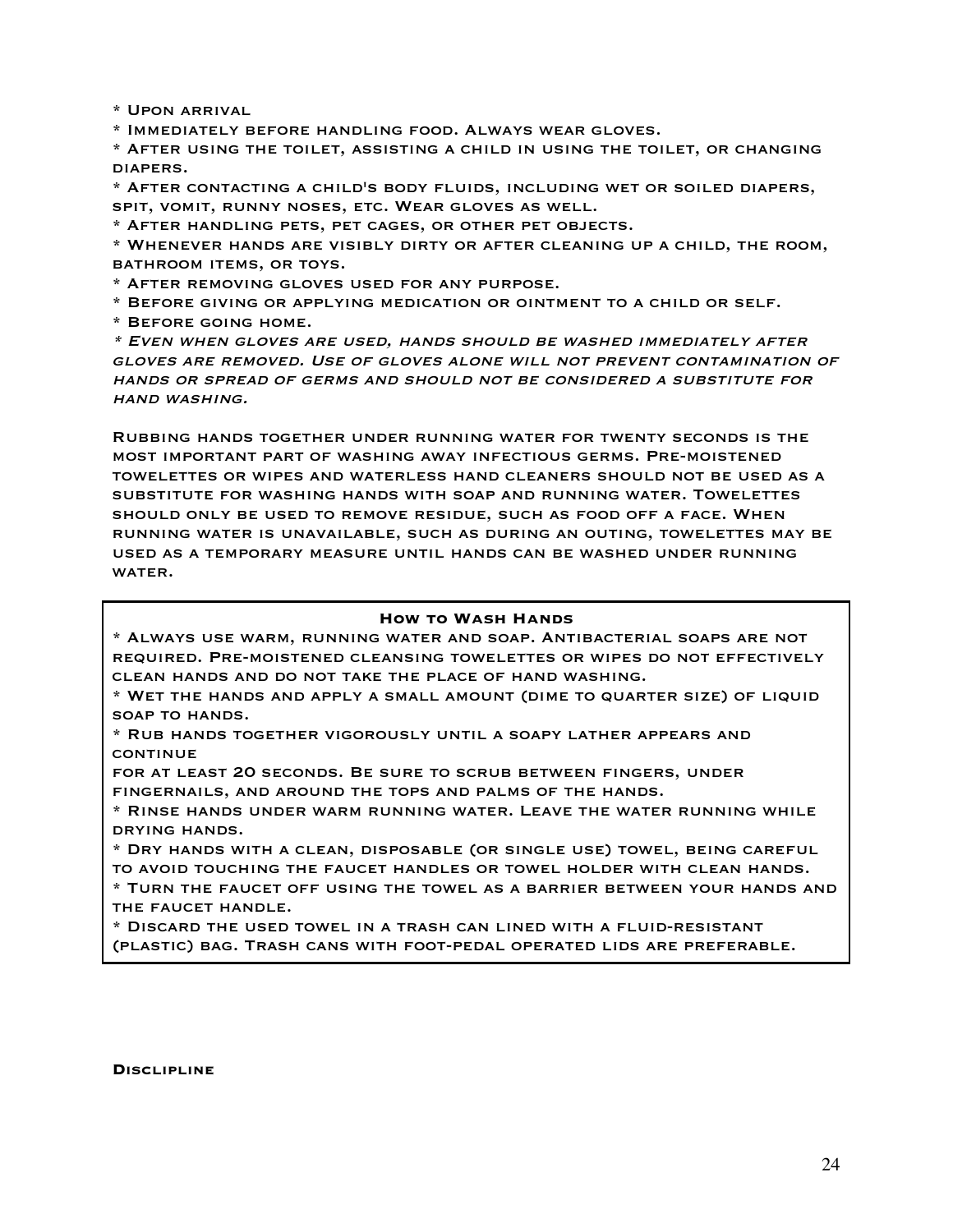Discipline and guidance shall be consistent with and based on an understanding of the individual needs and development of each child.

(1) Demonstrate expectations and rules regarding child's behavior in a clear, consistent and concrete manner.

(2) Whenever possible, use positive reinforcement to encourage a child, rather than negative.

(3) Be a positive role model.

(4) Anticipate problems and try to prevent them by distracting or redirecting the child, giving gentle but firm reminders, using humor, changing group composition, etc.

(5) Children should not be allowed to hurt others, physically or verbally.

(6) Try to encourage children to resolve conflicts among themselves while remaining close by for support and modeling. Encourage them to verbalize problems rather than use physical expression.

(7) Give children choices when conflicts arise. If negative behavior persists, point out natural and/or logical consequences in a calm, nonthreatening manner.

(8) When all other methods fail, a child may be removed from the group briefly (as previously warned), in order to gain control of themselves. (9) Children may not be subjected to neglect, physical punishment, verbal abuse, ridicule, humiliation, denial of food, rest or bathroom facilities.

PUNISHMENT FOR SOILING, WETTING OR NOT USING THE TOILET, OR RELATED TO eating or not eating food is absolutely not permitted.

**AGGRESSION:** We would like to see children learn to deal with their own aggressive and hurt feelings in a manner acceptable to themselves and others. However, adult intervention is often necessary. The teachers generally handle these situations; parent helpers should support the teachers—even if you disagree.

Many of us are concerned about the amount and type of aggression displayed by our children. However, we are equally concerned with the apprehension displayed by many parents in dealing with aggression. It is often a matter of being on top of the situation and of using our common sense; don't be timid when it comes to using your judgment. If intervention is necessary, try to help all the children involved talk about how they feel and why, without being judgmental yourself. Let kids know it is all right to feel angry, but it is not okay to clobber someone. Remember, a child's yelling at another child, instead of hitting, is a step toward selfcontrol. If you are angry with a child that child will probably know it, so you might as well admit it. Let the child know it is the behavior that upsets you, not the child him/herself.

### i. HELPING CHILDREN STAY SAFE AND HEALTHY

# **You can help us to prevent most injuries at school** by:

\* Supervising children carefully.

- \* Checking the care and play areas for, and getting rid of, hazards.
- \* Teaching children how to use playground equipment safely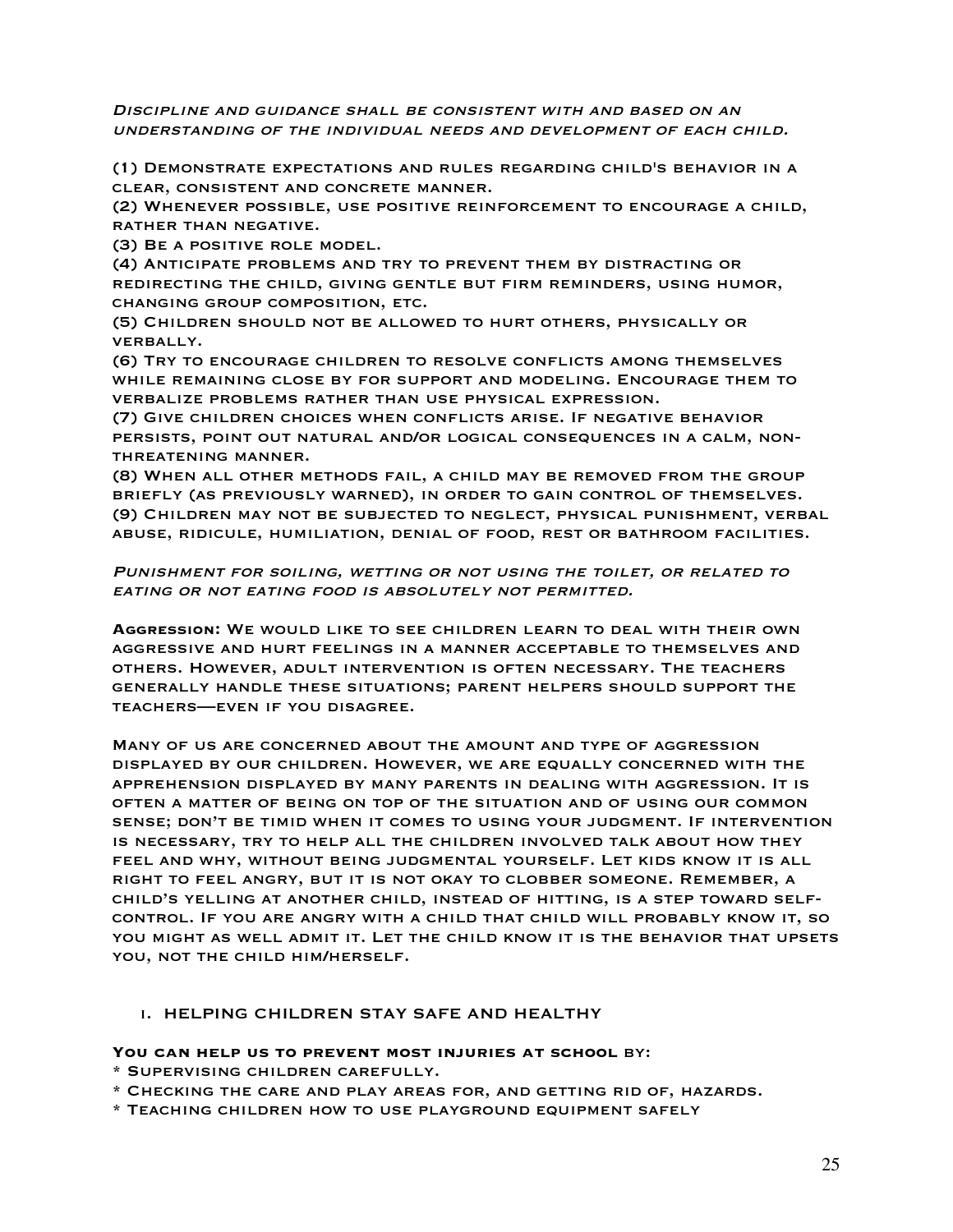\* Understanding what children can do at different stages of development. Children learn by testing their abilities. They should be allowed to participate in activities appropriate for their development even though these activities may result in some minor injuries, such as scrapes and bruises. However, children should be prevented from taking part in activities or using equipment that is beyond their abilities and that may result in major injuries such as broken bones. Please ask teachers if you have questions about a child's skill.

ii. WHEN SOMETHING GOES WRONG

If a child is hurt at school, immediately check to see what the problem is. And calm the child. Call for a teacher who will apply first aid if necessary. BE SURE TO TELL THEM EXACTLY WHAT YOU SAW SO THAT PARENTS CAN BE NOTIFIED. ONLY TRAINED STAFF MAY APPLY FIRST AID.

Another way parent helpers can help keep children well is to ensure they wash their hands often and effectively—as well as making sure their own hands are clean.

### **B. SNACK**

Each family is required to bring part of the snack to school about once every six weeks. Please bring snack between 8:30 and 9:00 so the parent helpers will have a chance to do any necessary preparations. It is not necessary to peel and cut fruit and vegetables. Teachers/parent helpers WILL DO THIS JUST BEFORE SERVING.

YOU WILL BE SERVING APPROXIMATELY 45 CHILDREN. WE TRY TO MAKE THESE "finger" foods as much as possible for convenience. We have children with severe allergies. Please make sure that you check the website for the allergies to avoid.

# **Snack Do's & Don'ts**

DON'T … skimp – see quantities below bring any snack that is already opened choose banana yogurt -- most kids prefer vanilla or strawberry buy "regular" jelly – only fruit spread buy popcorn, grapes, or baby carrots buy processed American cheese DO NOT BRING open packages from home. All snack items must be fresh and unopened.

**DO …** provide enough snack for 45 children choose natural, unprocessed, organic foods whenever possible buy two kinds of fresh fruit or vegetables to provide variety choose natural, low-sugar spreads think creatively – colorful food is very appealing to kids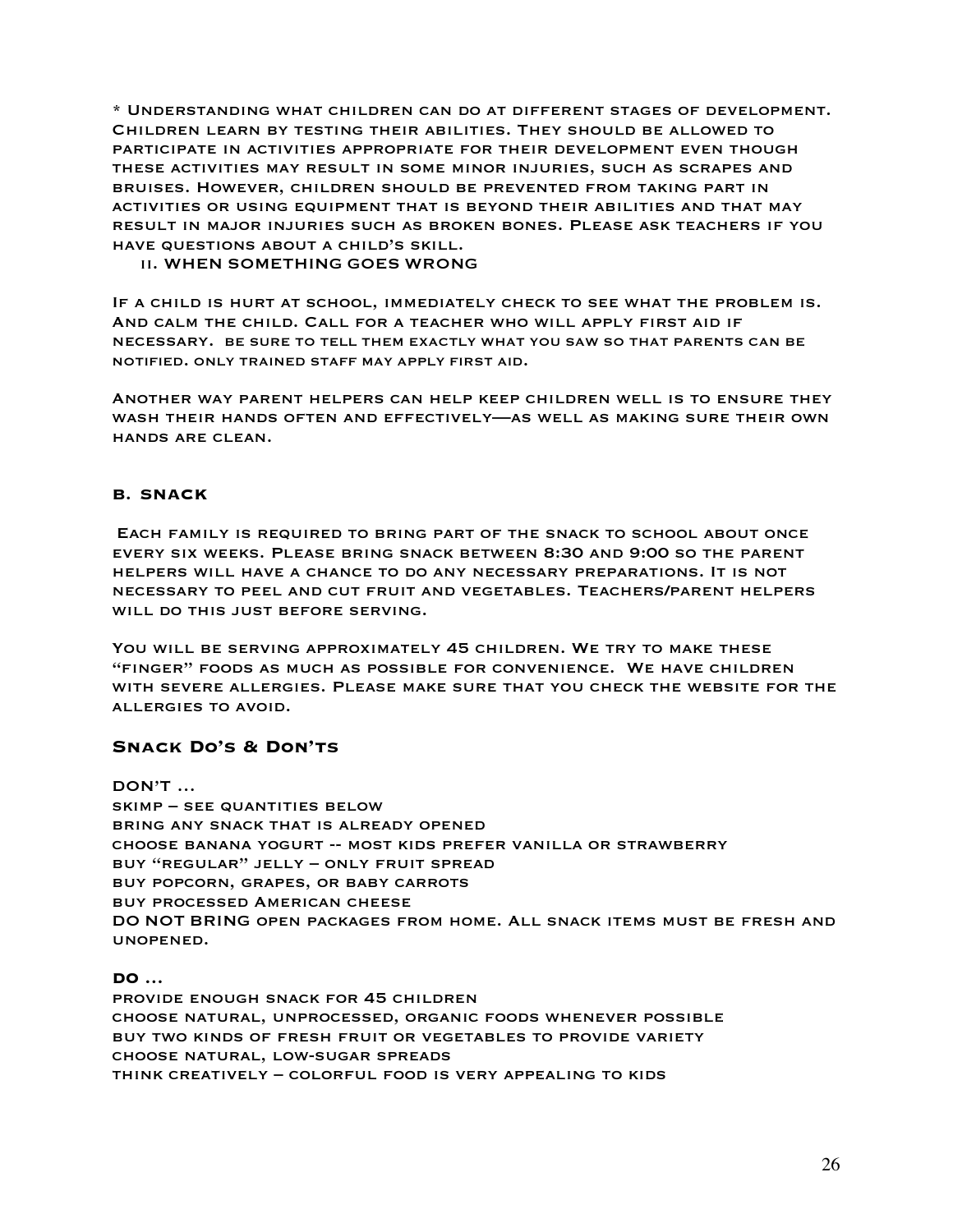#### SNACK SUGGESTIONS & QUANTITIES

#### **1. Fresh Produce**

Apples: 15-20 large crisp apples Bananas: 3 large or 4 medium-sized bunches Broccoli: 8 crowns Carrots: 3 bags full size only Celery: 3 bags CORN ON THE COB: 1/2 COB PER CHILD Melons: 5 Oranges: 15-20 medium sized oranges Peppers (green, red, orange, or yellow): 8 Pineapples: 5 Pears: 15-20 large pears Strawberries: 6 pints

#### **2. Packaged Fruit**

Apple Sauce: 2 jars (32oz.) all natural variety Pineapple Chunks: 5 large (48 oz) cans in natural juice Raisins: 2 large tubs (\*raisins should only be served in combination with other fruit/veg)

**TIP:** Offering two different kinds of fruit or vegetables is a great hit with the kids. Halve the quantities above and provide equal portions of both if YOU DO THIS.

#### **3. Protein**

Cheese: 2 pounds Cream cheese: 3 tubs Hummous: 3 tubs YOGURT: 4 LARGE CONTAINERS (32 OZ.)

#### **4. Carbohydrates are bought by the school**

#### **Sauces/Dips/Spreads**

Drew's Orange-Sesame Salad Dressing: 1 bottle Guacamole: 24 oz. Mild Salsa: 32 oz. Natural Veggie Dip: 24 oz. Fruit Spread: 1 18oz jar Tabouli: 24 oz. Tzaziki: 24 oz.

#### **TODDLER FOODS:**

Baby carrots, grapes, raisins etc. are a choking hazard for the youngest group; so please bring something else for them, too. According to DEEC, we are not allowed to serve popcorn or nuts in preschools.

**PROCESSED FOODS:** We encourage parents to avoid "processed" foods as much as possible and to offer whole foods and raw foods instead. We also avoid unpasteurized cheeses and fruit juices to protect kids from food-borne illness.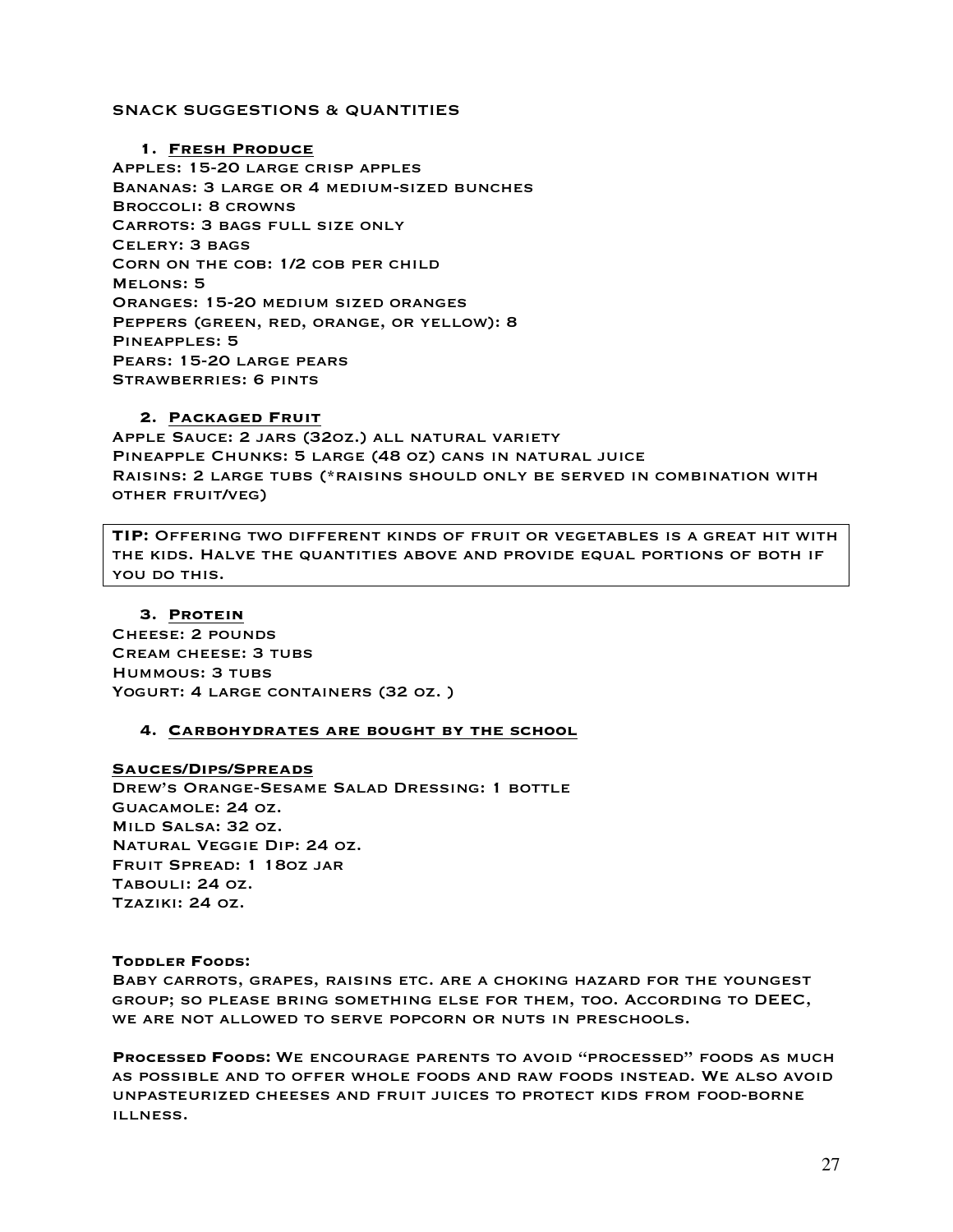**SUGAR:** Sugar does not have any particular nutritional value and it does have notable dampening affects on appetites. It can interfere with a child's desire for otherwise nutritious food and, as any dentist will tell you, it can do a number on children's teeth.

At Agassiz, we urge parents to limit sugar, to try to bring nutritious foods, and to offer sweet foods at snack and birthday in moderation. In that most of the evidence is unclear at best, we will not serve any foods that contain artificial sweeteners. If you bring popsicles, please to don't bring the kind that contain Nutrasweet™ or saccharine.

**CAFFEINE AND CHOCOLATE:** At Agassiz, we do not serve snacks that contain caffeine Unlike sugar, caffeine can affect children's activity levels, heart rates, mood, and metabolism. Most chocolate contains some caffeine. Chocolate also makes some kids anxious, and it can provoke allergic reactions. We strongly urge parents not to include any lunch items that contain caffeine. Please read the labels on your food choices to be sure.

**JUICE AND WATER:** At Agassiz, we encourage kids to drink water and generally serve water when children are thirsty. We normally do not serve juice, although on occasion we will serve a small drink of juice. There is medical evidence suggesting that many kids drink too much juice, that too much juice can negatively affect development and cause dental problems. The American Academy of Pediatricians recommends no more than 8 oz. (one juice box) of juice per day.

WE DO NOT SERVE JUICES WITH ADDED SUGAR. WATER IS ALWAYS AVAILABLE. PARENT helpers should offer water when a child asks for a drink and try to think of juice more like a snack.

### **C. PARENT JOBS**

**COMMITTEES AND JOBS**: Each family (regardless of the number of children attending they school) must choose a job. A description of family jobs follows.

**Job Assignments:** Parents will be given the opportunity in September to make three jobs selections and list them in order of preference; if there is more than one family desiring the same job, the names will be entered into a lottery. (The people who do not get their first choice will then be entered for their second choice, and so forth.) Most jobs are filled by the fall meeting. At the discretion of the Director and the Steering Committee, parents may continue in the same job from year to year. Some essential jobs are filled in the summer. It is in the school's best interest that heads of committees be families with experience in our school. They will be given preference for these jobs, though we do try to match up parents' skills with the jobs that need to be filled.

If you have a special skill or talent that you think would benefit the school but isn't reflected in the job options, please talk with the director. The board often revises jobs not only to meet the needs of the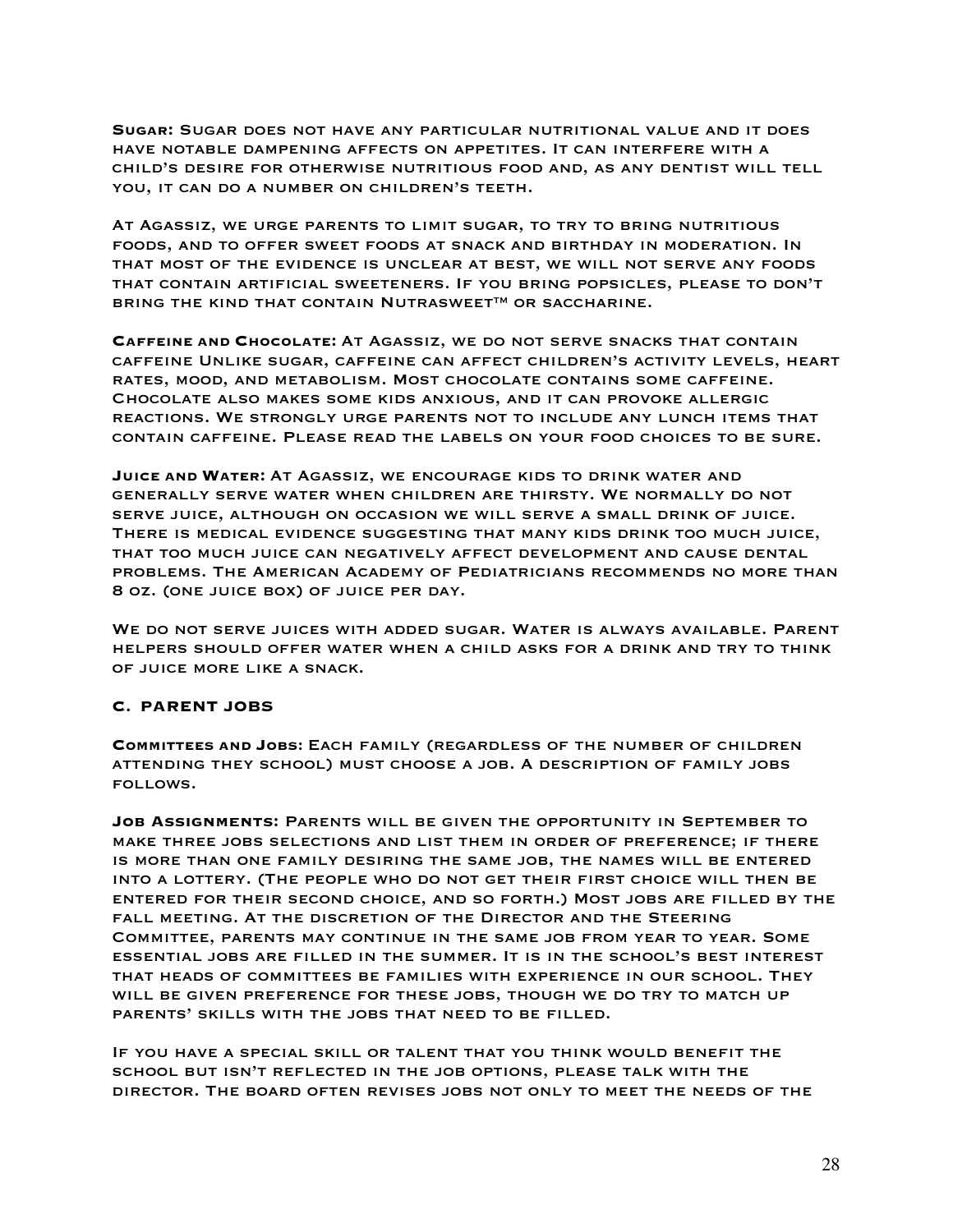school but also to create ways for families to be full participants in the community.

**Failure to do your job:** The tuition you pay at this school is substantially less than what you would pay elsewhere because each family agrees to serve a role in the administration, maintenance, or operations of the school. In fact, one person estimated that our tuition is about a third less because of what parents are willing to do. If you are unhappy with your job, please see the director. Jobs can be switched from time to time and adjusted to meet individual needs.

**When a family fails to do its job, it is unfair to other families who are working to keep tuition low. Therefore, families who fail to do their jobs will be issued a warning, followed by a series of fines, then possible termination of contract.**

- 1) When a family does not attend a designated work shift on a workday, fundraising event, clearout or putback, the director will assess if there is a good cause (e.g. illness in the family) for nonparticipation. That family can then do a make-up task per the director's discretion. Otherwise the family will be responsible for a fine of \$25 per hour not worked.
- 2) If a family is unable to attend a designated work shift a second time in a year, the director will fine the family automatically \$25 per hour not worked.
- 3) If a family is unable to attend a designated work shift a third time in a year, there will be the same fine as well as an evaluation of the family's suitability of enrollment in the parent coop. The director will decide, with the Board's support, whether the family will be able to continue at Agassiz.

# **D. OTHER OBLIGATIONS**

**WORK DAYS:** There are two work days per year. Each family is required to participate for four hours in one of the work days. General cleaning, maintenance, and special repair projects are taken care of at this time. Work days are coordinated by the repair and maintenance families.

**FUNDRAISING**: Agassiz undertakes several important fundraising events each year. As a co-op member, each family is required to participate in these events.

Money raised through these activities has two purposes. Most (or sometimes more) of the money goes directly to scholarship funds. An additional third goes to capital improvements and school resources. In general, events that involve the external community generate scholarship funds, while events involving primarily Agassiz families support capital improvements and school resources. We hold several fundraising appeals over the year, including letters to both alumni and current families. **Although contributions are strictly optional, we welcome any contributions current parents can make. If you are able to make a**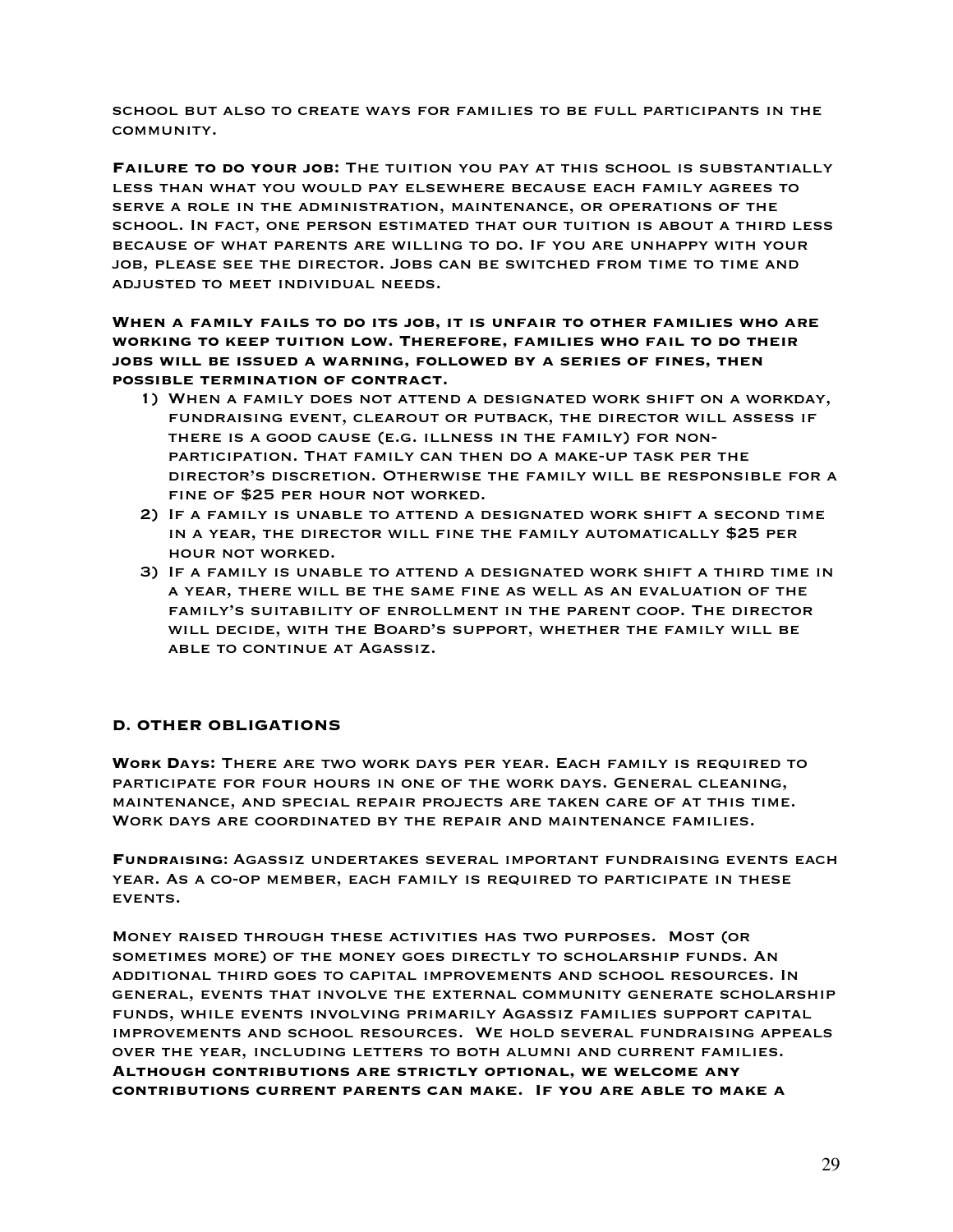**donation, find out if your employer offers gift matching programs.** . All gifts are tax-deductible.

In addition, we hold three fundraisers a year. All parents are required to work at these three events—many, if not most, parents, find these to actually be fun obligations.

**Silent Auction & Concert**(not required but highly encouraged). Parents donate hand-made goods or services; collect donations from local businesses; encourage friends and family to come to a music-filled event to bid on wonderful items.

**Holiday Tree Sale:** (required): The Tree Sale our biggest fundraising effort. It brings in about two thirds of our scholarship budget each year.

YARD SALE: (ONE SHIFT REQUIRED): THE SCHOOL HOLDS ONE YARD SALE EACH YEAR. The Yard Sale generates about one quarter of our scholarship budget each year. This sale is very popular in the neighborhood and has developed quite a following. Agassiz Families use the yard sale to donate all kinds of things: furniture, books, baby furnishings, plants, strollers, kids clothes in good condition, computers, kitchen items. appliances, even used cars. In the past, the yard sale has been enhanced by baked goods and home-made crafts as well.

Each family is required to work one yard sale shift a year. You can be part of the set up, selling, or clean up teams. Yard sales are a great way to get to know other families at school and to meet the many alums who come back. Your donations of used goods to the yard sale are tax deductible. Please see the fundraising manager for fair market value information and a receipt for your tax purposes.

**Other projects** (may be required by vote of the board): In the past we have conducted raffles, art auctions, and fairs. These extra efforts are usually designed to meet some specific needs of the school and they reflect the talents and interests of the people who serve on the fundraising committee. One year, for example, we raised money to buy new playground equipment, another year there was a special drive to create more scholarship money.

### **E. KEEPING IN TOUCH: notices, meetings, and social get-togethers.**

• Day-to-Day Communication

**Daily Notices:** We depend on the mailboxes for much of the communication within the school. Please check your mailbox at least once a day. In addition, important notices, schedules and sign-up sheets are posted on the doors of the school. Be sure the check these every day as well.

**Director's Letters:** when needed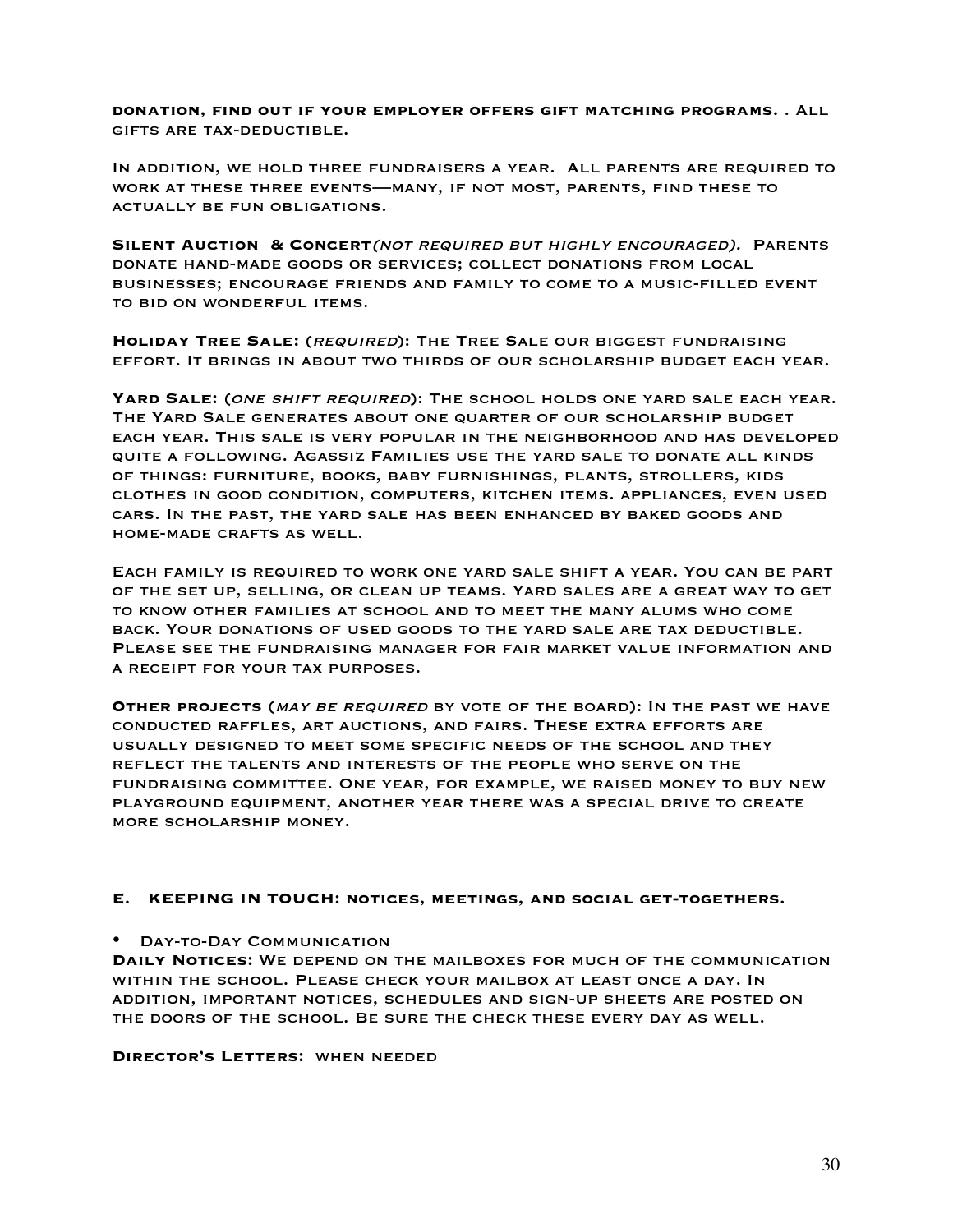**Newsletter**: This comes out 3/4 times a year and contains a great deal of information. The family responsible for publishing the newsletter shapes its content.

**Phone List:** Agassiz distributes a phone list that includes every family's name and address. This list is handed out so that parents can carpool, arrange play dates, trade parent help days, and get to know other families. The phone list is also available on-line with your password. If your number or address changes or if you notices any errors, please let the director know so that we can keep the phone list up-to-date.

#### **MEETINGS**

**General Meetings** are meetings held for the entire parent body. One is held in the fall as an orientation to the school for new parents, one midwinter and one in the spring for the election of the steering committee. General Meetings may also be called if a third of the parent body is in disagreement with decisions made by the Steering Committee. General meetings are held to keep the parent body informed about school issues and, in the spring, to elect members of the Steering Committee. Special General Meetings can be called by petition of one third of the parent body. The purpose of special General Meetings is to review a controversial decision by the Board and put it before the entire parent body for a vote.

General Meetings can also be held if one third of the parent body petitions, a special General Meeting will be called. The agenda is set by the Board or by the petition of the parent body. Every family present has one vote. There are no proxy votes. The teachers collectively have one vote. The administrative team has one vote together. Staff does not vote on personnel or financial matters.

**Board Meetings** are held once a month and are open to all parents and staff. Notes are distributed to every family following the meeting.

**Small Group Meetings** provide a forum for all parents to meet every other month, usually with the teachers, to address issues that concern their age group. The small group meetings are attended by parents in an age group and the teacher. Occasionally the educational director or administrator will attend. They are held about once a month, with the option of meeting without a teacher occasionally. These smaller meetings are particularly valuable because they are more personal, open and supportive. They provide an opportunity to discuss the needs and issues of children in a particular age group and can be a meeting/workshop for parent education. These meetings also offer a time for socializing with other parents of your child's age group.

The schedule of the small group meetings is up to those groups. It is recommended that they meet monthly, and that they schedule their meetings to occur a week prior to Board meetings, if possible, in order to take up items on the Board agenda.

Each small group meeting is run by its small group coordinator. The coordinator is responsible for scheduling the meetings, setting the agendas, and representing the group at Board meetings. Small groups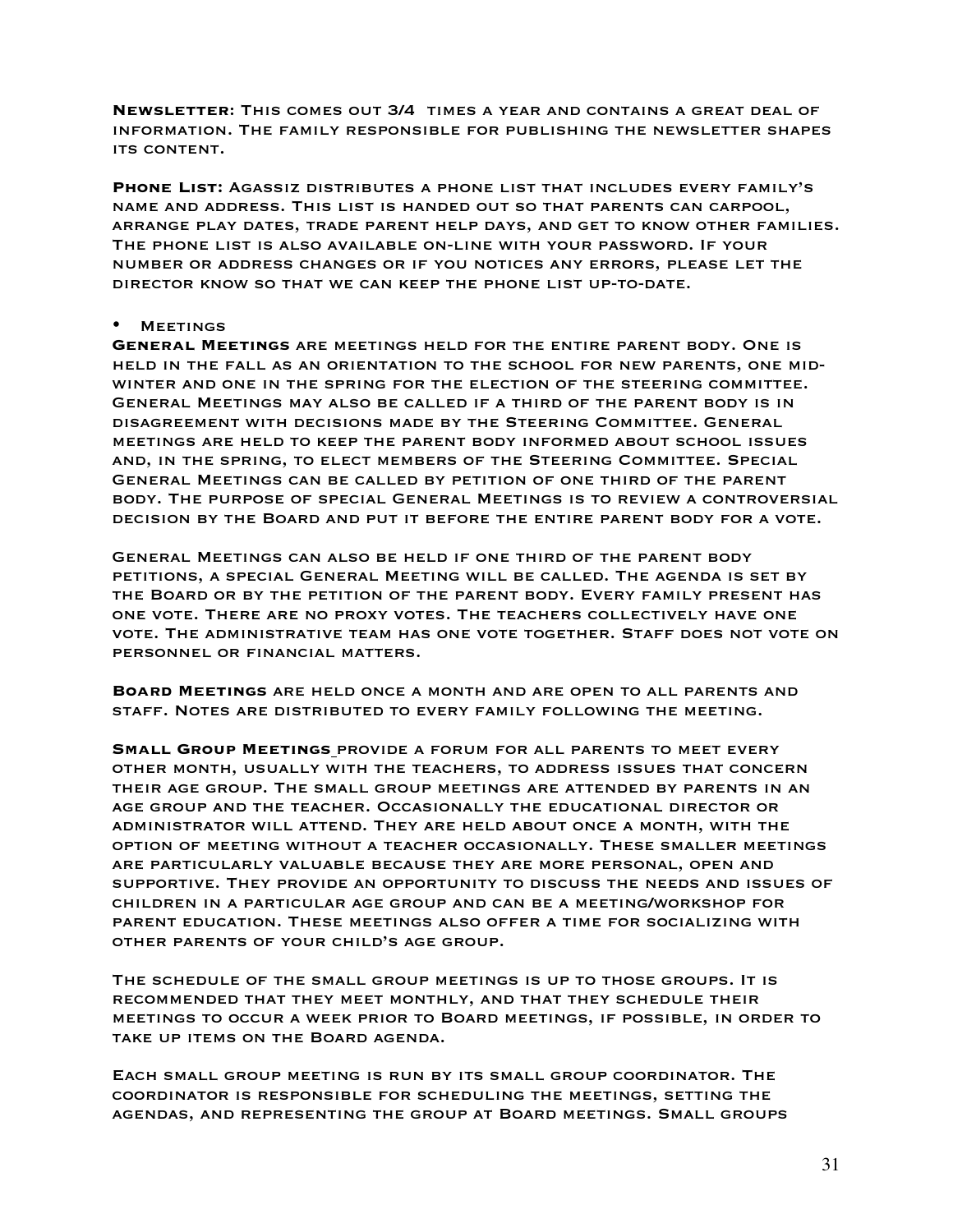usually operate consensually. However, if formal votes are taken, each member is entitled to vote. Staff present may not vote on personnel and financial matters.

#### **Social get togethers**

Each year, Agassiz holds a number of pot lucks so all the families and staff can meet and eat together. Traditionally, potlucks have been held at Halloween, just before winter break, graduation, and in the summer with NEW FAMILIES. SOME YEARS, MORE ARE HELD AS WELL. IT IS IMPORTANT THAT parents remember to be respectful of the school during these events. You are responsible for your children—especially your older children—and must make sure they are not harming school property. Please be mindful and help clean up before you go home.

#### IV. Organization of the school

**A. ADMINISTRATION:** Agassiz Preschool is governed by a Board which is made up of parents and staff. The parent representatives are elected each year at the general meetings. Staff board members are selected by the staff. Many policy decisions are made at monthly board meetings. The board makes decisions about budget, tuition, salaries, school policies, program, and operations. However, parents may supersede board decisions by a majority vote at a general meeting of the school. These general meetings are held three times a year but may also be called by a petition of one third of the parent body (see General Meetings below).

All parents are welcome to attend monthly board meetings. An agenda is posted ahead of time for general review. If you would like to serve on the board, please attend a few board meetings, and make your interest known.

### **B. WHEN THERE'S A PROBLEM**

1. If a family has a problem with a staff member Should a problem arise with employees, parents should first try to resolve problem directly with the involved staff person. If the resolution is unsatisfactory, the next step is to meet with the director. If the problem persists, parents should appeal to the Executive Committee, WHO WILL RESPOND WITHIN TWO WEEKS.

### 2. If the school has a problem with a family

Should an issue arise with a child or family, the director is authorized to notify them that there is a problem. S/he will meet with the family and with the teacher/s, to develop a corrective plan, specifying an acceptable time over which improvement is to take place. If, over the designated period of time, improvement is not made and/or parents fail to participate in or cooperate with the corrective plan, the Executive Committee may decide to intervene. After reviewing the case, their decision could be to either terminate the family's contract or not to renew it for the following year.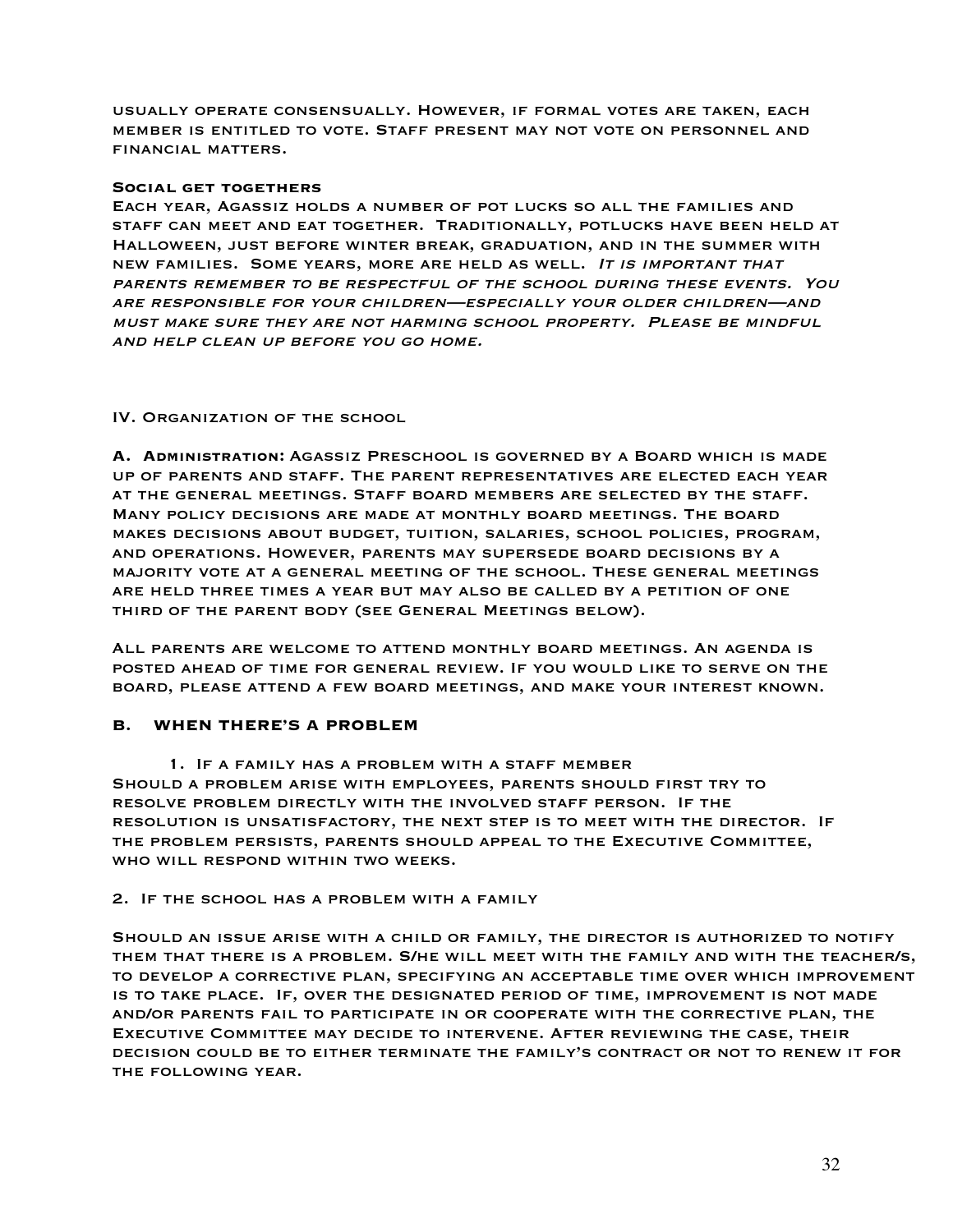Agassiz Preschool, Inc. makes every attempt to avoid asking a family to leave, but reserves the right to terminate or not renew a family's membership in the school. Grounds for such action shall be:

**A. Danger or substantial risk to the health and safety of child and/or others.** Should a child pose an immediate threat to the health and safety of him/herself or others, and/or

need constant individual supervision, the director shall have the authority to temporarily exclude

the child from the Center.

**B. Non-compliance with the Centers policies.**

By contract, each family has an obligation to participate in the work of the cooperative, as well

as follow all policies that over the years have been developed by the parent body. IT IS THE POLICY OF

Agassiz that non-fulfillment of these obligations may, in certain cases of serious non-compliance,

be grounds for termination or non-renewal of contract. In each case, every effort WILL BE MADE

to balance the needs of the individual families with the needs of the cooperative as a whole.

### **C. Failure to pay tuition.**

A late fee will be assessed on any payment more than 30 days overdue. Parents in arrears by two

monthly installments or more must agree to an adjusted payment plan and adhere to it. Otherwise

they will need to withdraw their child from the school.

**D. Consistent disruptions to the functioning of the Center by the child or parent.**

Whenever a child or a parent's behavior substantially disrupts the program taking additional time or resources

of the staff or other families from regular school functions, the director is authorized to begin non-compliance proceedings.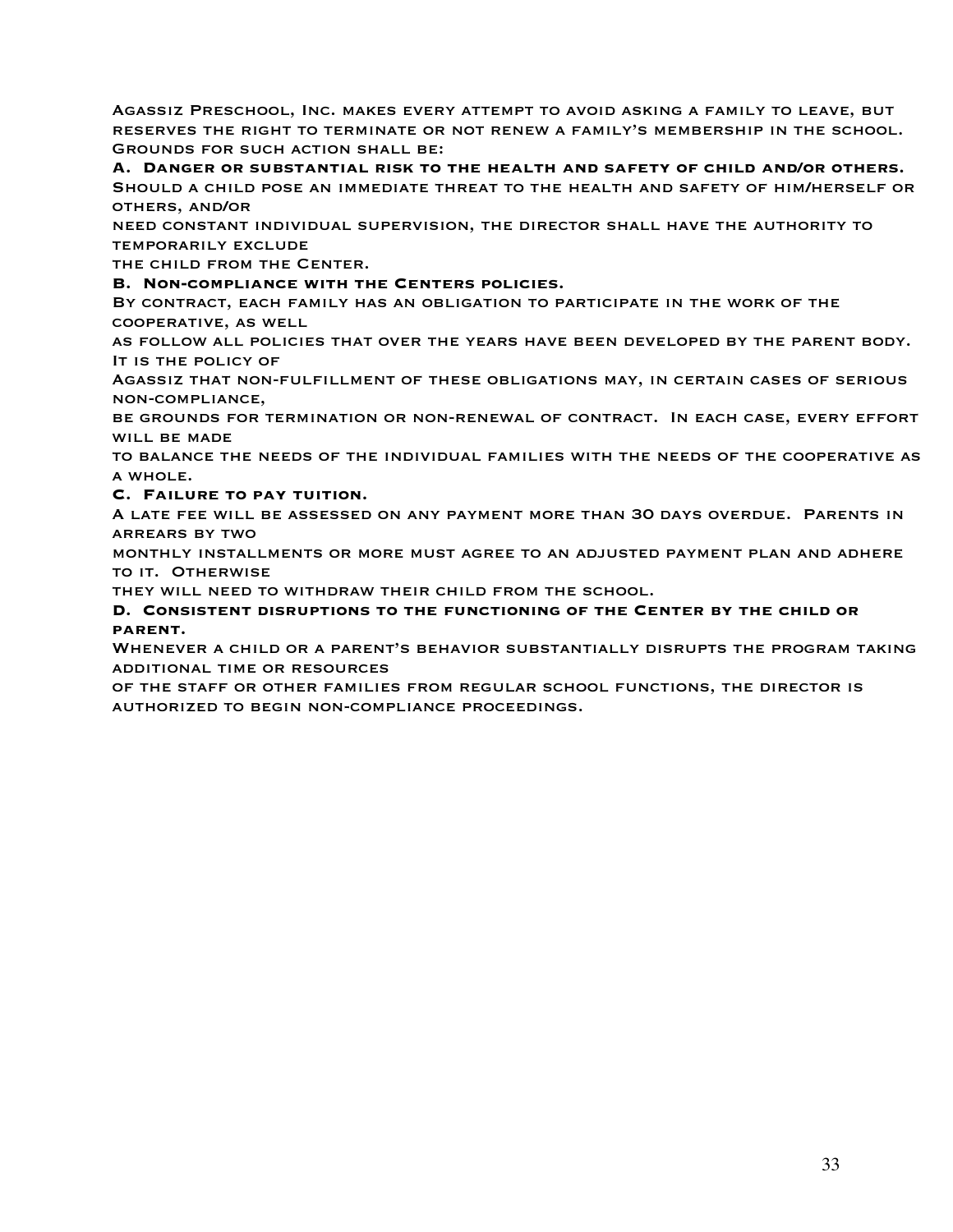# **C. TUITION AND PAYMENTS**

Agassiz has a long tradition of keeping tuition low. Compared to the other co-ops in the area, we are one of the least expensive preschool co-ops on a per hour basis. This is a function of our ingrained thriftiness, our desire to make this experience accessible to a wider range of people, and the role of parents in the school.

**HOW TUITION IS SET:** Each year the board sets the tuition rates for the following year.

Tuition is usually increased by at least the rate of inflation and after considering other school needs. If you are interested in tuition issues, please attend a board meeting or offer to serve as an associate member of the finance committee.

### **1. How tuition is paid**

**INITIAL DEPOSIT:** To reserve your space for the coming year, you must PREPAY ONE MONTH'S TUITION  $(1/10^{th}$  OF THE ANNUAL TUITION) WHICH IS NONrefundable. This deposit is applied as your first month's payment. **PAYMENT SCHEDULE:**

TUITION IS PAID ON ONE OF THREE PLANS: ANNUALLY (DUE SEPTEMBER 1<sup>st</sup>), SEMESTERLY (DUE SEPTEMBER  $1^{st}$  and January  $1^{st}$ ), or in ten installments. There are no payments due in the summer, except to prepay by August 1 for the following September. Your fee agreements which are signed in

September, indicate the details.

The payment schedule is as follows:

At the time of acceptance: one month's deposit

August 1: September's tuition minus the deposit

September 1: full tuition due for the month of October

October-May: full tuition due for following month.

**PAYMENT TERMS:** Monthly bills will be issued by the first day of each month. Payments

are due between the 1st and 15th of that month. Payments by check shall be made payable to "Agassiz Preschool, Inc." A separate box above the mailboxes is set up for receipt of tuition payments.

**LATE PAYMENTS**: Any account that remains overdue beyond 30 days will be ASSESSED 1% INTEREST ON ANY BALANCE ON THE 1<sup>st</sup> of the month until the balance is paid in full. Parents in arrears by 2 monthly installments or more must appear before the Executive Committee and agree to an adjusted payment plan and adhere to it or withdraw their child from school.

**HARDSHIP EXCEPTIONS: Parents can apply for a hardship exception to this tuition agreement by making a request in writing to the Finance Committee.**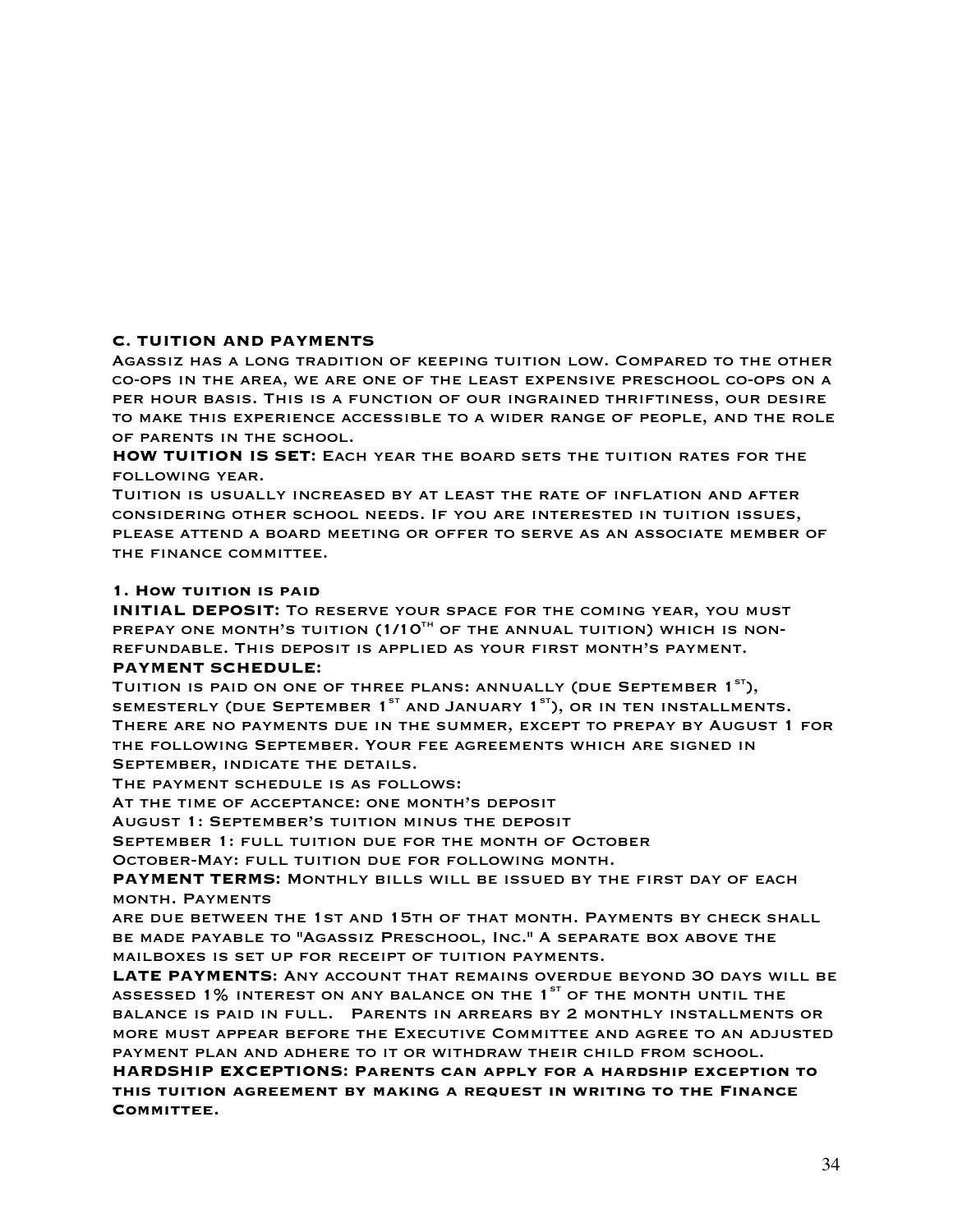# **2. CHANGING FROM FULL DAYS TO HALF DAY, OR VICE VERSA**

Parents will only be allowed to change from PM to AM status during the MONTH OF

September or during the first week of school following Christmas vacation. If you switch

any other time you will be responsible for the full PM tuition. Children may switch from

AM to PM status at any time, and tuition will be adjusted on a pro-rated basis. Because

tuition is paid in ten installments, the director will recalculate the amount of remaining

installments for any overpayment or underpayment.

Tuition will be adjusted for AM families wishing their children) to stay some afternoons.

AM children may stay until 2:30 on an as needed basis, upon request, for an additional

\$20 per extra afternoon. The additional charges will be reflected on the next month's

tuition bill. The same applies to the extended day, but at a rate of \$22 per DAY.

#### **3. SUMMER TUITION AND REBATE OF SUMMER TUITION:**

Tuition for the summer program is included in the 10 monthly payments. A. PARENTS WHO NOTIFY THE SCHOOL BY MAY  $15<sup>TH</sup>$  (A REMINDER WILL BE SENT BY MAY  $1^{sT}$ ) THAT THEY WILL BE WITHDRAWING THEIR CHILD FOR THE ENTIRE SUMMER session are entitled to a rebate in an amount up to one half of the tuition (generally, one tuition payment) for the summer program, subject to a budget evaluation in the Spring. There is no guarantee of any refund if the budget requires this income which cannot be made up elsewhere. B. Parents who have given such withdrawal notice by May 15th may reenroll a child for the summer session (or a portion thereof) if the following conditions are met:

• Re-enrolling their child will not exceed the maximum summer enrollment. (Parents are responsible for checking this)

• Parent is responsible for one AM parent help per month; and

• Parent pays tuition on a pro-rated basis per week of child's attendance.

#### **4. EXTENDED ABSENCE FROM SCHOOL**

If your child is absent from school for any extended (three months or more) period of time, the family must still pay 100% of the total tuition to hold the place for the child's return.

#### **5. WITHDRAWAL FROM THE SCHOOL**

Parents who withdraw their child prior May 31st must submit written notice of withdrawal to the school director at least 30 days prior to the child's last day. Parents who withdraw their child from the school at any time after signing the tuition contract, remain responsible for the remainder of the annual tuition. Agassiz Preschool will make every reasonable effort to fill the resulting vacancy up until February 1st of the relevant school year. If the vacancy is filled, your liability for the tuition will be reduced by the amount covered by the tuition of the new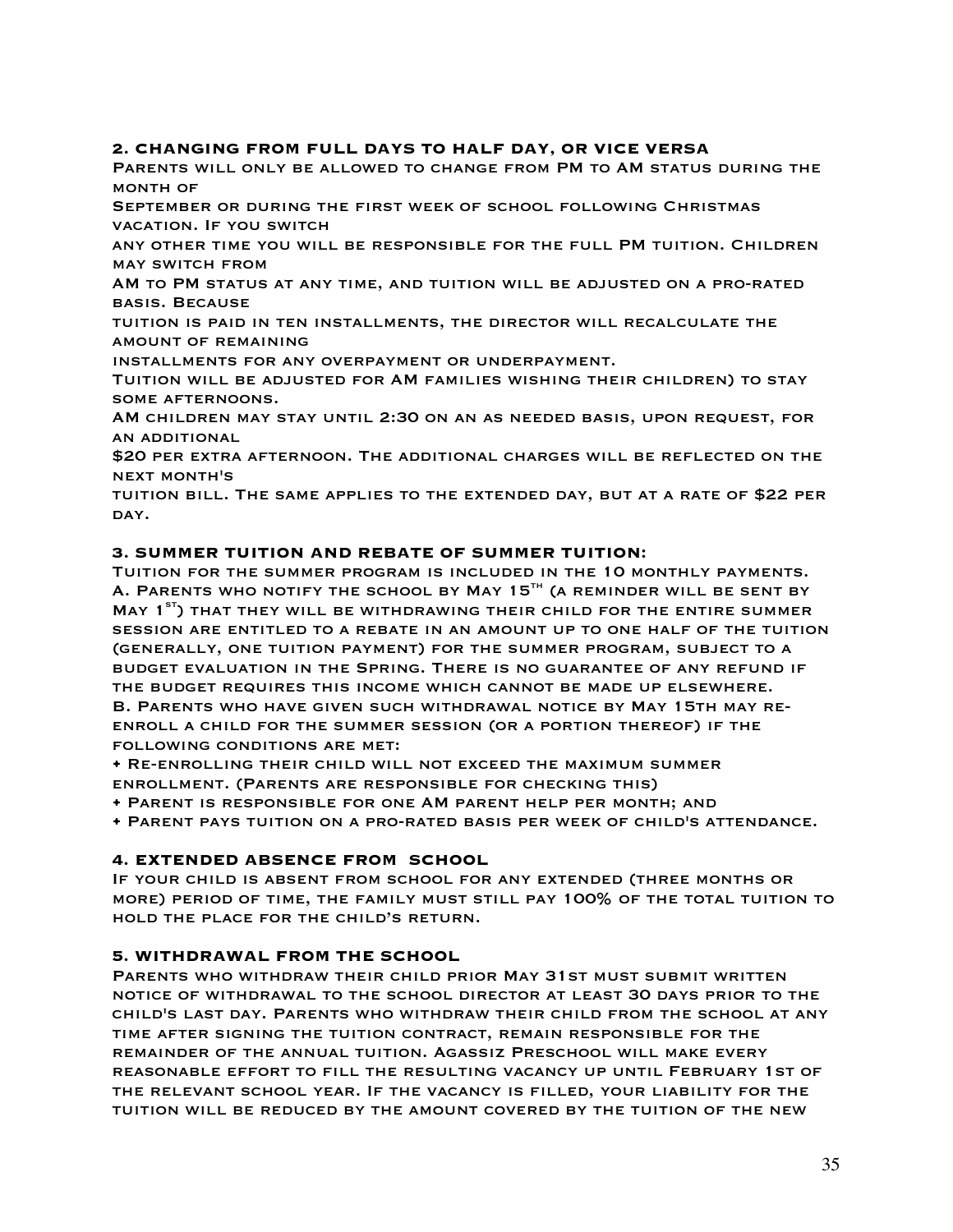family. The sooner you notify the school of your plans to withdraw, the greater the chance of our filling the vacancy. We recommend at least 30 days notice.

For parents who have paid tuition in advance: If the school is fully enrolled and a suitable replacement for the withdrawn child is found, parents will be entitled to a refund of excess tuition to cover the period from the beginning of the school year until the date the replacement begins school.

**6.SCHOLARSHIPS:** The school offers scholarships to about 25% of our families each year. Scholarships are generally awarded in June for the following school year. The amount awarded is deducted from the total tuition and installment payments are adjusted accordingly. These scholarship help to create socioeconomic diversity within the school and they allow us to reach a wider range of local families. Many alumni families and friends contribute to the scholarship fund. All contributions are welcome and will go to deserving families. Scholarships are generally awarded in May for the following school year. The amount awarded is deducted from the total tuition and installment payments are adjusted accordingly.

# **7. Miscellaneous**

**EMPLOYER SUBSIDIES**: Many large employers subsidize some or part of their employee's preschool or child care programs. Please check with your employer about subsidies before requesting financial aid. Some employers, such as the educational institutions who have their own on-site child care programs, may well consider helping employees and students with off-site programs. The funds we raise for financial aid are hard won and the result of the combined efforts of many Agassiz families. If your employer will consider paying a portion of your preschool or child care expenses, that could mean we can offer scholarships to more families. If you are an employer, are you offering your employees assistance in this area? If your employer does not offer child care assistance, but you think that they might consider it, we have a letter that we can send to your employer outlining the benefits and issues. Ask the school Director for a copy of this letter.

**TAX DEDUCTION INFORMATION:** Your Agassiz Preschool payments may be deductible in full or in part. Please consult your tax professional.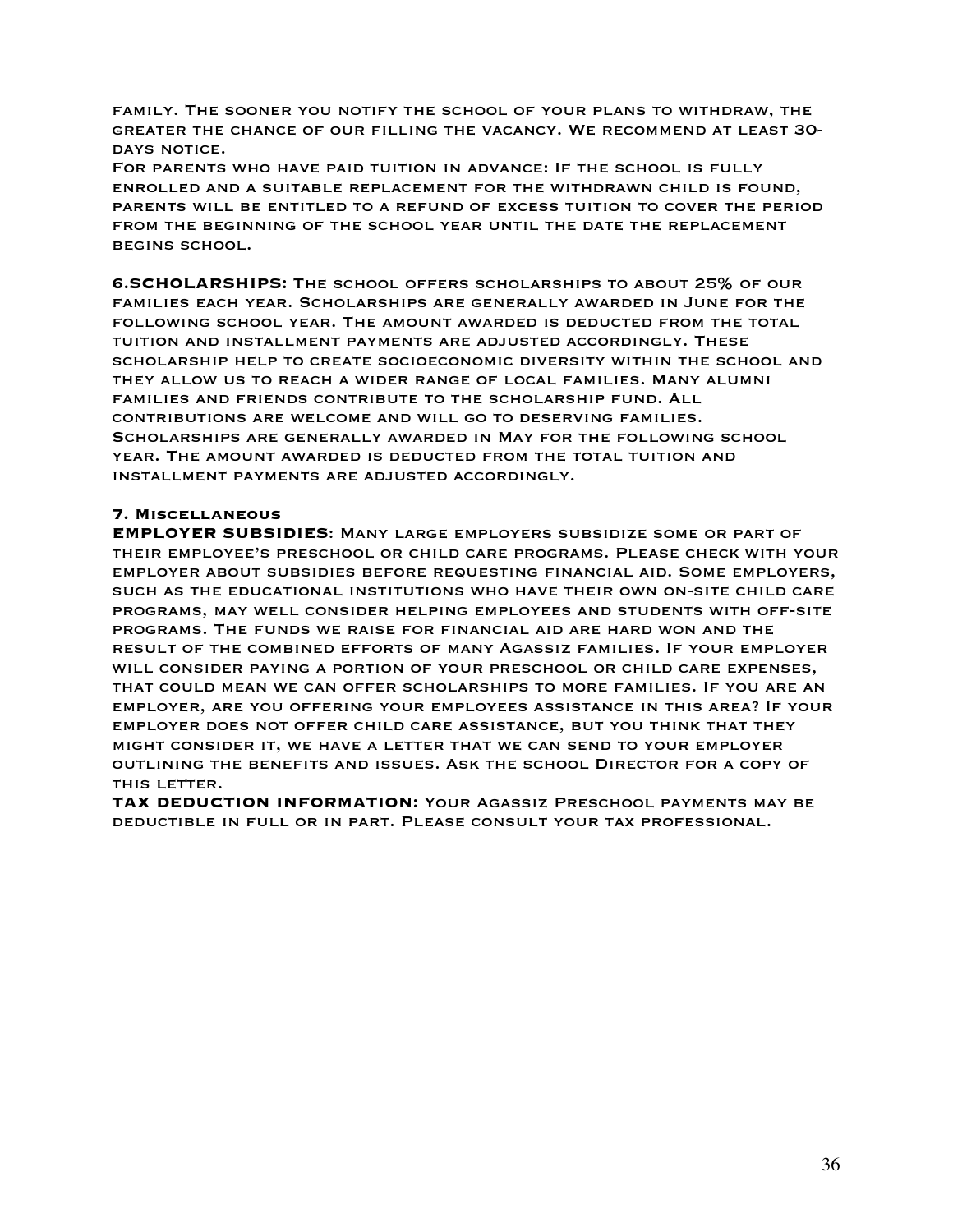#### **Appendix One: Parent Job Descriptions**:

### **Chair**

The Chair is elected by the parents. Any family may run for Chair. The Chair presides at Board Committee meetings, meets regularly with the Director, helps to develop a plan for the school with the Board, sets the agenda for the Board, and monitors the progress of the plan. The chair provides leadership, enthusiasm, support, and direction. The Chair, The Vice Chair, and the Director are responsible for responding to suggestions and for ensuring that suggestions, plans, and efforts are implemented. Each year, the Chair should concentrate on the development and successful implementation of a plan addressing the school's priorities and needs.

Helpful: Previous board membership, management, leadership ability, experience with not-for-profit organizations. COMMITTEES: Board, Executive Committee, Finance

#### **Vice Chair**

This person runs meeting when the Chair is not available. He/she supports the Chair and also sits on the Executive Committee as a liaison to the Board. S/he keeps track of various committees and their responsibilities. The Chair, the Vice Chair and the Director meet monthly and are responsible for responding to suggestions.

Helpful: Previous board membership, management, leadership ability COMMITTEES: Board, Executive Committee

#### **Clerk**

The Clerk assumes responsibility for communicating board decisions and school matters. The Clerk records the minutes of the board meetings, and reports to the parents. The minutes of each board meeting should be reported to parents in a timely manner—ideally within 72 hours of any meeting. The Clerk maintains a record of the minutes of all board meetings. He/she also distributes notices of the board meetings to the parent community and manages and distributes all documents and materials distributed at board meetings. The Clerk also posts the agenda for each board meeting a week before each meeting. COMMITTEES: Board

#### **Treasurer**

#### (2-3 hrs/week)

The Treasurer serves as the school's financial expert. The Treasurer works with the Director to develop the budget, assess records and tracking, monitors expenses and income, and reports financial news to the board. The Treasurer also ensures that taxes are filed, and writes the annual report and other periodic reports as required by law, reviews insurance, manages excess cash, pension plans, etc.

Required: Financial analysis /accounting background. Passion for spreadsheets.

COMMITTEES: Board, Executive Committee, Finance Committee

### **Group Coordinators** (3)

(4-5 hrs a month) Youngest Group, Middle Group, Oldest Group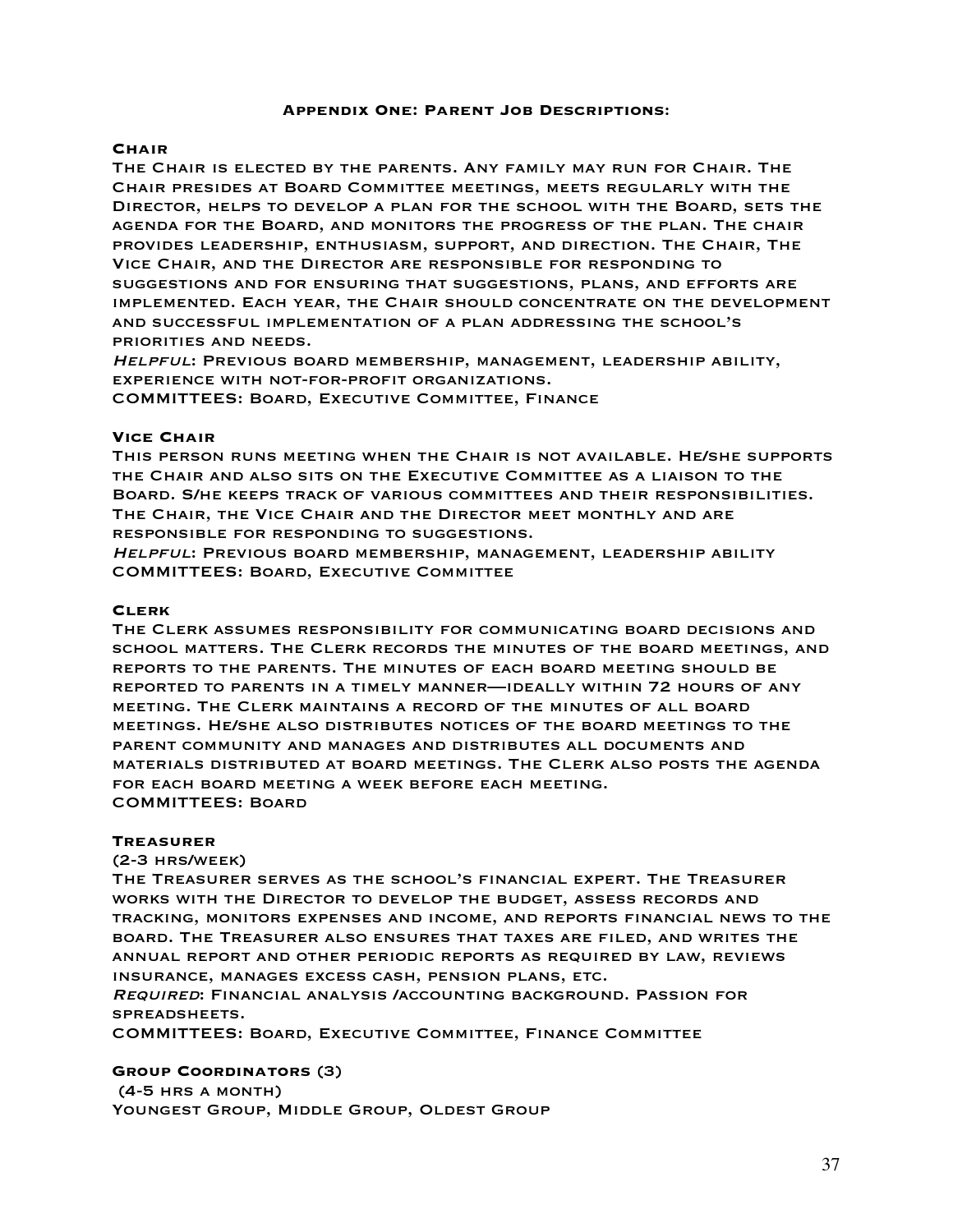Group Coordinators are their groups' representatives on the board. They act as go-betweens for parents and the Executive Committee and are elected at small group meetings. Group coordinators also write up "class notes," every other week--descriptions of what's going on. They manage their groups' participation in school activities such as field trips, and also relay unexpected school closings to parents in their group whenever school closes due to snow or other conditions.

Group Coordinators are expected to organize a meeting every other month with the group's teacher to discuss school issues, developmental issues, etc. Group coordinators also organize teacher gifts.

Group coordinators are also asked to ensure that group families respond to surveys, understand policy, understand their job responsibilities, and in other ways feel comfortable participating in school life.

Helpful: The Youngest Group Coordinator should have good people skills, good communication skills, flexible time for evening meetings. COMMITTEES: Board

#### **Yard Sale Organizers (2)**

The Yard Sale organizers manage the yard sale and fair each year—in late spring. All parents participate in carrying out the necessary tasks associated with these sales—the Organizers assign tasks, manage the yard sales, and oversea the event on the day of the sale. The Organizers attend Fundraising Committee meetings and help to enhance the yard sales so that they can earn more \$\$\$.

HELPFUL: ORGANIZATIONAL SKILLS, TEAM BUILDING SKILLS, CREATIVITY, AND common sense.

COMMITTEES: Fundraising

#### **Silent Auction/Concert Manager (2)**

In February/March the managers organize an auction &/ a concert for adults or for kids with the assistance of the entire school. COMMITTEES: Fundraising

#### **Alumni Communications/Mailing List Developer**

Three times a year a letter/postcard is mailed to alumni families. This letter describes the activities of past Agassiz kids and staff and solicits notes for future newsletters and contributions. The alumni communications person must write thank-you letters, and pictures must be sent to all donors within a week of their donation. The alumni communications person submits a plan for these activities and reports on progress. The mailing list developer creates and maintains the school databases. These databases include: current families, past families, preschool-related organizations, and prospective families. The mailing list developer prints labels of lists as needed by other teams and task forces. HELPFUL: EXCELLENT WRITING SKILLS, COMPUTER SKILLS. COMMITTEES: Outreach

#### **Tree Sale Organizer & members**

(40 hrs over 3 months)

The Tree Sale organizer & members organize all aspects of the Holiday tree sale—including advertising, direct mail, flyers, involvement of all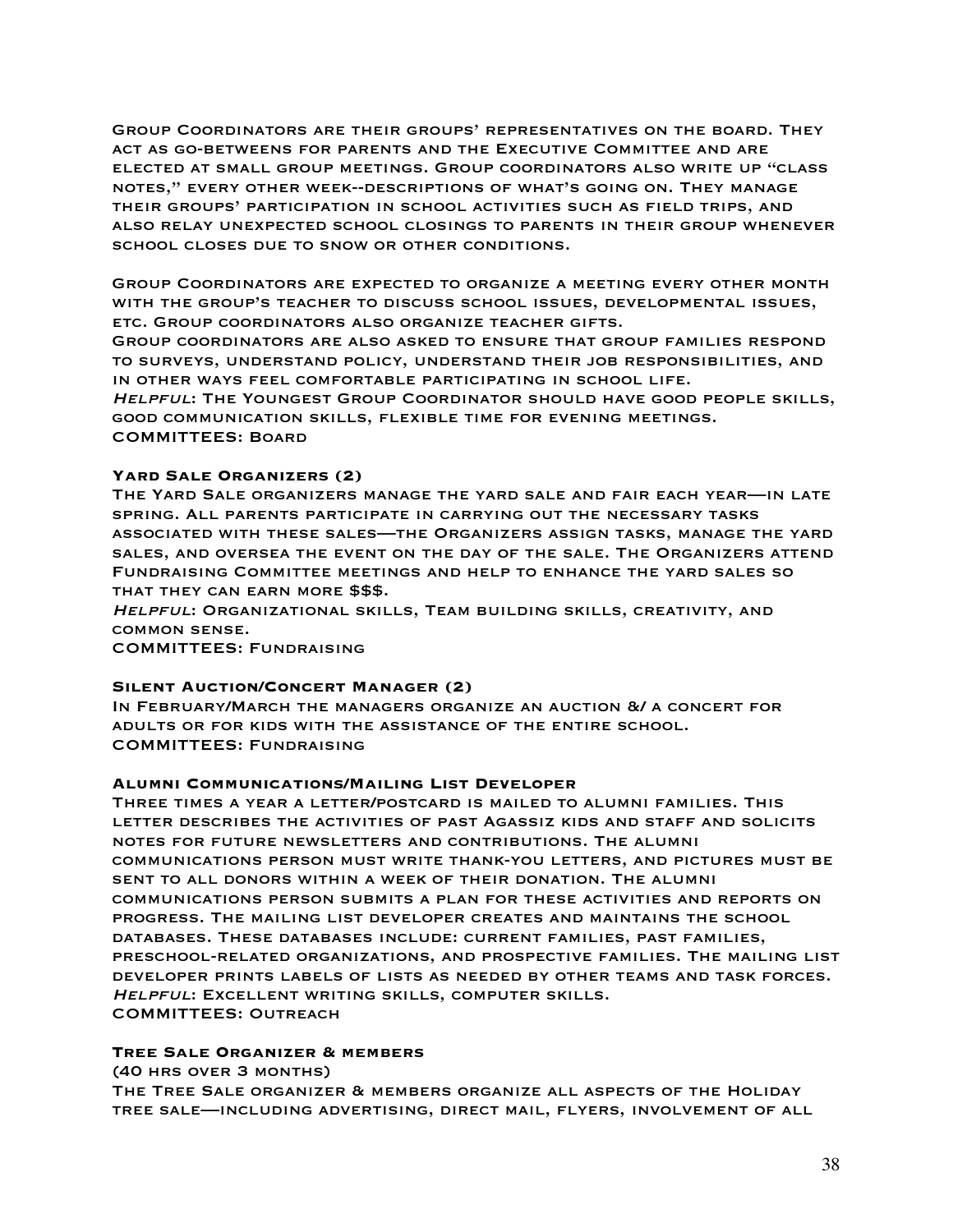parents, tree purchases and deliver, etc. This family creates the schedule, organizes loading, finds the Santa suit, manages the set-up, the holiday lights, the supplies, etc. The Tree Sale manager works with the Fundraising committee and helps to identify ways to enhance this event and earn more \$\$.

HELPFUL: EXTREMELY ORGANIZED, LOCAL DURING THE HOLIDAY SEASON. THIS IS THE most important fundraising event of the year. A great job for people who cannot work throughout the year.

COMMITTEES: Fundraising

#### **Raffle organizer**

The raffle organizer puts together the materials and motivates the parent body to contribute strong raffle prizes. The drawing takes place at the YARD SALE.

### **Open House Manager & Admissions**

The Open House Manager is responsible for organizing two open house events a year—one during the week in the fall, and one around Valentine's Day. The Open House manager coordinates support efforts with the publicity/outreach manager, evaluates the success of these open houses and reports the results of these events. S/he works with the Director to maintain full enrollment and encourage inquiries, reviews applicants and helps the Director determine criteria for admission. This person is responsible for creating, implementing, and reporting on admissions activities. S/he may conduct market research and marketing efforts and present & promote the co-op concept at local companies, and send appropriate marketing materials to target organizations. Helpful: Organizing skills, interest in publicity, enthusiasm for the school.

#### **Community Developer/Parent Participation**

This member organizes all-school seasonal events and outings, staff birthdays, random acts of appreciation, graduation, and other fun things. S/he also arranges for speakers, educators, and special guests to come talk with parents. S/he also monitors parent responsibilities to ensure fair distribution of the workload; keeping a chart of activities in the school & on the website, & sending out occasional reminders. Helpful: Organizational skills, great attitude, sense of realism, resourceful.

### **Newsletter Publisher**

The school newsletter is a document for updating parents on school issues, and for reporting on parenting, community, and school related topics that may be of interest to our families. The newsletter manager is encouraged to solicit submissions from all families over the course of the year. In addition to providing useful information, the paper could help strengthen the Agassiz community.

The Newsletter Publisher may redesign the parent newspaper and implement a new approach. For example, the Newsletter Publisher include information on early education topics, ask for reviews of books, media or activities, create a classified section, profile families, interview staff, responses to suggestions, etc. The paper may also include the calendar.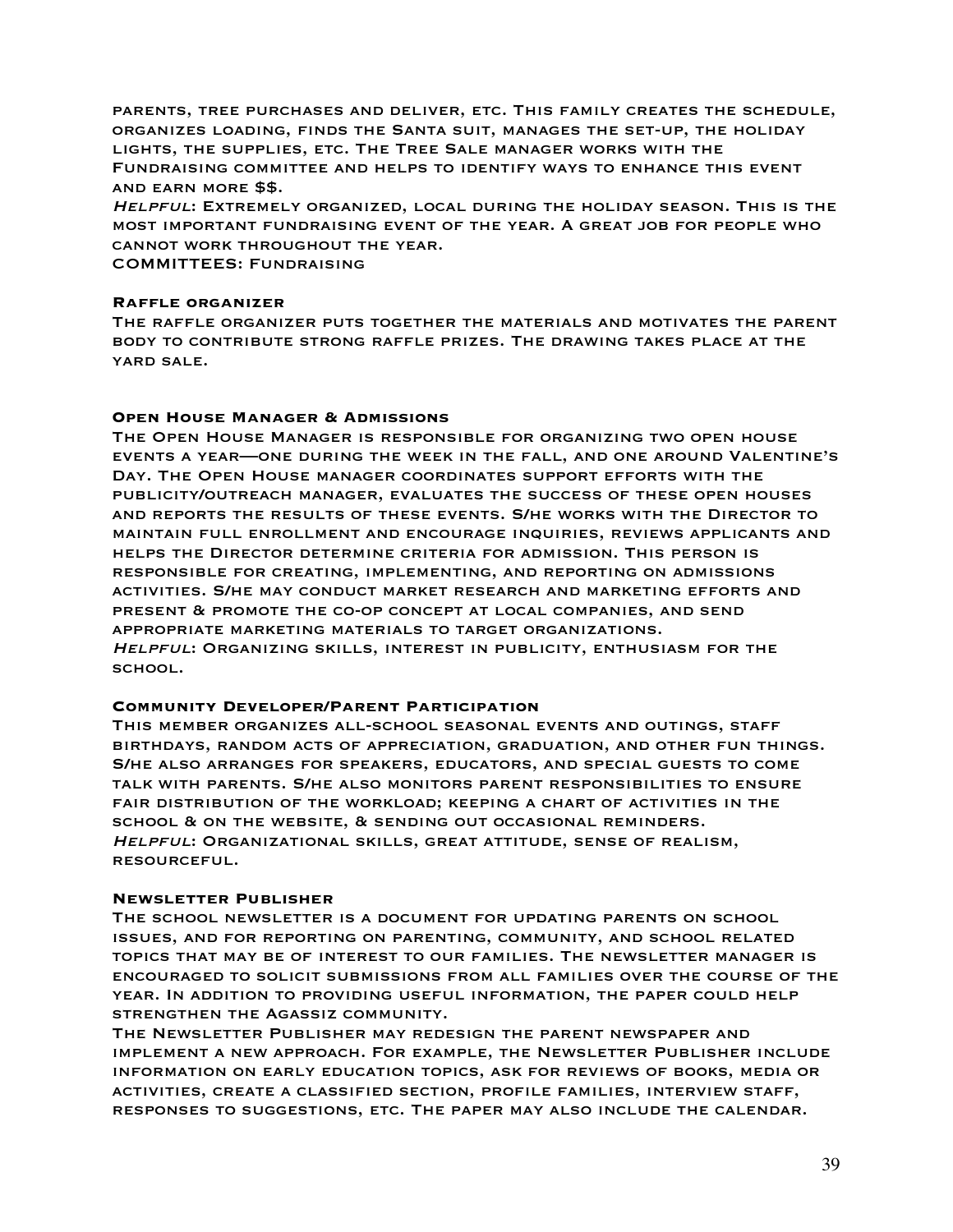The paper is expected to come out at least 6 times a year. REQUIRED: SKILLED AT WRITING, EDITING, AND DESKTOP PUBLISHING AND HAVE access to any necessary computers or other necessary materials for this job.

### **Administrative Assistant**

### **(3-9 hrs a month):**

This person assists in filing, mailing out admissions packages, going to the post-office, copy store, working with various school documents, and occasionally writing letters and typing other materials. This is general office work. This person works primarily with the School Director.

#### **Web Master/Computer Consultant**

#### (3 hrs. /week)

The Web Master creates and maintains the web page and tracks results. S/he enters the new calendars, parent help schedule & any outreach materials. The Web Master should also develop an e-mail communications system for the school and for families who have e-mail. Required: Internet skills

#### **Supplier**

The supplier purchases supplies and arranges for deliveries as requested by the staff. This family makes purchases for the school about once or twice each month. The Supplier should also investigate possibilities for reducing costs, mail order options, etc. Helpful: Interest in shopping, car.

### **Repair & Maintenance**

(2 members)

This team organizes and sets the agenda for workdays with the Lawn and Yard Coordinators, and manages and carries out ongoing maintenance for THE SCHOOL.

Required: Knowledge and experience with building systems, maintenance, and materials. Knowledge of building code requirements would be helpful.

#### **Lawn and Yard Team** (6 members)

(3-4 hrs a month in good weather): This team organizes and sets the agenda for workdays, and manages and carries out ongoing law and yard work, such as pruning, weeding, and mowing. Need to be available during the summer months.

Helpful: Gardening or landscaping background/interest.

### **Parent Help Coordinator**

(30 hrs. a year): The Parent Help coordinator creates and distributes the parent help schedule, and assists families in switching parent help and finding subs. When families leave the school it is important to reschedule parent helps!! This person organizes any on-going parent help training after orientation and manages parent help issues, including parent help fines, missed parent helps, etc. S/he gives input each year to the director's parent help training session. The Parent Help manager should work with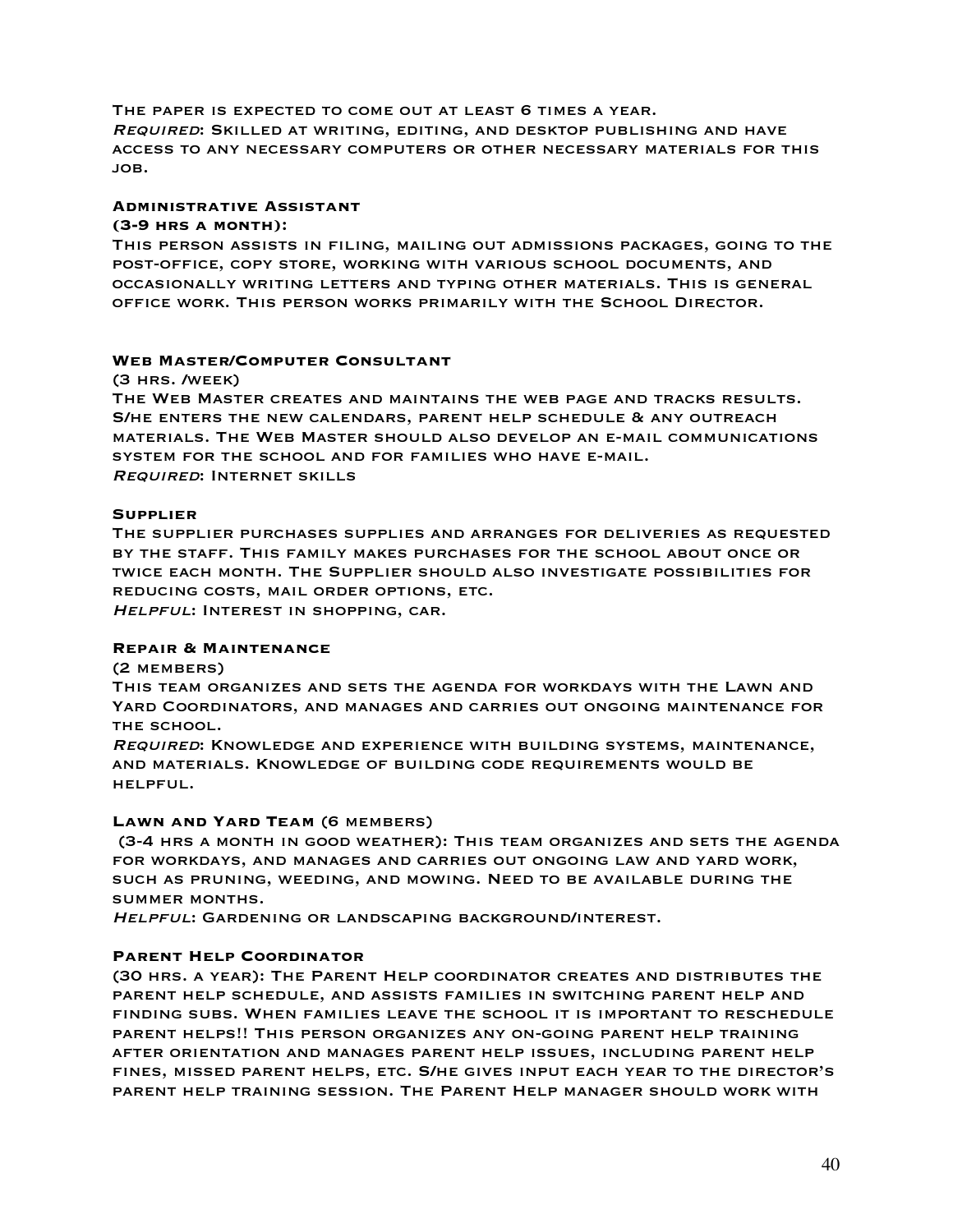the Group coordinators too on the Orientation program at the beginning of the year.

Helpful: Great organizational skills and considerable patience.

### **Frequent Flyer**

(4 hrs./posting--8 postings a year)

This person develops and maintains a list of good, legal, community locations for flyers publicizing school activities. The flyer posts the flyers alone or with assistance s/he recruits. General flyers must be posted regularly (every 6 weeks or so) and special event flyers should be posted 2-3 weeks in advance of the event and refreshed. Helpful: Knowledge of diverse Cambridge, Somerville and family frequented locations, car.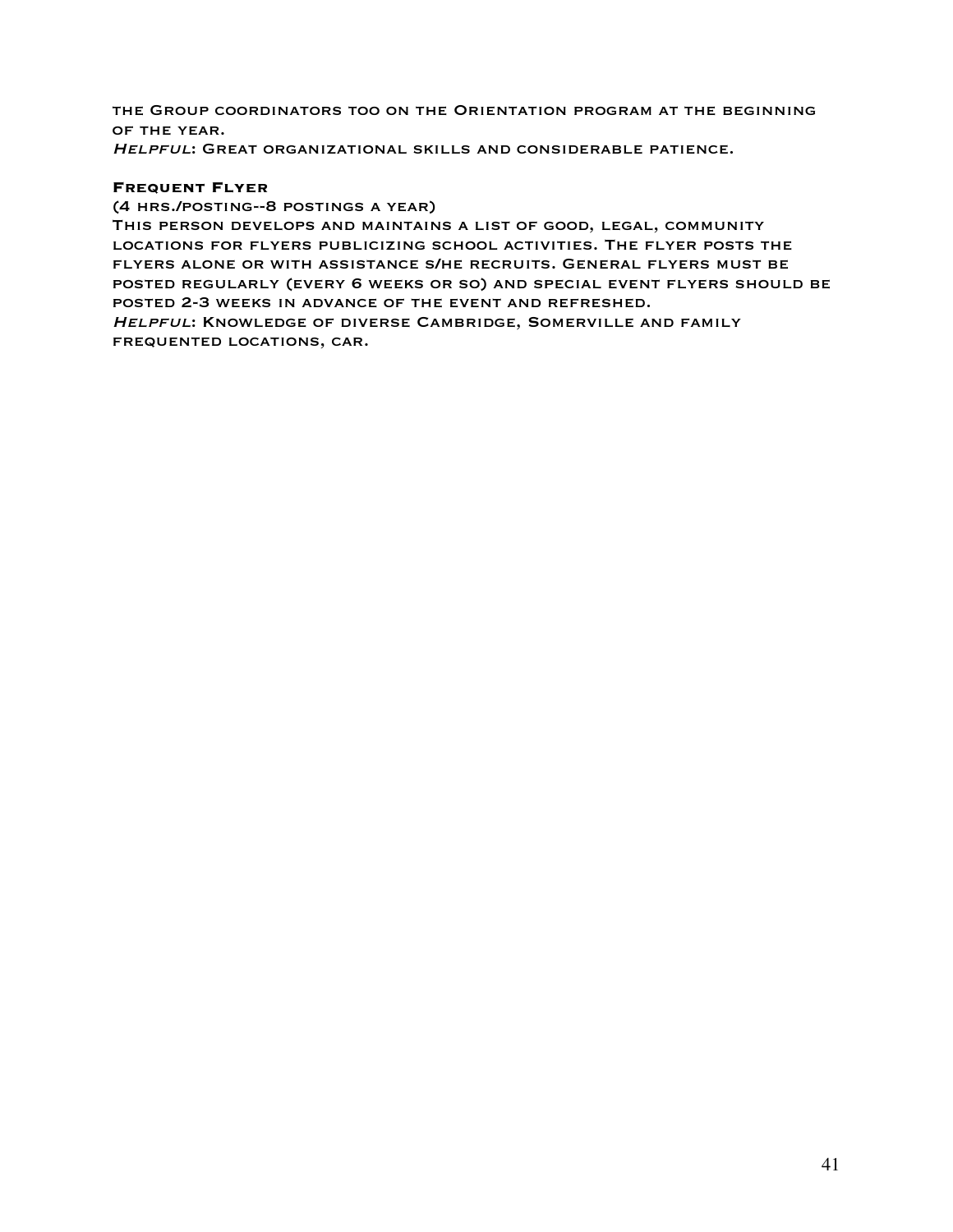#### **Appendix Two: Bylaws of the Agassiz Cooperative Preschool**

### **Section 1. NAME, PURPOSES, LOCATION, CORPORATE SEAL AND FISCAL YEAR** Name and Purposes. The name and purpose of the corporation shall be as set forth in the articles of organization.

Location. The principal office of the corporation in the Commonwealth of Massachusetts shall initially be located at the place set forth in the articles of organization of the corporation. The directors may change the location of the principal office in the Commonwealth of Massachusetts effective upon filing a certificate with the Secretary of the Commonwealth.

Corporate Seal. The directors may adopt and alter the seal of the corporation. Fiscal Year. The fiscal year of the corporation shall, unless otherwise decided by the directors, end on August 31 in each year.

#### **Section 2. MEMBERS**

2.1 Definition. The membership of the AGASSIZ COOPERATIVE PRESCHOOL, INC. shall consist of the parent(s) and/or guardian(s) of each child enrolled in the Agassiz Cooperative Preschool as of the first day of school in September of each school year and the parent(s) and/or guardian(s) of each child enrolled thereafter during a particular school year.

2.2 Powers and Rights. In addition to the right to elect directors as provided in Section 4.1 and such other powers and rights as are vested in them by law, the articles of organization or these by-laws, the members shall have such other powers and rights as the directors may designate.

2.3 Annual Meetings. The annual meeting of the members of the corporation shall be held on the second Thursday in September of each year (or on the next business day if that day is a legal holiday) at such time and place as the directors may determine. If the annual meeting is not held as herein provided, a special meeting of the members may be held in place thereof with the same force and effect as the annual meeting, and in such case all references in these bylaws, except in this Section 2.3, to the annual meeting of the members shall be deemed to refer to such special meeting. Any such special meeting shall be called and notice shall be given as provided in Sections 2.5 and 2.6.

2.4 Regular Meetings. Regular meetings of the members may be held at such times and places as the directors may determine.

2.5 Special Meetings. Special meetings of the members may be held at any time and at any place. Special meetings of the members may be called by the president or by the directors and shall be called by the clerk upon the written request of three or more members.

2.6 Notice. Annual and Regular Meetings. Notice of the annual meeting or of any regular meetings shall be mailed or delivered to all members not less than twenty (20) days prior to the day thereof. Such notice shall contain a description of the general nature of the business to be transacted. Notice of any change of the date fixed in these by-laws for the annual meeting shall be given in accordance with this section to all members at least twenty (20) days prior to the new date fixed for such meeting.

**Special Meetings.** Notice of any special meetings shall be given to all members by telephone or in writing at least forty-eight (48) hours prior to the meeting, or by mail postmarked at least three (3) days prior to the meeting.

**Waiver of Notice.** Whenever notice of a meeting is required, such notice need not be given to any member if a written waiver of notice, executed by him (or his attorney thereunto authorized) before or after the meeting, is filed with the records of the meeting. A waiver of notice need not specify the purposes of the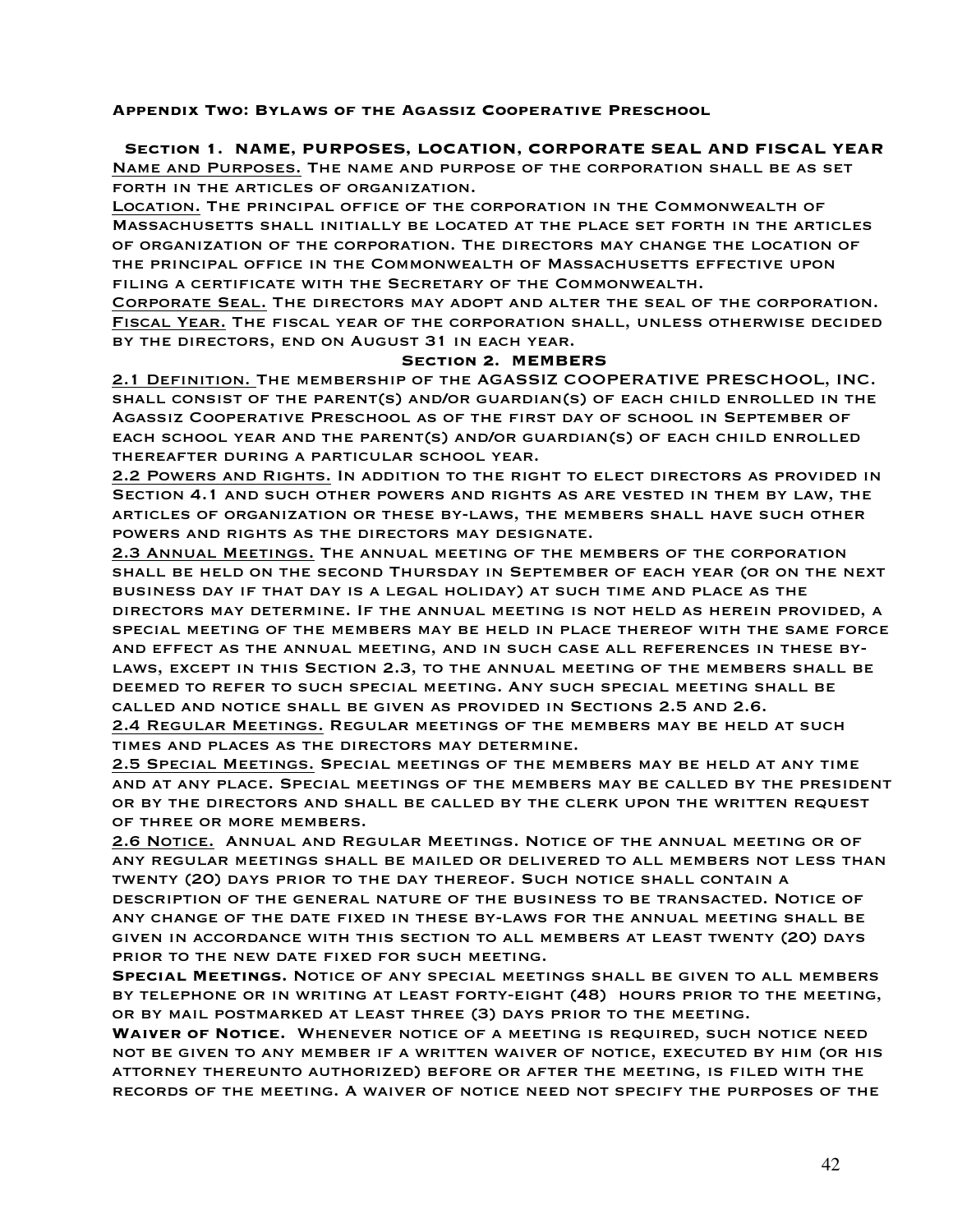meeting unless such purposes were required to be specified in the notice of such meeting.

2.7 Quorum. At any duly-called meeting of the members a majority of the members present shall constitute a quorum. Any meeting may be adjourned to such date or dates nor more than 90 days after the first session of the meeting by a majority of the votes cast upon the question, whether or not a quorum is present, and the meeting may be held as adjourned without further notice. 2.8 Action by Vote. Each member shall have one vote. When a quorum is present at any meeting, a majority of the votes properly cast by members present in person or duly represented shall decide any question, including election to any office, unless otherwise provided by law, the articles of organization, or these by-laws.

2.9 Action by Writing. Any action required or permitted to be taken at any meeting of the members may be taken without a meeting if all members entitled to vote on the matter consent to the action in writing and the written consents are filed with the records of the meetings of the members. Such consents shall be treated for all purposes as a vote at a meeting.

2.10 Proxies. Members may vote either in person or by written proxy dated not more than six months before the meeting named therein, which proxies shall be filed before being voted with the clerk or other person responsible for recording the proceedings of the meeting. Unless otherwise specifically limited by their terms, such proxies shall entitle the holders thereof to vote at any adjournment of the meeting buy the proxy shall terminate after the final adjournment of such meeting.

2.11 Compensation. Members shall not be precluded from serving the corporation in any capacity and receiving compensation for any such services. **Section 3. SPONSORS, BENEFACTORS, CONTRIBUTORS, ADVISORS FRIENDS OF THE CORPORATION.**

The directors may designate certain persons or groups of persons as sponsors, benefactors, contributors, advisers or friends of the corporation or such other title as they deem appropriate. Such persons shall serve in an honorary capacity and, except as the directors shall otherwise designate, shall in such capacity have no right to notice of or to vote at any meeting, shall not be considered for purposes of establishing a quorum, and shall have no other rights or responsibilities.

### **Section 4. BOARD OF DIRECTORS**

4.1 Number and Election. The Board of Directors shall consist of the officers of the corporation, one parent or guardian representative from each group of children in the Agassiz Cooperative Preschool, two persons elected from the members of the corporation, a staff representative, and such other directors as may be elected by the members. The members, annually at their annual meeting, shall fix the number of directors and shall elect the number of directors so fixed. At any special or regular meeting, the members may increase the number of directors and elect new directors to complete the number so fixed; or they may decrease the number of directors, but only to eliminate vacancies existing by reason of the death, resignation, removal or disqualification of one or more directors.

4.2 Tenure. Each director shall hold office until the next annual meeting of members and until his successor is elected and qualified, or until he sooner dies, resigns, is removed or becomes disqualified.

4.3 Powers. The affairs of the corporation shall be managed by the directors who shall have and may exercise all the powers of the corporation, except those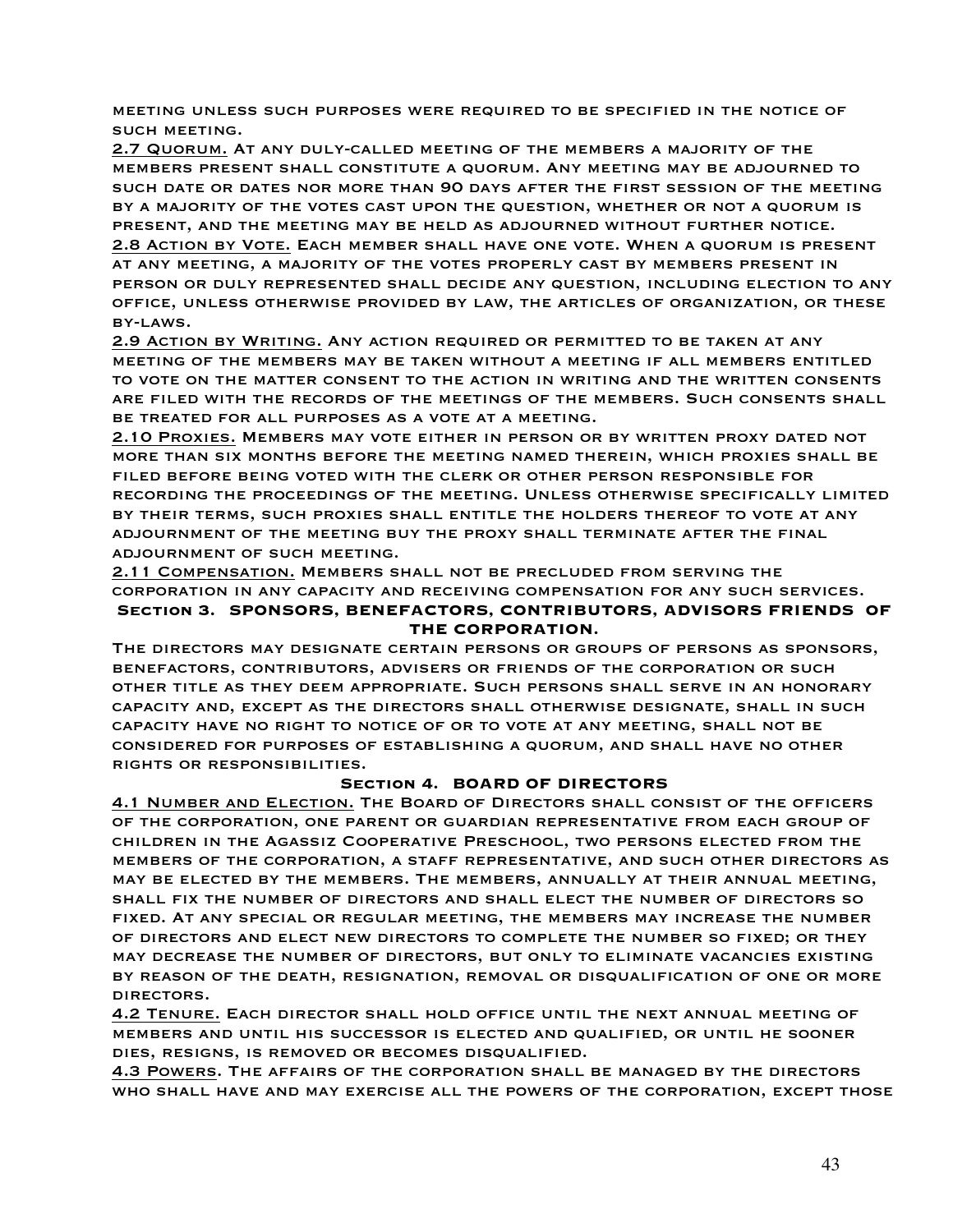powers reserved to the members by law, the articles of organization or these by-laws.

4.4 Committees. The directors may elect or appoint one or more committees and may delegate to any such committee any or all of their powers. Any committee to which the powers of the directors are delegated shall consist solely of directors. Unless the directors otherwise designate, committees shall conduct their affairs in the same manner as is provided in these by-laws for the directors. The members of any committee shall remain in office at the pleasure of the directors.

4.5 Suspension or Removal. A director may be suspended or removed (a) with or without cause by vote of a majority of the members or (b) with cause by vote of a majority of the directors then in office. A director may be removed with cause only after reasonable notice and opportunity to be heard.

4.6 Resignation. A director may resign by delivering his written resignation to the president, treasurer or clerk of the corporation, to a meeting of the members or directors or to the corporation at its principal office. Such resignation shall be effective upon receipt (unless specified to be effective at some other time) and acceptance thereof shall not be necessary to make it effective unless it so states.

4.7 Vacancies. Any vacancy in the board of directors, except a vacancy resulting from enlargement which must be filled in accordance with Section 4.1 may be filled by vote of the directors then in office. Each successor shall hold office for the unexpired term of until he sooner dies, resigns, is removed or becomes disqualified. The directors shall have and may exercise all their powers notwithstanding the existence of one or more vacancies in their number. 4.8 Regular Meetings. Regular meetings of the directors may be held at such places and at such times as the directors may determine.

4.9 Special Meetings. Special meetings of the directors may be held at any time and at any place when called by the chairman of the board of the directors (or if there be no such chairman, the president) or by two more directors. **4.10 NOTICE** 

**Regular Meetings**. Reasonable notice of the time and place of regular meetings of the directors shall be given to each director. Such notice need not specify the purposes of the meeting unless otherwise required by law, the articles of organization or these by-laws.

**Special Meetings.** Reasonable notice of the time and place of special meetings of the directors shall be given to each director. Such notice need not specify the purposes of a meeting, unless otherwise required by law, the articles of organization or these by-laws.

Reasonable and Sufficient Notice. Notice of all meetings shall be given to all directors by telephone or in writing at least forty-eight (48) hours prior to the meeting or by mail postmarked at least three (3) days prior to the meeting. **Waiver of Notice**. Whenever notice of a meeting is required, such notice need not be given to any director if a written waiver of notice, executed by him (or his attorney thereunto authorized) before or after the meeting, is filed with the records of the meeting, or to any director who attends the meeting without protesting prior thereto or at its commencement the lack of notice to him. A waiver of notice need not specify the purposes of the meeting unless such purposes were required to be specified in the notice of such meeting.

4.11 Quorum. At any meeting of the directors a majority of t directors then in office shall constitute a quorum. Any meeting may be adjourned by a majority of the votes cast upon the question, whether or not a quorum is present, and the meeting may be held as adjourned without further notice.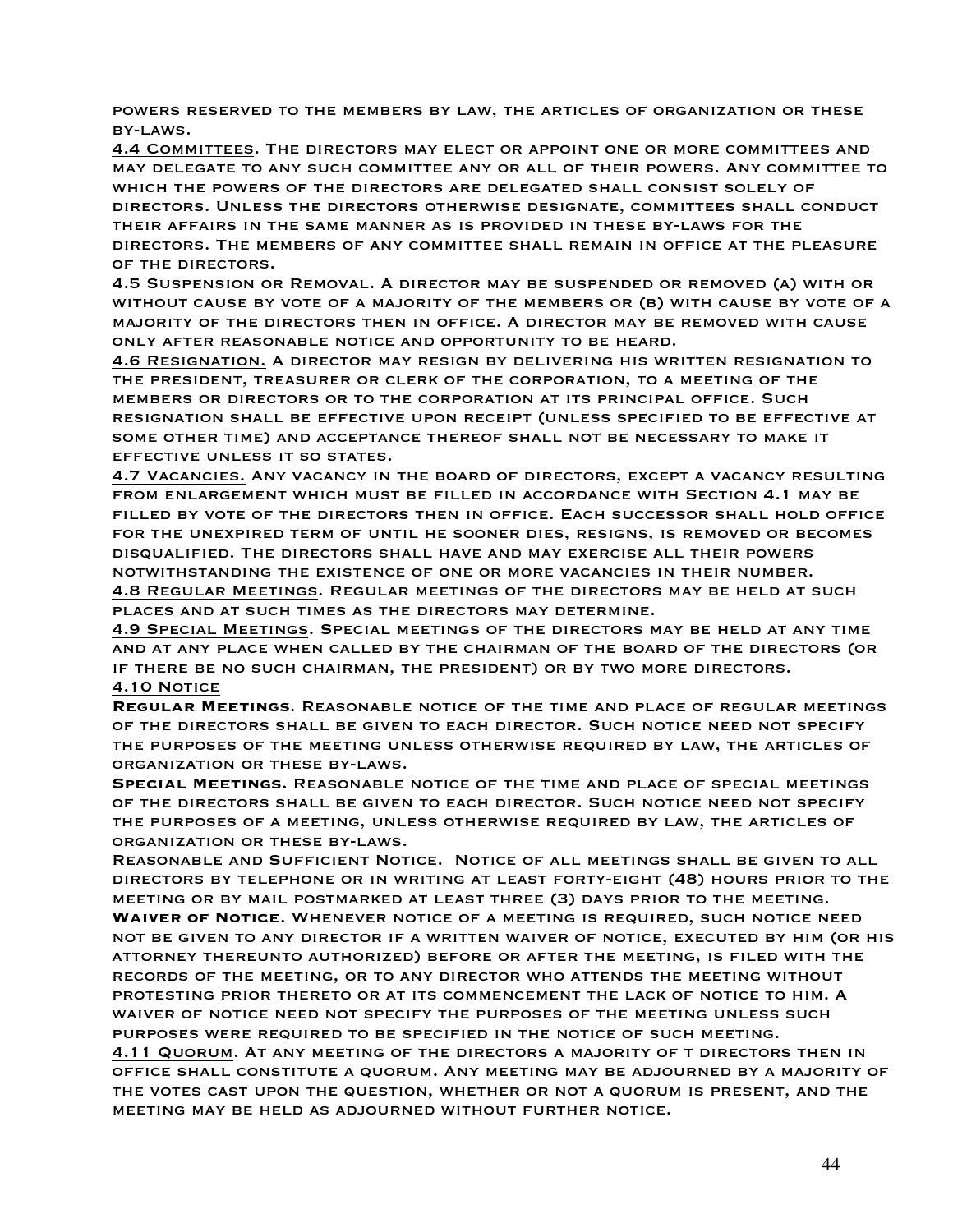4.12 Action by Vote. When a quorum is present at any meeting, a majority of the directors present and voting shall decide any question, including election of officers, unless otherwise provided by law, the articles of organization, or these by-laws.

4.13 Action by Writing. Any action required or permitted to be taken at any meeting of the directors may be taken without a meeting if all directors consent to the action in writing and the written consents are filed with the records of the meeting of the directors. Such consents shall be treated for all purposes as a vote at a meeting.

4.14 Compensation. Directors shall not be precluded from serving the corporation in any capacity and receiving compensation for any such services. **Section 5. OFFICERS AND AGENTS**

5.1 Officers. The officers of the corporation shall consist of a president, a vice-president, a treasurer, a clerk and such other officers, if any, as the directors may determine. The clerk shall be a resident of Massachusetts unless the corporation shall appoint a resident agent for the service of process in the manner prescribed by law.

5.2 Election. The president shall be elected by the members at a meeting to be held annually in June. The vice-president, treasurer and clerk shall be elected annually at the annul meeting of the members. Other officers, if any, may be elected by the directors at any time.

5.3 Tenure. The president shall hold office until the next meeting of the members held in June for the purpose of electing the president and until his or her successor is chosen and elected. The vice-president, treasurer and clerk shall each hold office until the next annual meeting of the members following his or her election and until his or her successor is chosen and elected. Each other director shall hold office as shall be specified in his or her appointment or as otherwise provided in these by-laws.

5.4 President and Vice Presidents. The president shall be the chief executive officer of the corporation and, subject to the control of the directors, shall have general charge and supervision of the affairs of the corporation. The president shall preside at all meetings of the members and of the directors, except as the members or directors otherwise determine.

The vice president or vice presidents, if any, shall have such duties and powers as the directors shall determine. The vice president, or first vice president if there are more than one, shall have and may exercise all the powers and duties of the president during the absence of the president or in the event of his inability to act.

5.5 Treasurer. The treasurer shall be the chief financial officer and the chief accounting officer of the corporation. He shall be in charge of its financial affairs, funds, securities and valuable papers and shall keep full and accurate records thereof. He shall have such other duties and powers as designated by the directors or the president. He shall also be in charge of its books of account and accounting records, and of its accounting procedures.

5.6 Clerk. The clerk shall record and maintain records of all proceedings of the members and directors in a book or series of books kept for that purpose, which book or books shall be kept within the Commonwealth at the principal office of the corporation or at the office of its clerk and shall be open at all reasonable times to the inspection of any member. Such book or books shall also contain records of all meetings of incorporators and the original, or attested copies, of the articles of organization and by-laws and names of all directors and the address of each. If the clerk is absent from any meeting of members or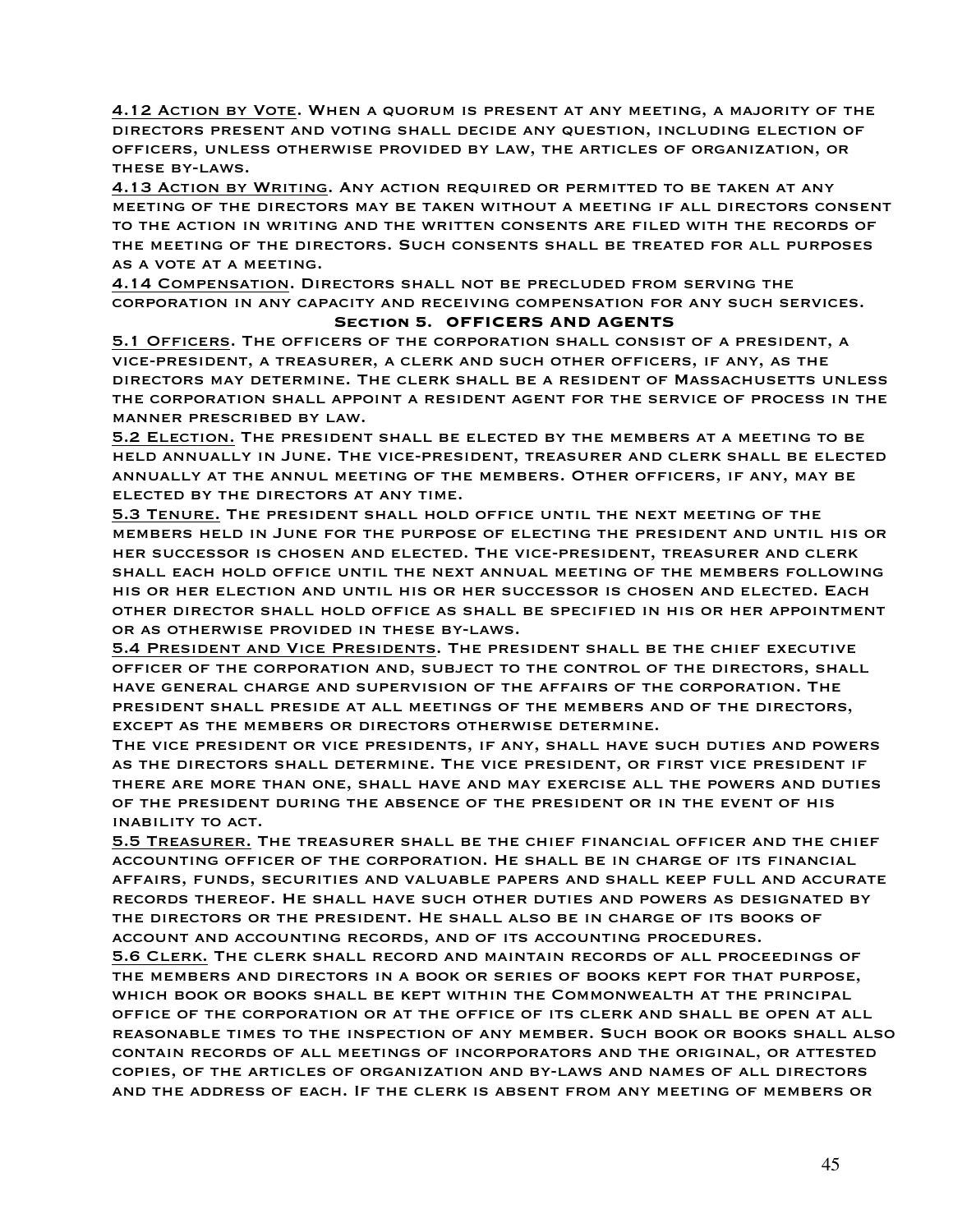directors, a temporary clerk chosen at the meeting shall exercise the duties of the clerk at the meeting.

5.7 Suspension or Removal. An officer may be suspended or removed with or without cause by vote of a majority of directors then in office at any special meeting called for such purpose or at any regular meeting. An officer may be removed with cause only after reasonable notice and opportunity to be heard. 5.8 Resignation. An officer may resign by delivering his written resignation to the president, treasurer or clerk of the corporation, to a meeting of the members or directors or to the corporation at its principal office. Such resignation shall be effective upon receipt (unless specified to be effective at some other time) and acceptance thereof shall not be necessary to make it effective unless so stated.

5.9 Vacancies. If the office of any officer becomes vacant, the directors may elect a successor. Each such successor shall hold office for the unexpired term, and in the case of the president, treasurer and clerk, until his successor is elected and qualified, or in each case until he sooner dies, resigns, is removed or becomes disqualified.

### **Section 6. EXECUTION OF PAPERS**

Except as the directors may generally or in particular cases authorize the execution thereof in some other manner, all deeds, leases, transfers, contracts, bonds, notes, checks, drafts and other obligations made, accepted or endorsed by the corporation shall be signed by the president or by the treasurer. Any recordable instrument purporting to affect an interest in real estate, executed in the name of the corporation by two of its officers, of whom one is the president or a vice president and the other is the treasurer or an assistant treasurer, shall be binding on the corporation in favor of a purchaser or other person relying in good faith on such instrument notwithstanding any inconsistent provisions of the articles of organization, by-laws, resolutions or votes of the corporation.

### **Section 7. PERSONAL LIABILITY**

The members, directors and officers of the corporation shall not be personally liable for any debt, liability or obligation of the corporation. All persons, corporations or other entities extending credit to, contracting with, or having any claim against, the corporation, may look only to the funds and property of the corporation for the payment of any such contract or claim, or for the payment of any debt, damages, judgment or decree, or of any money that may otherwise become due or payable to them from the corporation.

#### **Section 8. AMENDMENTS**

These by-laws may be altered, amended or repealed in whole or in part by vote of a majority of the directors then in office, except with respect to any provision thereof which by law, the articles of organization or these by-laws requires action by the members. Not later than the time of giving notice of the meeting of members next following the making, amending or repealing by the directors of any by-laws, notice thereof stating the substance of such change shall be given to all members. The members may alter, amend or repeal any provision which by law, the articles of organization or these by-laws requires action by the members.

#### **Section 9. INDEMNIFICATION OF DIRECTORS AND OFFICERS**

The corporation shall, to the extent legally permissible, indemnify each person who may serve or who has served at any time as a director, president, vice president, treasurer, assistant treasurer, clerk, assistant clerk or other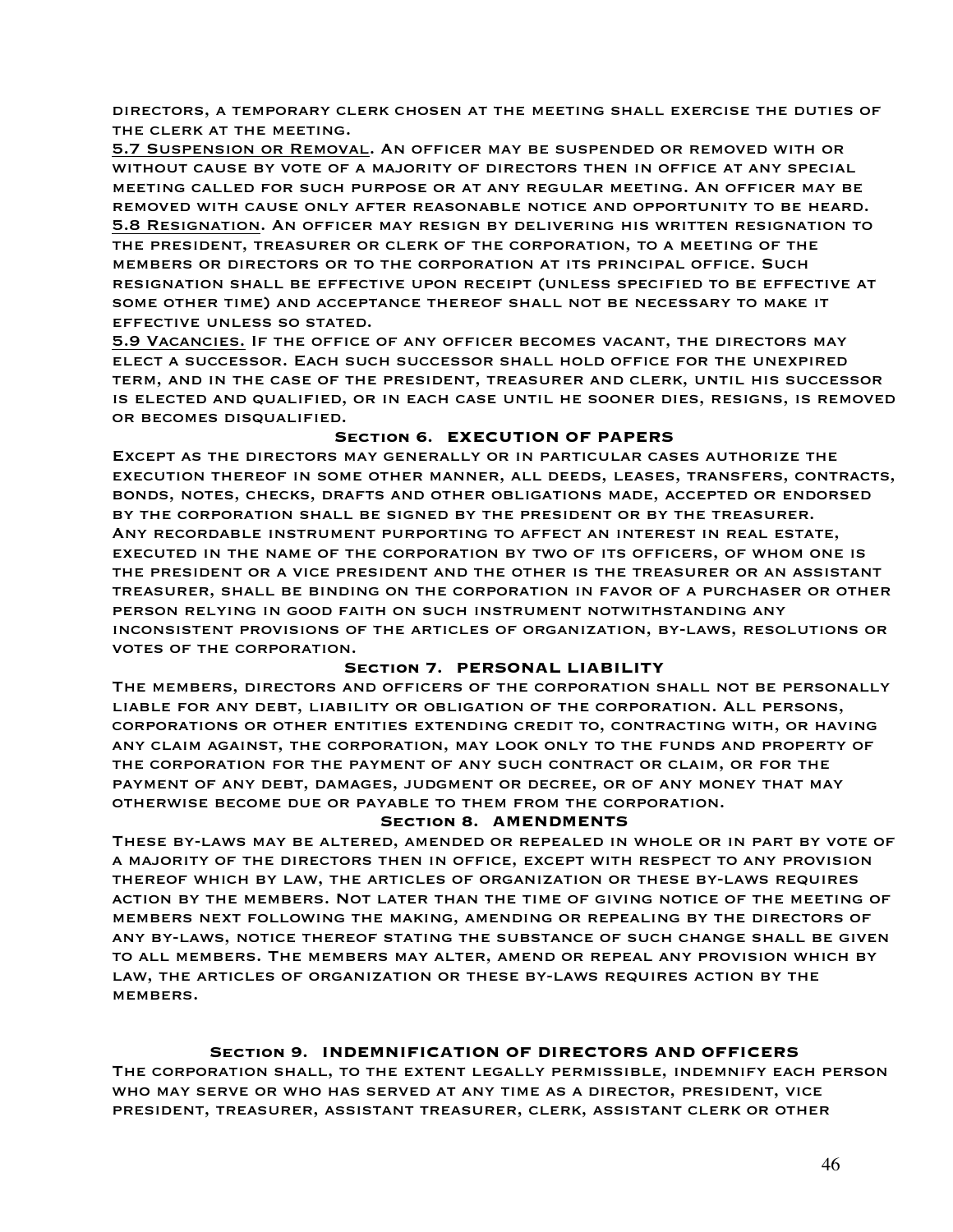officer of the corporation or who at the request of the corporation may serve or at any time has served as a fiduciary or trustee of an employee benefit plan of the corporation (collectively, 'Indemnified Officers' or individually, 'Indemnified Officer') , against all expenses and liabilities, including, without limitation, counsel fees, judgments, fines, excise taxes, penalties and settlement payments, reasonably incurred by or imposed upon such Indemnified Officer in connection with any threatened, pending or completed action, suit or proceeding whether civil, criminal, administrative or investigative (a 'proceeding') in which an Indemnified Officer may become involved by reason of serving or having served in such capacity (other than a proceeding voluntarily initiated by such Indemnified Officer unless the proceeding was authorized by a majority of the full board of directors); provided that no indemnification shall be provided for any such Indemnified Officer with respect to any matter as to which the Indemnified Officer shall have been finally adjudicated in any proceeding not to have acted in good faith in the reasonable belief that such Indemnified Officer's action was in the best interests of the corporation or, to the extent that such matter relates to service with respect to an employee benefit plan; and further provided that any compromise or settlement payment shall be approved by the corporation in the same manner as provided below for the authorization of indemnification.

Such indemnification may, to the extent authorized by the board of directors of the corporation, include payment by the corporation of expenses incurred in defending a civil or criminal action or proceeding in advance of the final disposition of such action or proceeding, upon receipt of an undertaking by the person indemnified to repay such payment if such Indemnified Officer shall be not entitled to indemnification under this paragraph, which undertaking may be accepted without regard to the financial ability of such Indemnified Officer to make repayment.

The payment of any indemnification or advance shall be conclusively deemed authorized by the corporation under this Article, and each director and officer of the corporation approving such payment shall be wholly protected, if the payment has been approved or ratified (1) by majority vote of a quorum of either (a) the members who are not at that time parties to the proceeding or (b) the directors who are not at that time parties to the proceeding or (2) by a majority vote of a committee of two or more directors who are not at that time parties to the proceeding and are selected for this purpose by the full board (in which selection directors who are parties may participate) ; or

the action is taken in reliance upon the opinion of independent legal counsel (who may be counsel to the corporation) appointed for the purpose by vote of the directors in the manner specified in clauses (1) or

(2) of subparagraph (I) or, if that manner is not possible, appointed by a majority of the full board

of directors then in office; or the directors have otherwise acted in accordance with the standard of conduct applied to directors under Chapter 180 of the Massachusetts General Laws, as amended; or a court having jurisdiction shall have approved the payment.

The indemnification provided hereunder shall inure to the benefit of the heirs, executors and administrators of any Indemnified Officer entitled to indemnification hereunder.